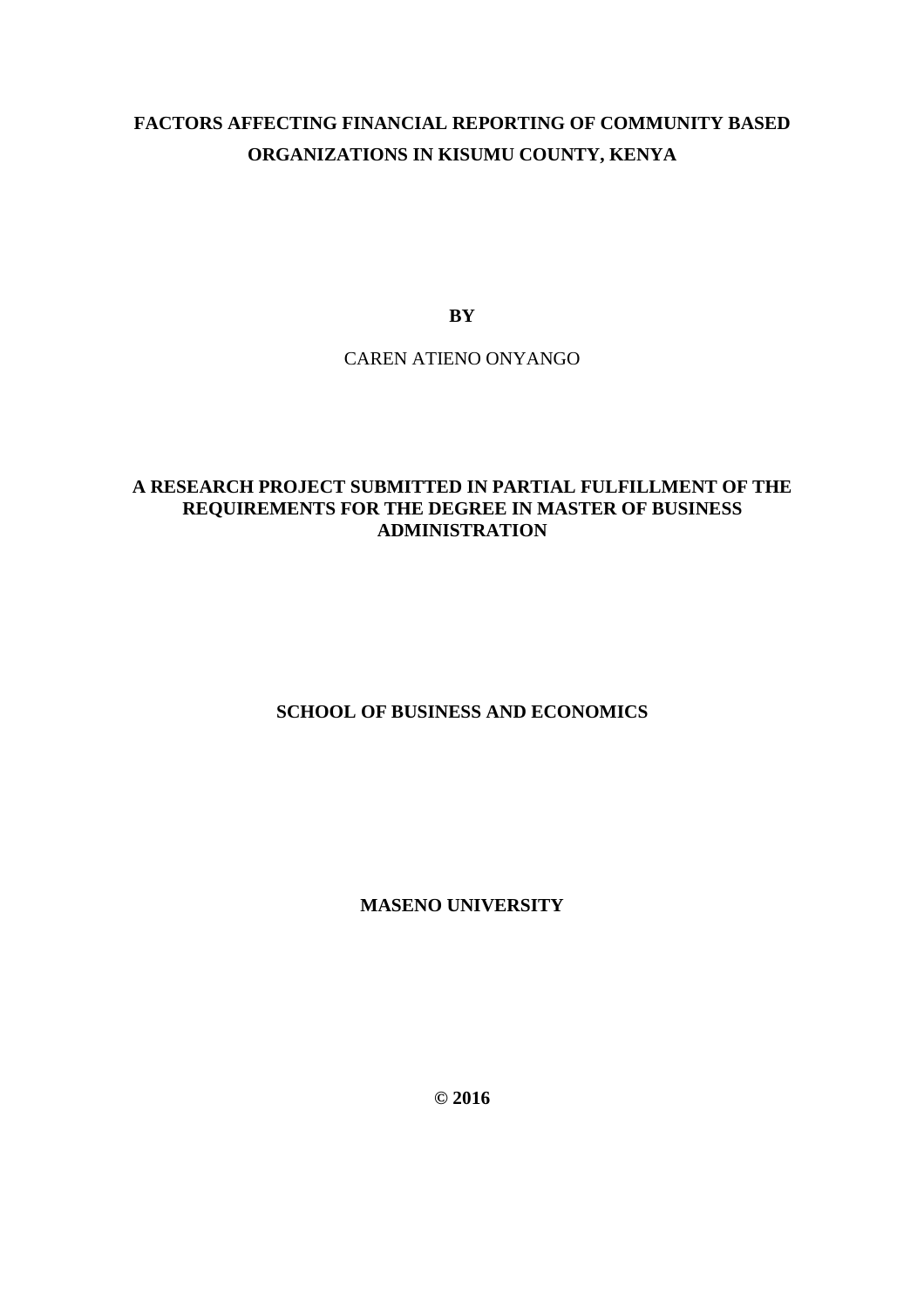## **DECLARATION**

## **DECLARATION**

I hereby declare that this research project is my original work and has not been submitted for examination in this University or elsewhere for an award of any other degree or diploma.

Sign\_\_\_\_\_\_\_\_\_\_\_\_\_\_\_\_\_\_\_\_\_\_\_\_\_\_\_\_\_\_\_\_\_\_\_\_ Date \_\_\_\_\_\_\_\_\_\_\_\_\_\_\_\_

**CAREN ATIENO ONYANGO**  ADM/NO: MBA/BE/00047/2014

APPROVAL

This research project report has been submitted for examination with my approval as the University Supervisor:

 $Sign$   $\qquad \qquad$   $Date$   $\qquad \qquad$   $Date$   $\qquad \qquad$ 

Dr. ROBERT B. K. MULE, PhD Lecturer, Department of Accounting and Finance

MASENO UNIVERSITY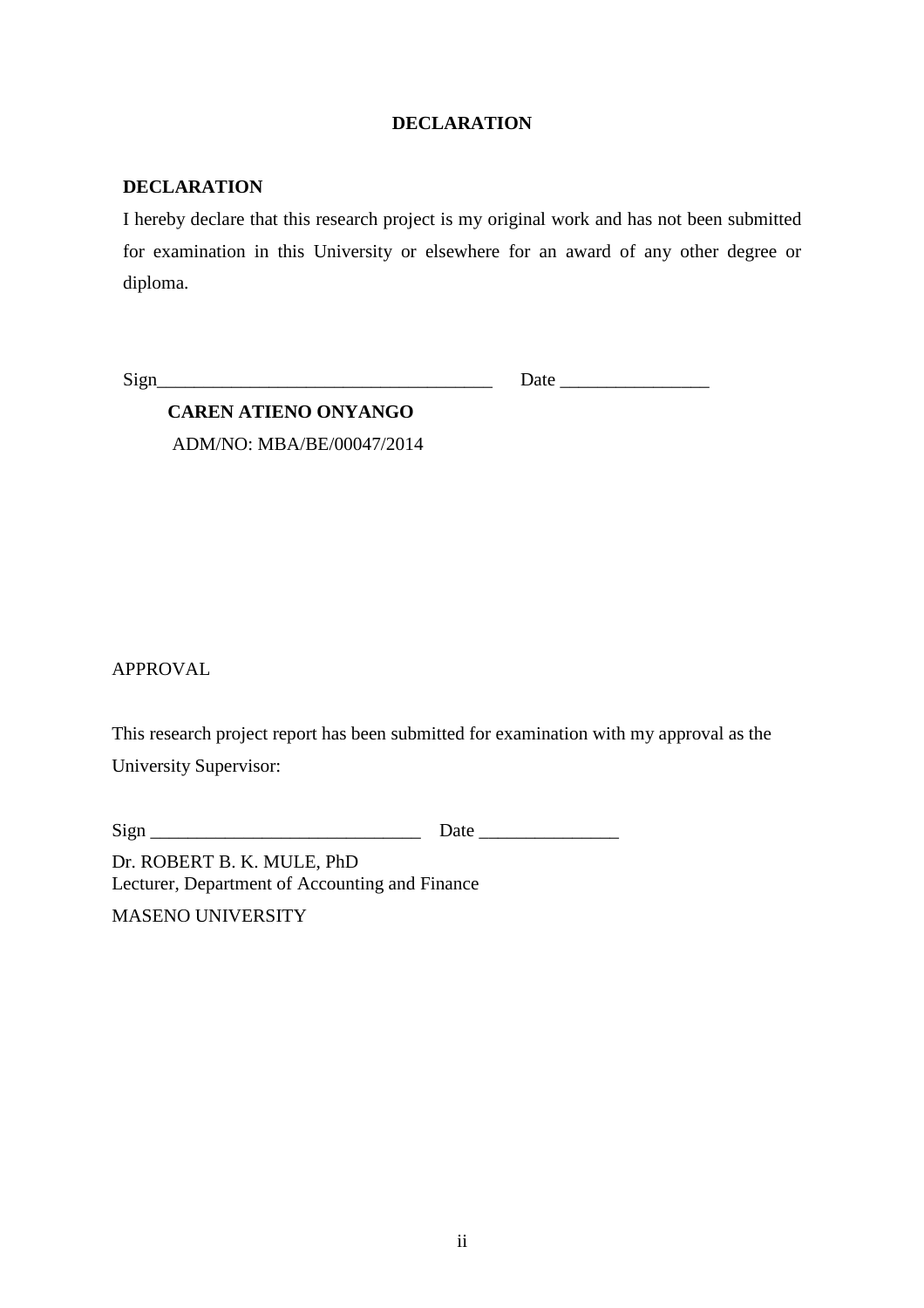#### ACKNOWLEDGEMENT

First and foremost I give thanks to Almighty God for the gift of Himself to me, for the gift of life, resources and knowledge and all His provision that enabled me go through my studies.

My sincere gratitude to my supervisor, Dr. Robert Mule who believed in me, encouraged me and has supported me to take this research to great heights which will have an impact in the CBO sector. I also thank other University experts who assisted me whenever I needed direction especially Dr. Ombok

I would like to thank the Constituency Aids Control Coordinators and CBO officials for their cooperation. I also extend my sincere gratitude to my colleagues Jerry and Frank who encouraged and assisted me on my long distance communication and in my absence facilitated submissions to my supervisor and to Maseno administration offices.

My heartfelt gratitude to Fr. Joseph VC who prayed for me, encouraged me, gave me holy scripture verses and urged me on to have faith in God and His mighty power. I do not forget Habakkuk 2:4; the just shall live by faith.

May God bless you all.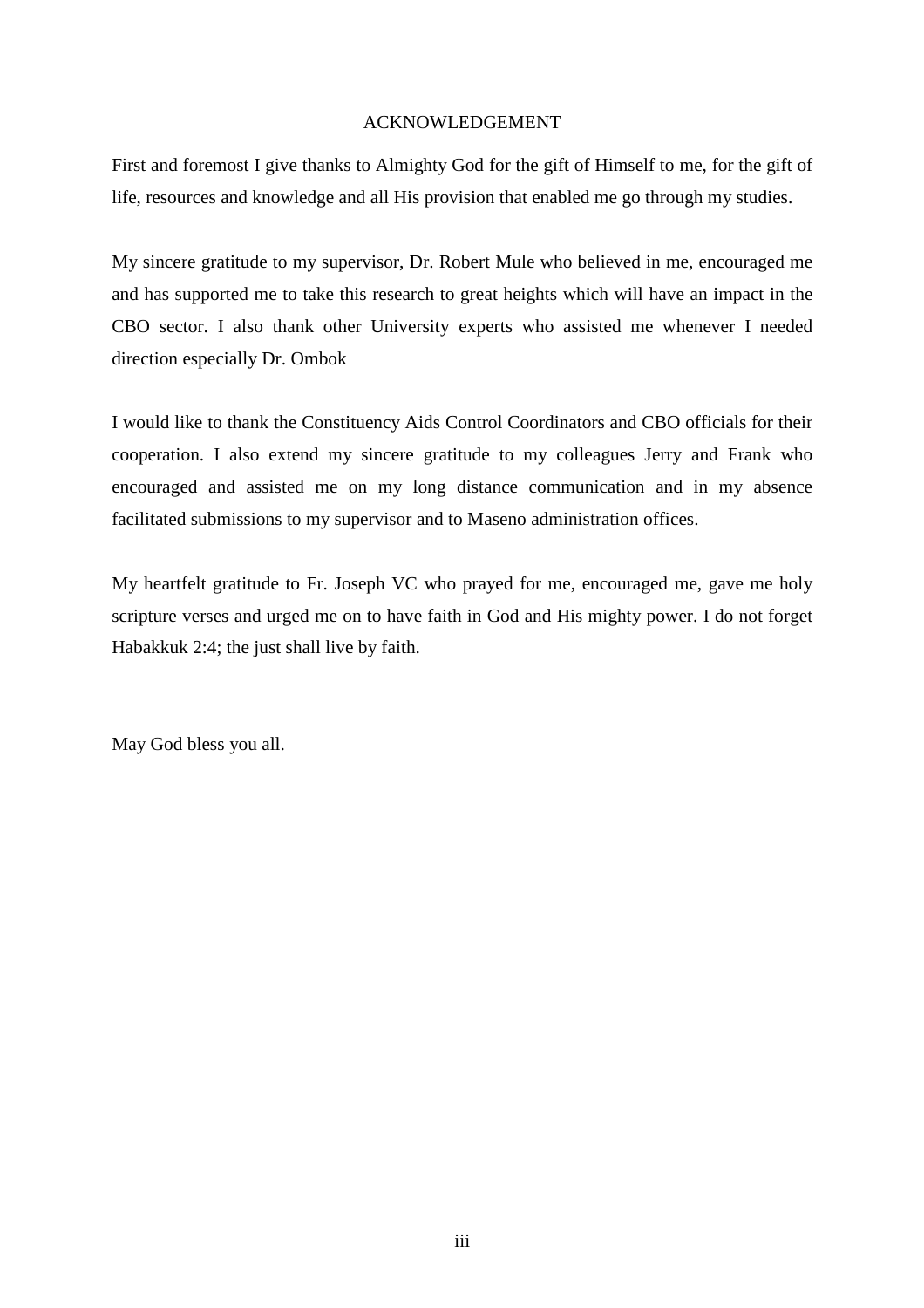#### DEDICATION

I dedicate this research to the powerful ministry of God at the Vincentian Prayer House Kisumu, where I drew strength all the time when I was almost giving up. Thanks to the spiritual Ministers of God led by Fr. Joseph in this God's sanctuary. The spiritual strength I drew from here during my studies which urged me on was unfathomable. May the Centre remain always with dedicated ministers to nourish the souls of those yearning for God.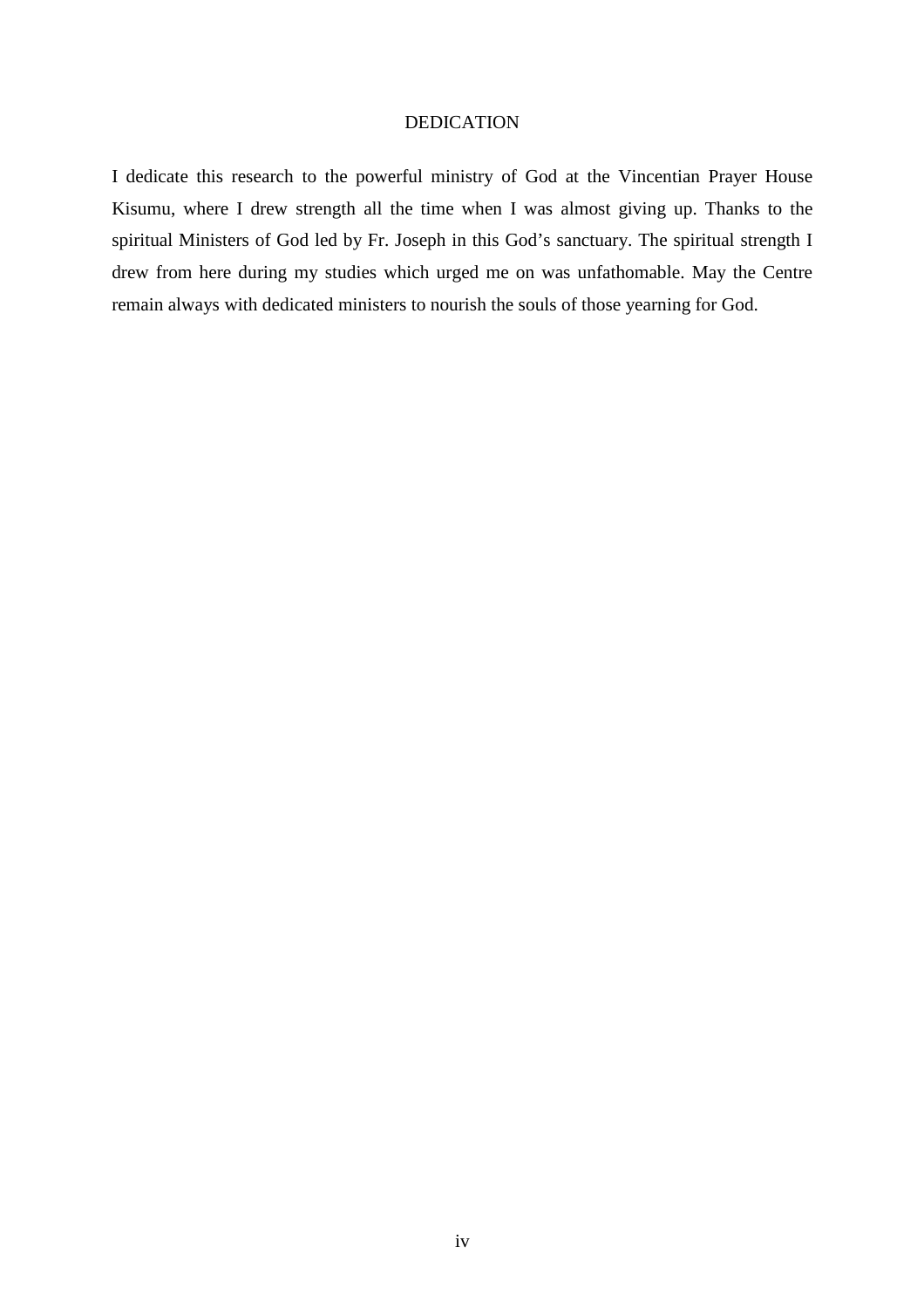#### **ABSTRACT**

Financial reporting by Community Based Organizations (CBOs) has become an issue of global concern; because of their local operations CBOs do not use standards in their operations. The financial reporting of the CBOs do not result into relevant and reliable information to donors and this affect timely fund disbursements and activities' implementation. Previous studies have focus on larger Non Profit Organizations but limited reference to CBOs financial reporting relevance and reliability. Given the importance of financial reporting, there is limited information relating to governance, accounting and accounting systems, on relevance and reliability in the context of CBOs. The purpose of the study was therefore to analyze factors affecting financial reporting of CBOs in Kisumu County, Kenya. Specifically, the study sought to establish the effect of governance, analyze effect of accountability and establish the effect of accounting systems on financial reporting in the CBOs. The study was anchored on the contingency theory. The study employed correlational research design targeting 55 CBOs Accounting Officers and 8 management and monitoring officers. The research did census survey of the target population. Primary data was obtained through self-administered semi-structured questionnaires while the secondary data from desk review of relevant materials. Pilot study of 5 Accounting Officers from the target population in 5 constituencies was done. The reliability of the instrument was estimated after the pilot study of 5 CBOs, the result gave Coefficient alpha of 0.949. Validity of the instrument was verified using experts' reviewers. Data analysis was done using descriptive statistics, Pearson's correlation and regression analyses and presented in tables. The findings were that governance was a positive insignificant predictor of financial reporting ( $\beta = 0.172$ ,  $p = 0.140$ ) implying that for every unit increase in governance. financial reporting will increase by 0.172; accountability positively insignificantly influences financial reporting ( $\beta = 0.125$ ,  $p = 0.327$ ) meaning for every unit increase in accountability financial reporting will increase by 0.125 and accounting systems significantly affect financial reporting ( $\beta = 0.548$ ,  $p = 0.00$ ) implying that for every unit increase in accounting system financial reporting will increase by 0.548. The study concludes that embracing governance, accountability and accounting systems lead to quality financial reporting. The study recommends that CBOs should intensify good governance practices, improve accountability and strengthen accounting systems. The study findings may help CBOs in improving compliance to donor requirements and inform CBO sector policy formulation in Kenya and the funding partners. The study can form basis for further research in the area.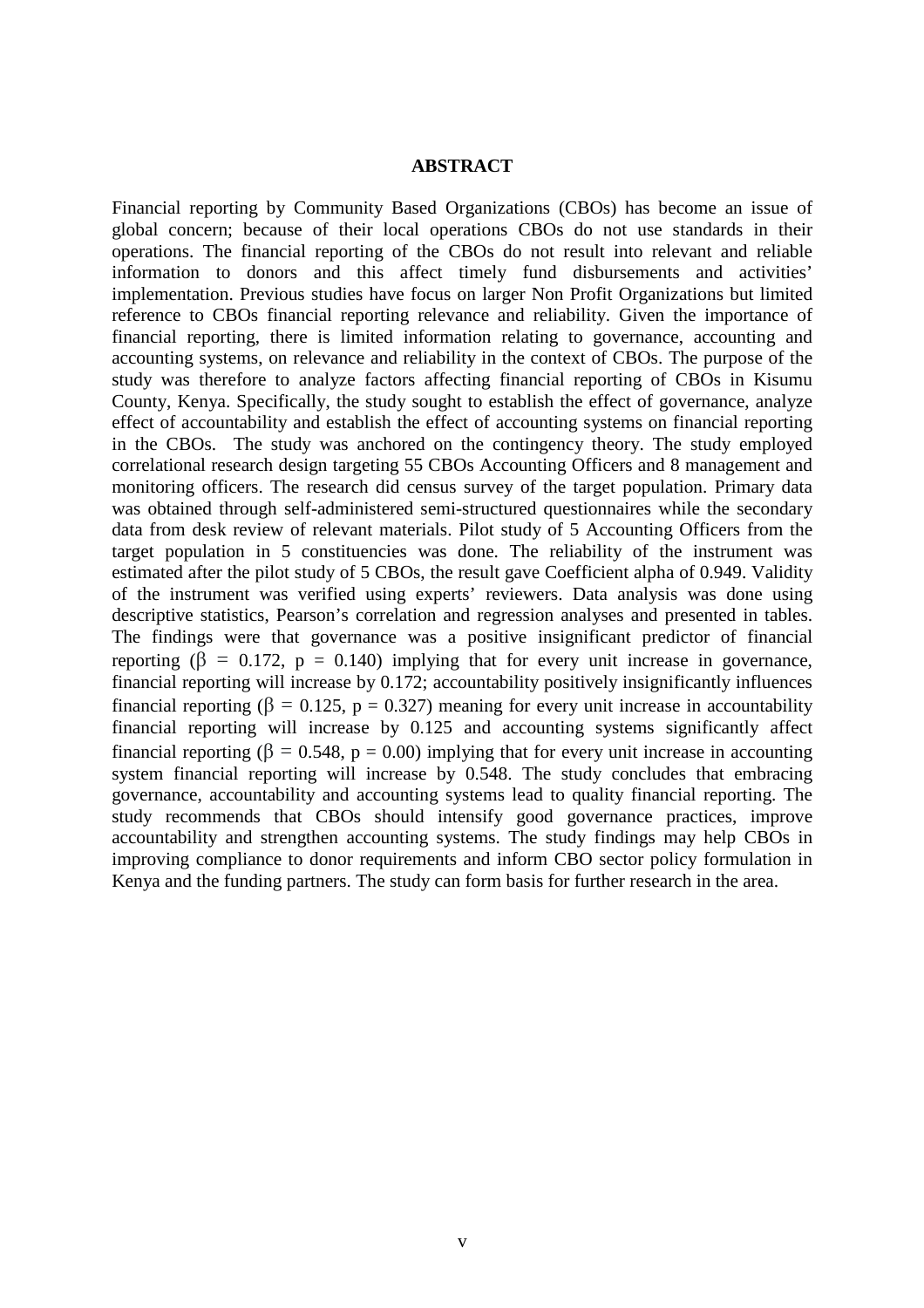## **TABLE OF CONTENTS**

| 2.2 |  |
|-----|--|
|     |  |
|     |  |
|     |  |
|     |  |
|     |  |
|     |  |
|     |  |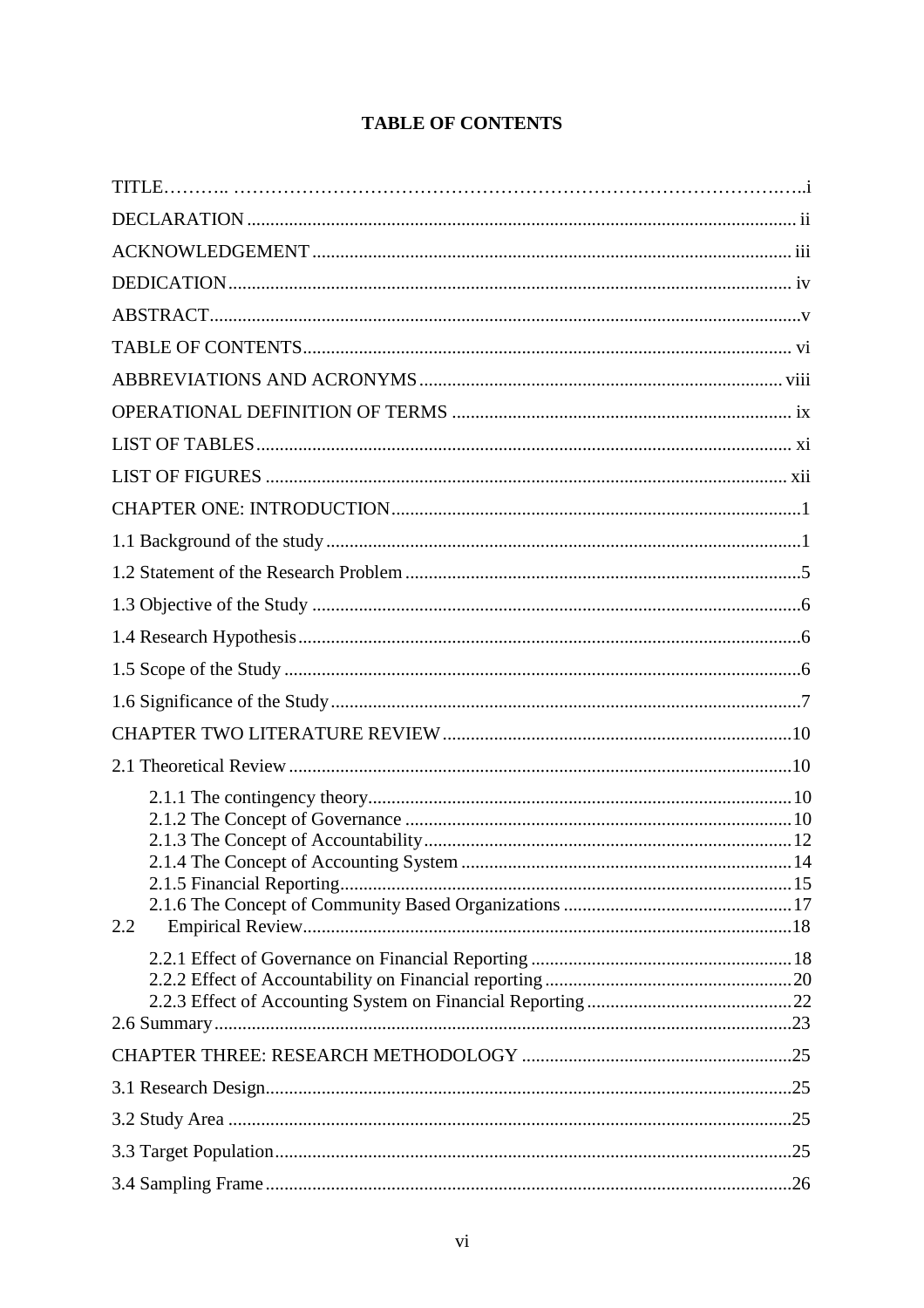| CHAPTER FIVE: SUMMARY OF THE FINDINGS, CONCLUSION | <b>AND</b> |
|---------------------------------------------------|------------|
|                                                   |            |
|                                                   |            |
|                                                   |            |
|                                                   |            |
|                                                   |            |
|                                                   |            |
|                                                   |            |
|                                                   |            |
|                                                   |            |
|                                                   |            |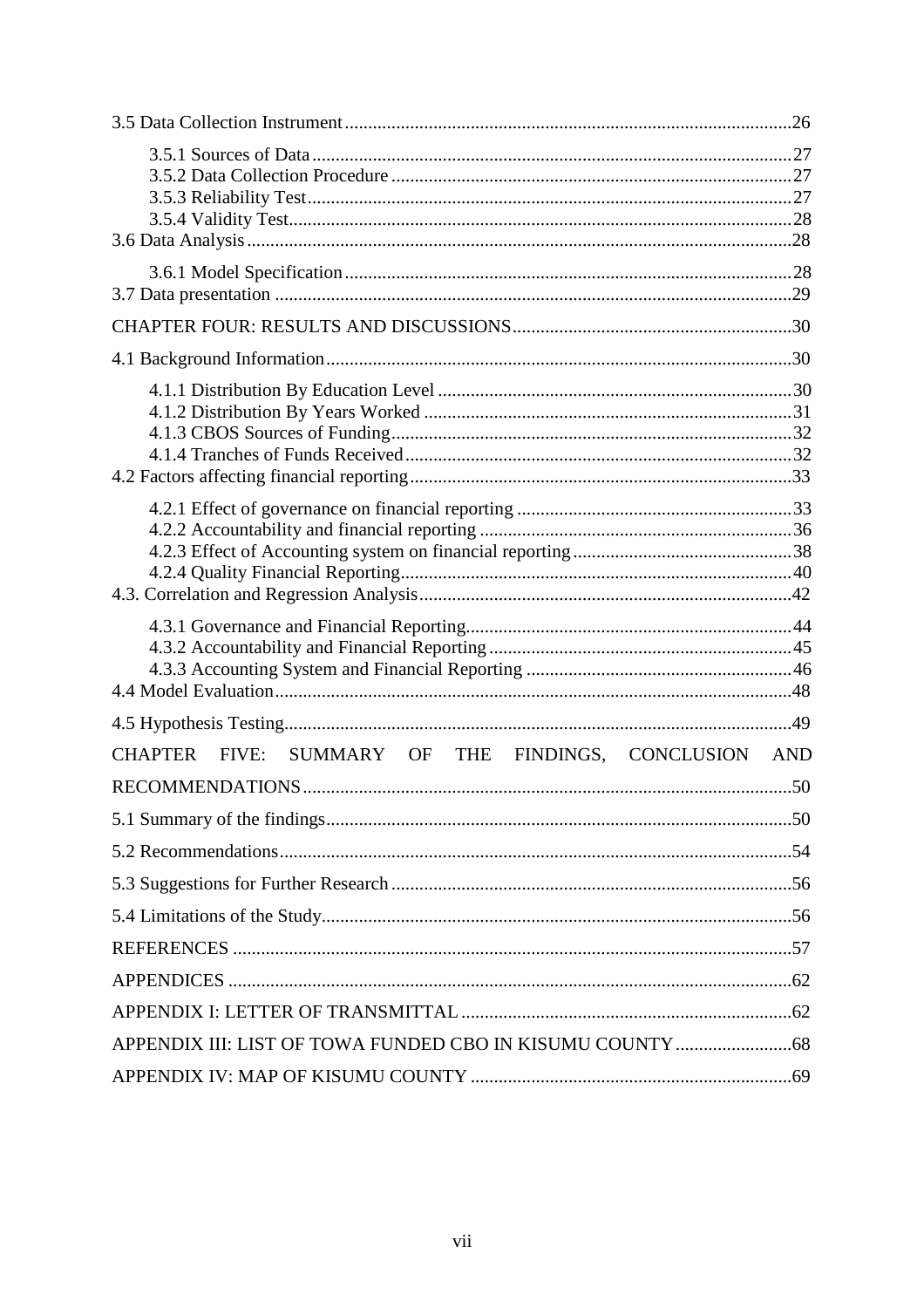## **ABBREVIATIONS AND ACRONYMS**

| <b>AIDS</b>    | Acquired immune Deficiency Syndrome                      |  |  |  |
|----------------|----------------------------------------------------------|--|--|--|
| <b>BOD</b>     | <b>Board of Directors</b>                                |  |  |  |
| <b>CACC</b>    | <b>Constituency Aids Control Coordinators</b>            |  |  |  |
| <b>CACG</b>    | <b>Commonwealth Association for Corporate Governance</b> |  |  |  |
| <b>CAFS</b>    | <b>Centre for African Family Studies</b>                 |  |  |  |
| <b>CBO</b>     | <b>Community Based Organization</b>                      |  |  |  |
| <b>CCM</b>     | <b>Country Coordinating Mechanism</b>                    |  |  |  |
| CPA(K)         | Certified Public Accountants Kenya                       |  |  |  |
| FASB           | <b>Financial Accounting Standards Board</b>              |  |  |  |
| <b>FBO</b>     | <b>Faith Based Organization</b>                          |  |  |  |
| <b>FMA</b>     | <b>Financial Management Agency</b>                       |  |  |  |
| <b>GAAP</b>    | <b>Generally Accepted Accounting Principles</b>          |  |  |  |
| <b>GOK</b>     | Government of Kenya                                      |  |  |  |
| <b>HIV</b>     | Human Immunodeficiency Virus                             |  |  |  |
| <b>IASB</b>    | <b>International Accounting Standards Board</b>          |  |  |  |
| <b>IFRS</b>    | <b>International Financial Reporting Standard Board</b>  |  |  |  |
| <b>ICPAK</b>   | Institute of Certified Public Accountants of Kenya       |  |  |  |
| M&E            | Monitoring and Evaluation                                |  |  |  |
| <b>MAS</b>     | <b>Management Accounting System</b>                      |  |  |  |
| <b>MDG</b>     | Millennium Development Goals                             |  |  |  |
| <b>NACC</b>    | <b>National Aids Control Council</b>                     |  |  |  |
| <b>NCCBO</b>   | National Council of Community Based Organization         |  |  |  |
| <b>NGO</b>     | Non-Governmental Organization                            |  |  |  |
| <b>NPO</b>     | Non-Profit Organization                                  |  |  |  |
| <b>PMC</b>     | <b>Project Management Committee</b>                      |  |  |  |
| <b>PWC</b>     | <b>Price Waterhouse Coopers</b>                          |  |  |  |
| <b>SDG</b>     | <b>Sustainable Development Goals</b>                     |  |  |  |
| <b>SORAAPs</b> | Statement of Recommended Accounting & Auditing Practices |  |  |  |
| <b>TOWA</b>    | <b>Total War against Aids</b>                            |  |  |  |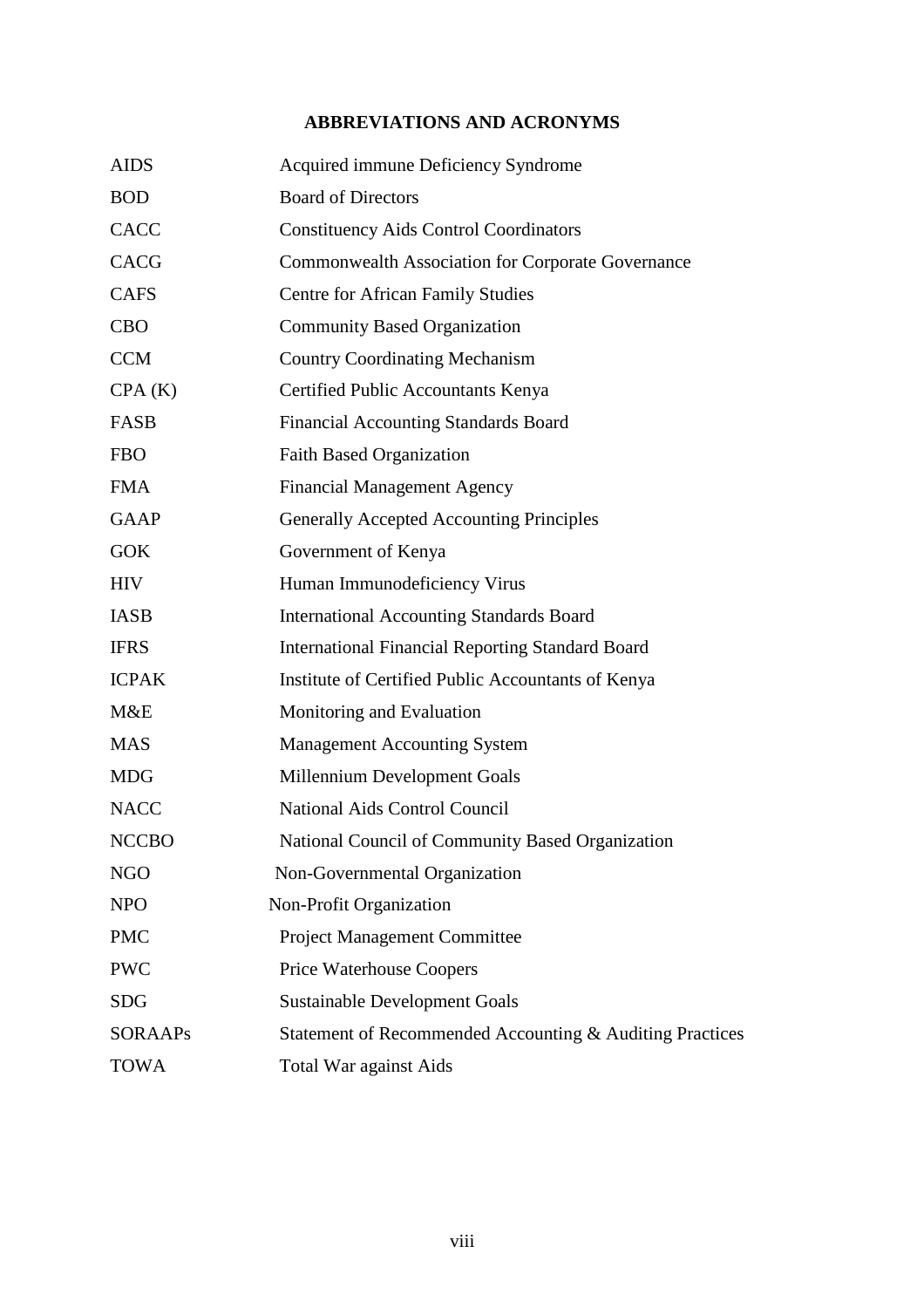#### **OPERATIONAL DEFINITION OF TERMS**

The following provide the definitions of terms as used in the study

 **Community Based Organizations (CBOs):** Refers to Total War against Aids (TOWA) funded communal groupings operating within constituencies with common intention to effectively address the plight of HIV/AIDs victims needs in the community in Kisumu County, Kenya. The CBOs were formed for varied reasons and receive funding from members collection and other donors but were also identified by National Aids Control Council (NACC) to receive TOWA funding from World Bank.

**Financial reporting:** A process that the CBOs undertake to produce operating and financial information that is relevant and reliable in decision making. It involves the CBOs issuance of financial statements and their related notes and disclosures as set forth in the accounting standards and requirements**.** This study focused on relevancy and reliability in financial reporting.

**Governance:** The CBOs management of resources in a manner that is open, transparent, accountable, equitable and responsive to local community's needs. Governance for the sake of this study focused on the CBOs management committee independence and management effectiveness (qualification and performance).

**Accountability**: The responsibility of CBOs management delegated to carry out specific tasks on behalf of donors. This indicated the extent to which the donor funds are put in proper use as reported in the financial statement focusing on objectivity and honesty.

**Accounting System:** These are operating policies and procedures supporting the recording of financial activities in the CBOs. These are in form of CBOs written financial guideline, manual or computer financial system being used in recording financial activities.

**Relevance:** Financial information capable of making a difference to CBOs donors and members decisions who are the main users of financial information. Relevant information has confirmatory or predictive value and represents fundamental qualitative characteristics of CBOs financial reporting.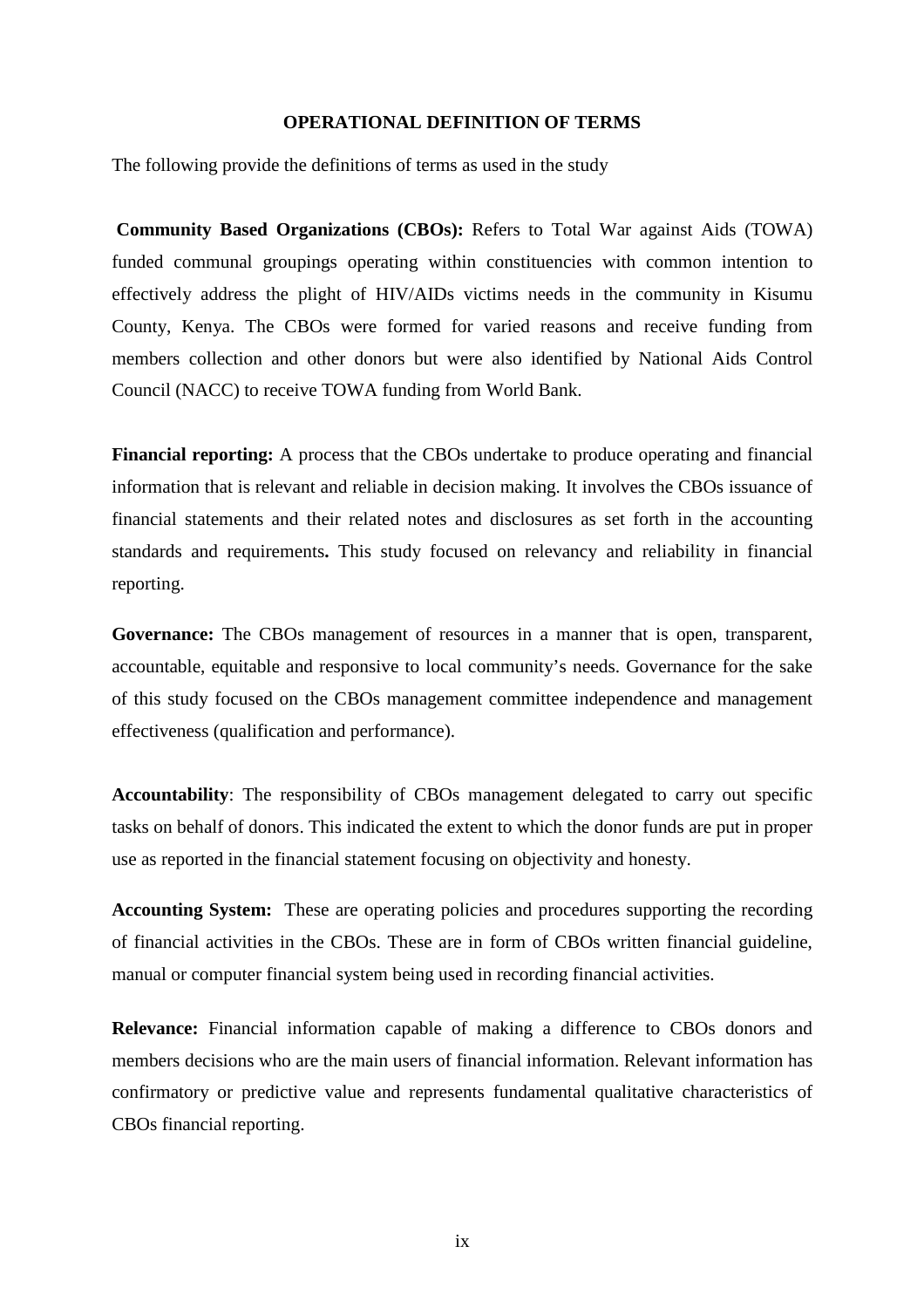**Reliability:** The CBOs ability of financial reporting to consistently perform as expected in achieving the CBOs objective. In this study reliability represent enhancing qualitative characteristics which are complementary to the fundamental qualitative characteristics and these are comparability, verifiability, timelines and understandability of CBOs financial reporting.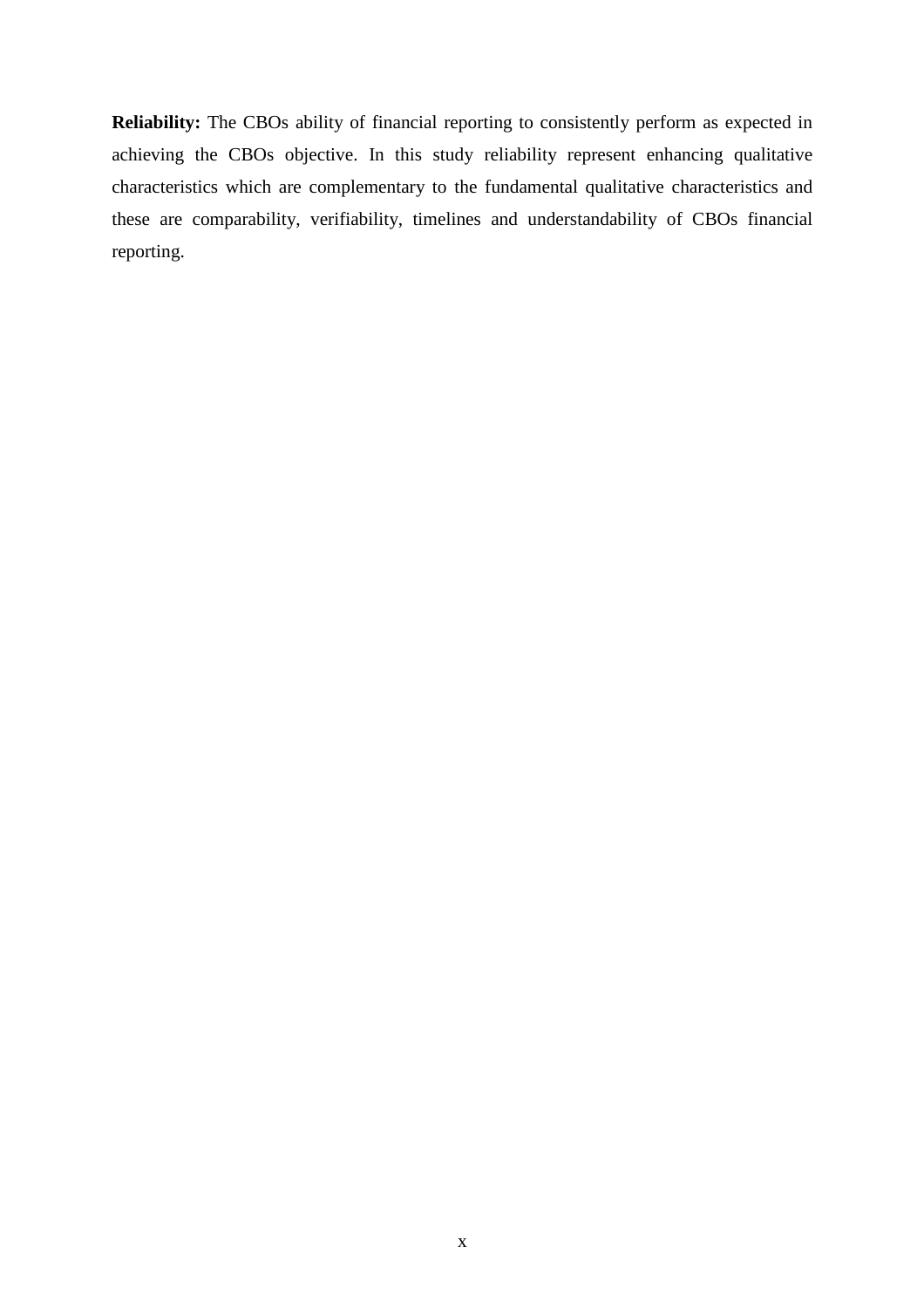# **LIST OF TABLES**

| Table 4.11 Effect of Accounting systems on financial reporting39                |  |
|---------------------------------------------------------------------------------|--|
|                                                                                 |  |
|                                                                                 |  |
|                                                                                 |  |
|                                                                                 |  |
| Table 4.16 Bivariate Coefficient of Factors Affecting Financial Reporting42     |  |
|                                                                                 |  |
| Table 4.18 Bivariate Coefficient of Governance and Financial Reporting44        |  |
| Table 4.19 Bivariate Coefficient of Accountability and Financial Reporting45    |  |
| Table 4.20 Bivariate Coefficient of Accounting System and Financial Reporting46 |  |
| Table 4.21 Model Summary on Factors Affecting Quality Financial Reporting46     |  |
|                                                                                 |  |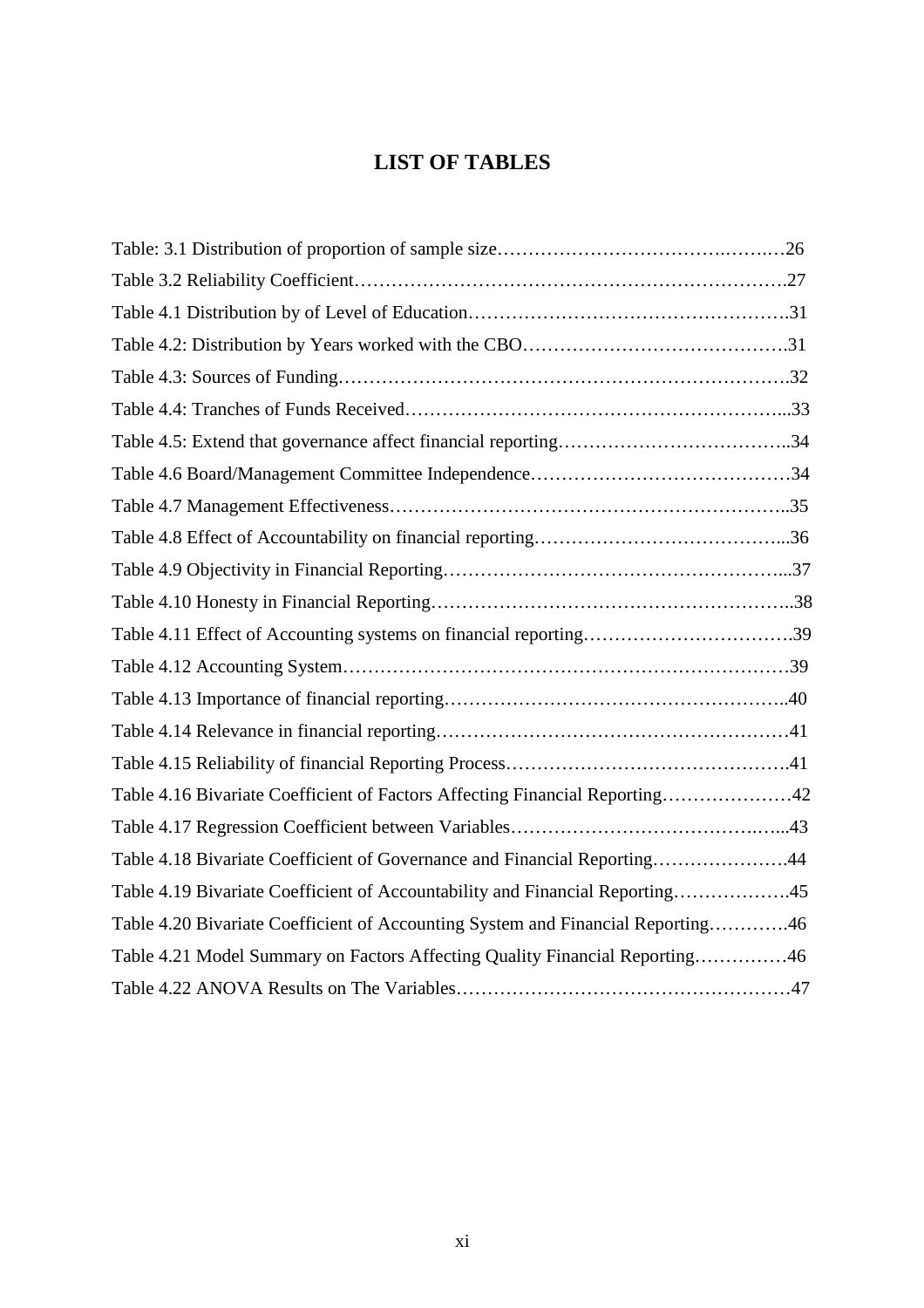# **LIST OF FIGURES**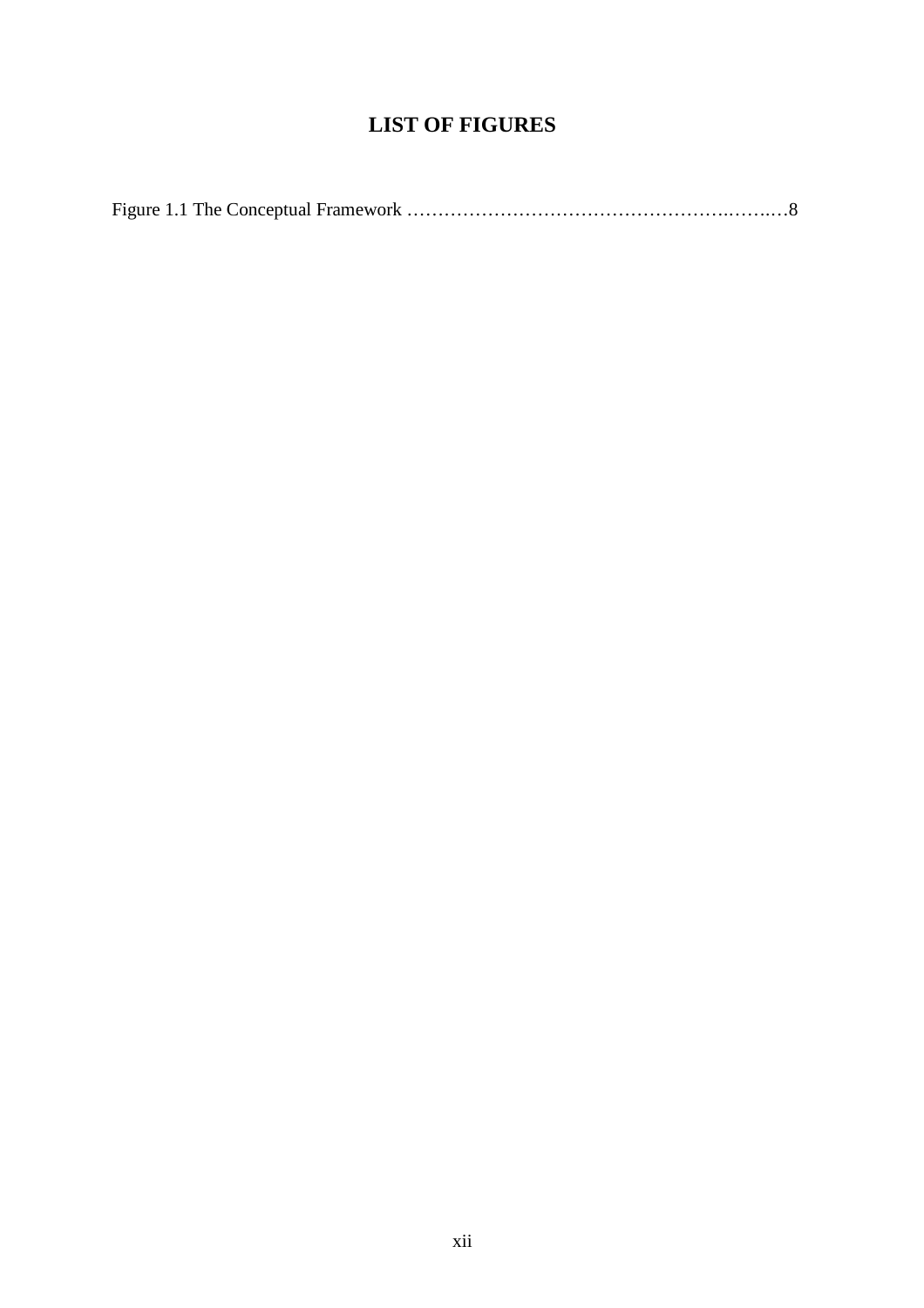#### **CHAPTER ONE: INTRODUCTION**

This chapter sets out to review specific areas of the study. It is given under subsections of; background information with specific focus on the objectives of the study comparing and contrasting the existing literature and critically analyses to expose the knowledge gaps. The chapter addresses the statement of research problem; it also gives the research main and specific objectives; highlights research hypothesis; scope and justification of the study and finally the conceptual framework of the study.

#### **1.1 Background of the study**

Financial reporting is a process which provides financial information about the reporting entity that is useful to existing and potential stakeholders in making decisions about providing resources to the organization (IASB 2012). Financial reporting provides a method of systematically recording and evaluating business activities for the benefits of all stakeholders, they also discloses useful information that ensures transparency and can be used for decision making (Greuning, 2004). Financial reporting involves the public issuance of financial statements and their related notes and disclosures as set forth in accounting standards and requirements (Borio & Tsatsaronis, 2005). The objective of financial reporting is focused on meeting the information needs of the primary user in resource management. Financial reporting is a function of management within planning and controlling functions and is important to all organizations (Borio & Tsatsaronis, 2005).

Financial reporting process give rise to financial reports which are formal records of an organization's financial activities, they are means of portraying financial accountability in an organization (Collins & Collins, 1978). Financial reports must exhibit certain qualities that make them useful to the stakeholders and these include relevance, reliability, understandability and timeliness (Gale, 2003). Financial report is the first source of independent and true communication about performance of company managers (Sloan, 2001). Financial statements form part of the process of financial reporting. The main components of a complete set of financial statements are statement of financial position; a statement of comprehensive income, statement of changes in equity, statement of cash flows and notes, comprising a summary of significant accounting policies and other explanatory information.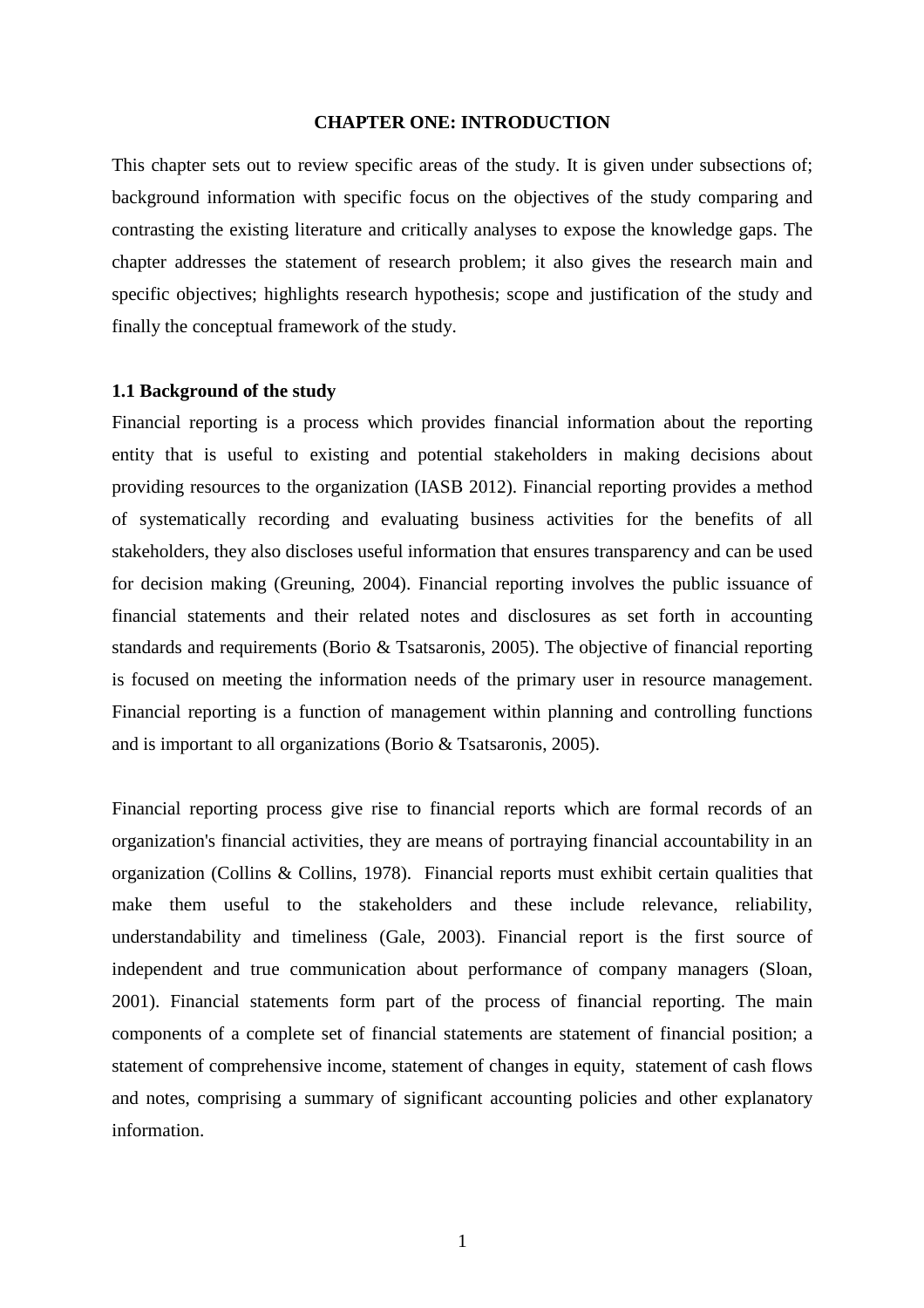At present there are two sets of international accounting standards issued and widely used by professional accountants: IPSAS and IFRS/IAS for financial reporting practice in public sector and for-profit organisations respectively. Corporate sector financial reporting (especially for publicly accountable firms –including those listed on stock exchanges), conforms to the standards that are issued by the International Accounting Standards Board (IASB). The IASB has also published IFRS for Small and Medium Enterprises (SMEs) for use primarily by smaller for-profit entities (International Federation of Accountants, n.d).

Governance is an important element for an organization to operate effectively and foster its growth. For an organization to function efficiently and effectively stakeholders must have confidence in the financial reporting process which can be achieved when there is a wellbalanced, functioning system of corporate governance (Rezaee, 2003). NGOs should strengthen their leadership through training, couching and mentoring both the Board of Directors/Management Committees and the NGO management (Kateeba, 2010). For an organization to deliver quality reporting it needs to have well skilled personnel, qualified and well trained accounting staff who are able to meet the donor financial reporting requirements (Ayuma,2012). Mukasa, (2002) found out that staff members in the NGOs typically receive lower pay than in the commercial private sector. They have little organizational and professional skills and the little training they receive or lack of it concerns them. CBOs have people other than an accountant preparing their financial returns and reports, this can be the treasurer of the group or a person a pointed by the management team and may not necessarily be an Accountant (Odindo, 2009).

In CBOs management committee is the governing body which provides strategic direction and leadership. Rezaee (2003) examined financial reporting in corporate organizations operating in the capital market with robust governance system unlike CBOs who are small in size and rely on contribution or donations. The findings of, Kateeba, (2010); Ayuma, (2012) and Mukasa are based on large NGOs generally on challenges of governance in these organizations and not specifically financial reporting. Odindo (2009) assesses CBOs capacity needs in general not mentioning governance in relation to financial reporting. CBOs are generally small in size with a unique system where governing body is the management and could also double up as the operating personnel. The CBOs scenario does not fit any of the studies given therefore necessitated the need of an independent study on governance and its effect on financial reporting in these grass root organizations. This study specifically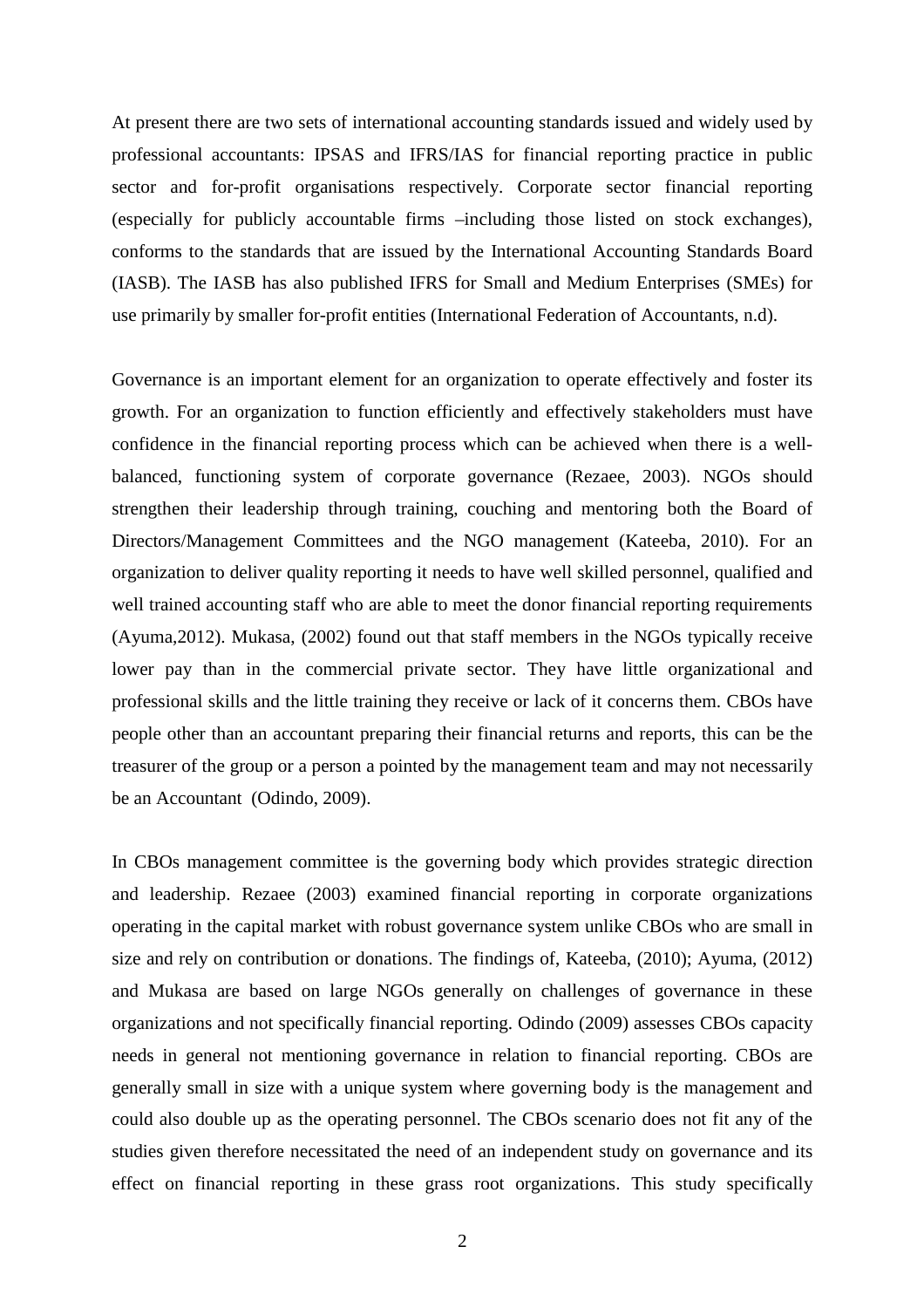established the effect of governance on financial reporting of the CBOs which remained unclear.

Alnoor (2003) asserts that NPOs respond to issues of accountability with both tools and processes. Familiar tools are annual reports, financial accounts, performance assessments, quarterly reports, independent evaluations and audits. Odindo (2009) conclude that community based programs in Kenya fail due to a lack of transparency and accountability in the use of project funds, or a lack of proper records on how the funds were used. Slim (2002) outlines two kinds of accountability for NGOs; performance accountability and voice accountability that is the reliability of what they said and the authority with which they spoke.

The studies on accountability of Alnoor (2003) and Odindo (2009) are rightly based on NPOS where CBOs fall and assessing their accountability. The studies go round the concept of accountability but there is no link of accountability and financial reporting. Despite the size of the CBOs, there is need of financial reporting to facilitate funding for effective implementation. There was need to go in-depth to ascertain the effect accountability has on financial reporting of the CBOs which is not evident in the previous studies. This study analyzed the effect of accountability on financial reporting of the CBOs.

Investing in a good accounting system ensures good financial reporting and illustrated the need to incorporate the Standard Operating Reporting Procedures in financial reporting in NGOs to reduce these challenges (Ayuma, 2012). Mwangi (2011) asserts that for a long time in Kenya, the practices and principles of accounting have been viewed to be for use by corporate and other formally structured organizations and for SMEs the written accounting records are limited to a list of debtors and business creditors, the other records are held in the traders' memory.

Ayuma (2012) focus on computer accounting system on large multi-funded NGOs, the result do not represent the CBOs scenario whose system are not robust as these organizations. Mwangi (2011) studied business Small and Micro Enterprises whose accounting recording are different from the donor funded CBOs recording. This study did not cover the technological software aspect as given by Ayuma (2012) but on the written policies and procedures being followed to generate the financial reports therefore agrees with the assertions of Mwangi (2011) on the view of fundamental accounting principles requirements.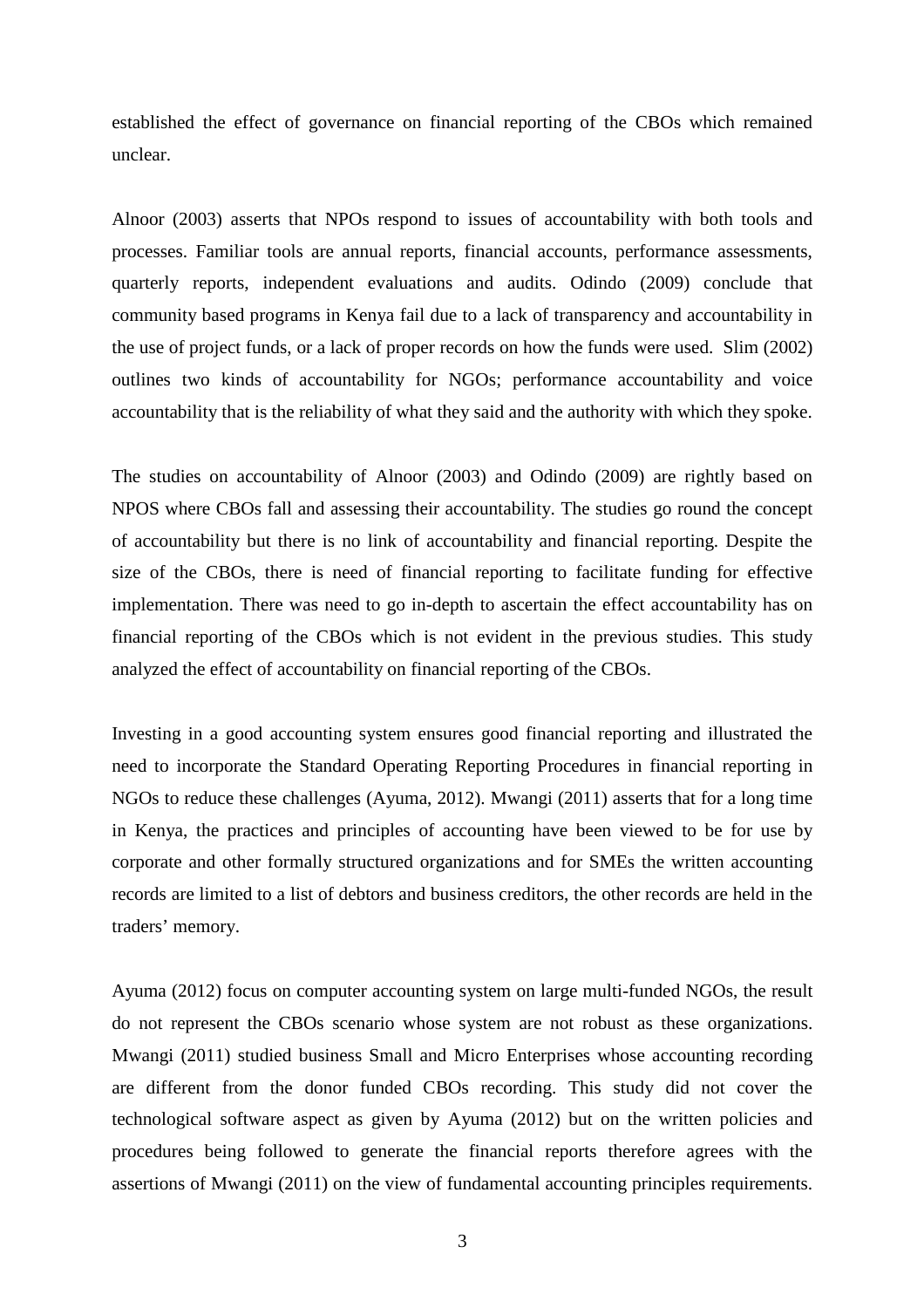It was therefore important to establish the effect of accounting systems on financial reporting which remained unclear whether it is important to have these systems in the CBOs and which no other study has adequately addressed.

A Non-Profit Organization (NPO) is an organization that operates like a business but does not seek financial gain (Gray, et al 2006). The practices followed by NPOs on certain issues are varied and diverse thereby making the financial reports incomparable and difficult for users to understand. Currently, the International Accounting Standards Board (IASB) (an independent, private-sector body that develops and approves International Financial Reporting Standards) has not put emphasis on the quality of financial statements and increased accountability of Not-For-Profit Organizations. This has created a myriad of challenges for the NPOs since their reporting is not guided by standards but by the various stakeholder requirements (Ayuma, 2012). As a result, some countries have made efforts in harmonising accounting practices and presentation which mostly refer to the lager NPO formed under NGOs Co-ordination Board usually referred to as Non-Governmental Organizations (NGO), these standards which exist are mostly country-specific.

Community-Based Organizations are communal groupings that operate within a single local community (Fisher, 2002). They are essentially a subset of the wider group of nonprofits, like other nonprofits they are often run on a voluntary basis and are self-funding or given grant by well-wishers. In Kenya they are registered under the National Council of Community Based Organization Board (NCCBO). The CBOs financial reporting follow the generally accepted financial principles as spelt out by IFRS since there is no special standard set for NPOs. It is evidenced that CBOs are in dire need of financial support to be able to carry out their programs, most CBOs have people other than an Accountant preparing their financial returns and reports (Odindo, 2009). Currently NCCBO is unclear with regard to the financial reporting requirements for registered CBOs in Kenya. Absence of financial standards in this sector makes it difficult to have uniformity in the process and presentation, therefore each CBO follows their own reporting style or specific donor requirement. The Total War Against Aids (TOWA) CBOs operate with mandate to facilitate HIV/AIDS care and reduction activities in Kenya. The CBOs received funding from World Bank through Financial Management Agencies (FMA) Price Water House Coopers (PWHC) and monitored by National Aids Control Council (NACC) representing the government. From the audit reports for period between the years 2011 to 2014, the CBOs have been faced with continuous poor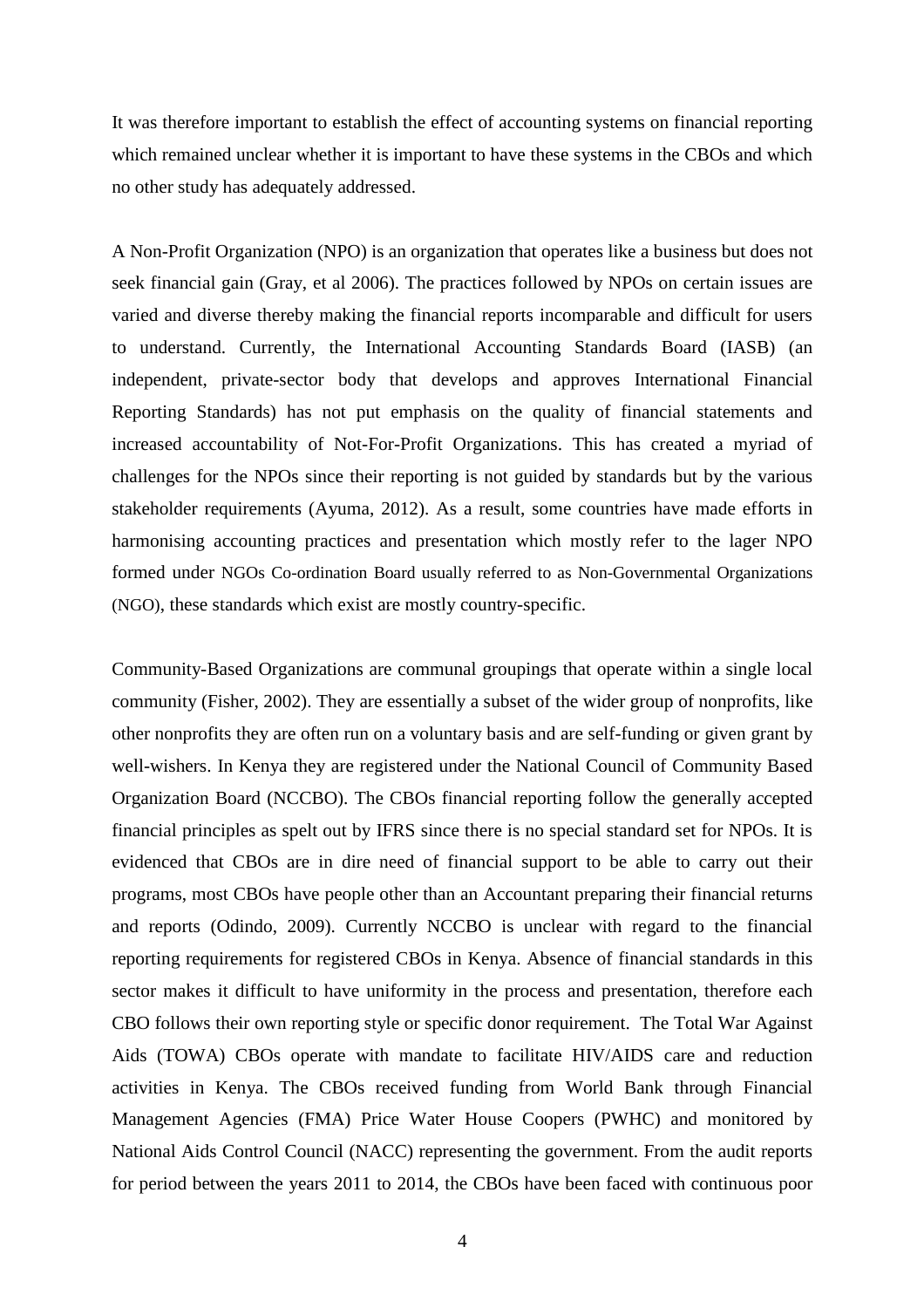financial reporting which have caused delay in fund transfer whose requirement is complete financial documentation as per donor requirement (Kepher Franklin and Associate CPA, 2014).

These grass root organizations are important in development and therefore the research will analyze factors affecting financial reporting by the CBOs to give some direction in this sector. This study focused on the factors affecting the qualitative characteristics of financial reporting. The study concentrated on the effect of governance, accountability and use of accounting system in financial reporting of these CBO as adapted from Keating & Frumkin (2003) in the assessing Non-Profit Making Financial Measure and to ascertain to the extend which these same factors are affecting financial reporting of the CBOs.

#### **1.2 Statement of the Research Problem**

Research findings on financial reporting do not highlight or contradict greatly with CBOs scenario. While research on financial reporting in corporate organizations and larger NPOs has been done, none has been specific on financial reporting of CBOs. CBOs capacity assessment has been conducted in Kenya, but no research has been done specifically highlighting the factors affecting financial reporting of the CBOs. Currently National Council of Community Based Organization Board is unclear with regard to the financial reporting requirements for registered CBOs in Kenya. The International Accounting Standards Board in its quest on financial reporting requirement has put much emphasis on business enterprises or profit making organization but not to the NPOs. TOWA funded CBOs were given funds to facilitate the HIV/AIDS related support activities. The audit reports revealed that the CBOs have been faced with continuous poor financial reporting; this caused delays in funds transfer to the CBOs hence affecting service delivery to beneficiaries causing anxieties and even death. The governing body was entrusted with donor fund; CBO scenario does not fit any of the studies given therefore necessitated the need of an independent study on governance and its effect on financial reporting in these grass root organizations. The demand for accountability in form of complete financial reports made by the Financial Management Agency (FMA) caused delays in further funds transfer therefore there was need to analyze the effect of accountability on financial reporting which is not evident in the previous studies. The absence or failure to use accounting guidelines by the CBOs and which no other study has adequately addressed necessitated this study to establish the effect of accounting system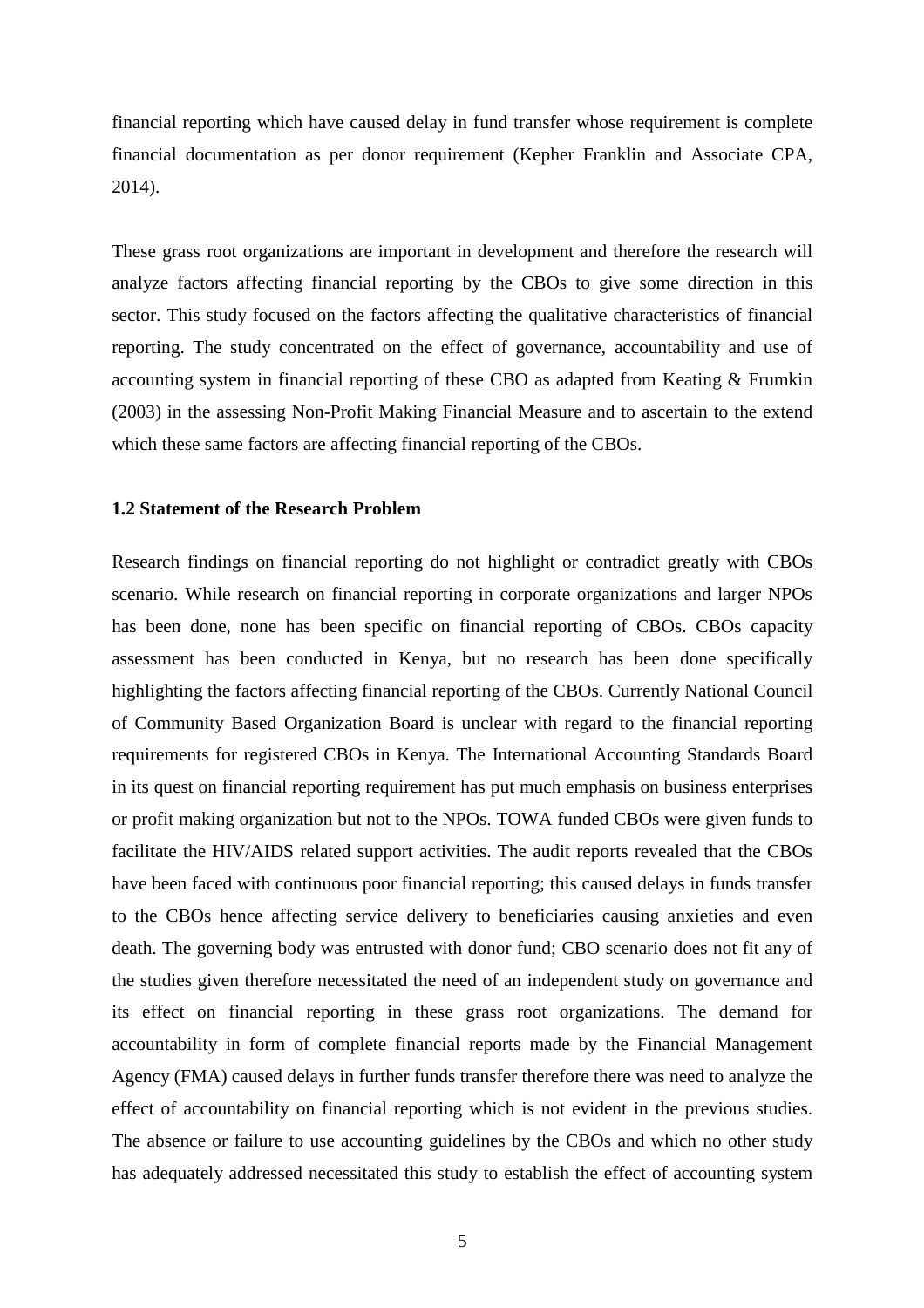in financial reporting of the CBOs. It is therefore clear that there is a concern on CBOs financial reporting. This research therefore bridges the gap of limited knowledge in this sector by analyzing factors affecting financial reporting of the CBOs in consistent with the guided objectives.

#### **1.3 Objective of the Study**

The main objective of this study was to analyze factors affecting financial reporting of CBOs in Kisumu County, Kenya.

#### **The specific objectives of the study were to:**

- i) establish the effect of governance on financial reporting of CBOs in Kisumu County, Kenya.
- ii) analyze the effect of accountability on financial reporting of CBOs in Kisumu County, Kenya.
- iii) establish the effect of accounting systems on financial reporting of CBOs in Kisumu County, Kenya.

#### **1.4 Research Hypothesis**

The study was guided by the following null hypotheses.

H01; Governance has no effect on financial reporting of CBOs in Kisumu County, Kenya.

H02; Accountability has no effect on financial reporting of CBOs in Kisumu County, Kenya.

H03; Accounting systems has no effect on financial reporting of CBOs in Kisumu County, Kenya.

#### **1.5 Scope of the Study**

The study is multi-disciplinary mainly based on accounting and finance. Geographical scope of the study will be taken from the CBOs in Kisumu County constituencies. The county has seven constituencies namely: Kisumu East, Kisumu West, Kisumu Central, Seme, Nyando, Nyakach and Muhoroni Constituencies. The study focused on the factors affecting financial reporting in Community Based Organizations, specifically CBOs in these constituencies as a representative. The study targeted TOWA funded CBOs due to the uniformity of operations and representation. The constituencies within Kisumu County were chosen because they had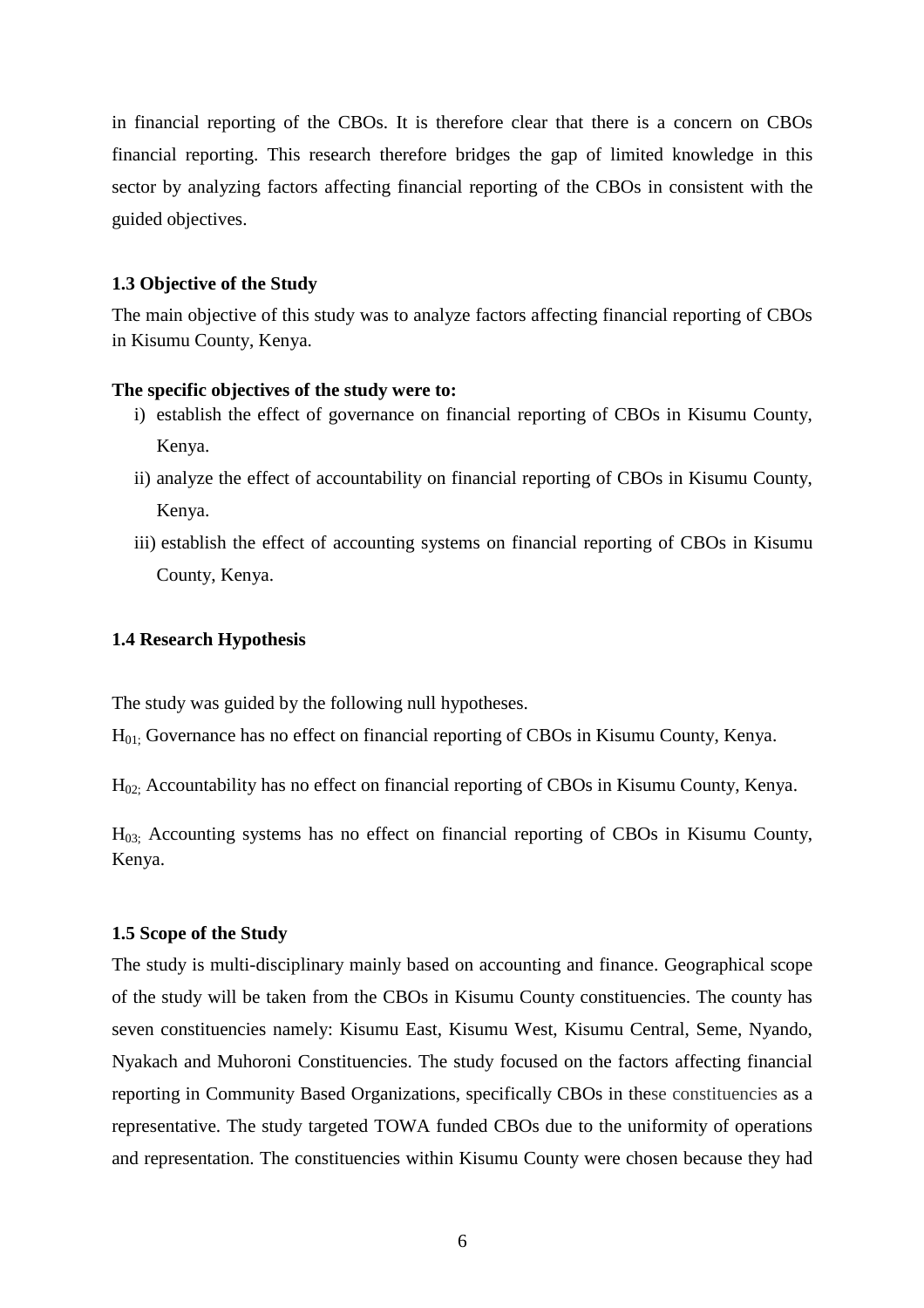largest TOWA funded CBOs representations compared to other Counties. This study was conceptualized between September 2015 and November 2015.

#### 1.6 Significance of the Study

Community Based Organizations are an integral part of Kenya's development process and have shaped important policies like poverty eradication. The study was to enhance CBOs capacity to build mechanisms in financial reporting. TOWA funded CBOs reporting guidelines require them to submit financial reports every month, these report must be consistent to the guidelines and to the Generally Accepted Accounting Principles (GAAP). The funds transfer to the CBOs follows the agreement bi-annual in any financial period and is given in subsequent tranches after submitting financial reports that adheres to the guidelines otherwise the delay or failure to receive full anticipated funding. The study findings can generate knowledge for the donors about why the CBOs fail to comply with donor requirements leading to delay or stoppage of funding. This can help the donors to identify what kind of technical support they should provide the CBOs before giving them any funding in order to ensure acceptable financial reports. The study findings can help CBO sector in general in improving their compliance to donor requirements and thus improve their capability to attract more funding and ensure their organizational sustainability and growth. This study can also make an academic contribution to the area of knowledge. Finally study findings can be a basis for further research on the donor/CBO relationships.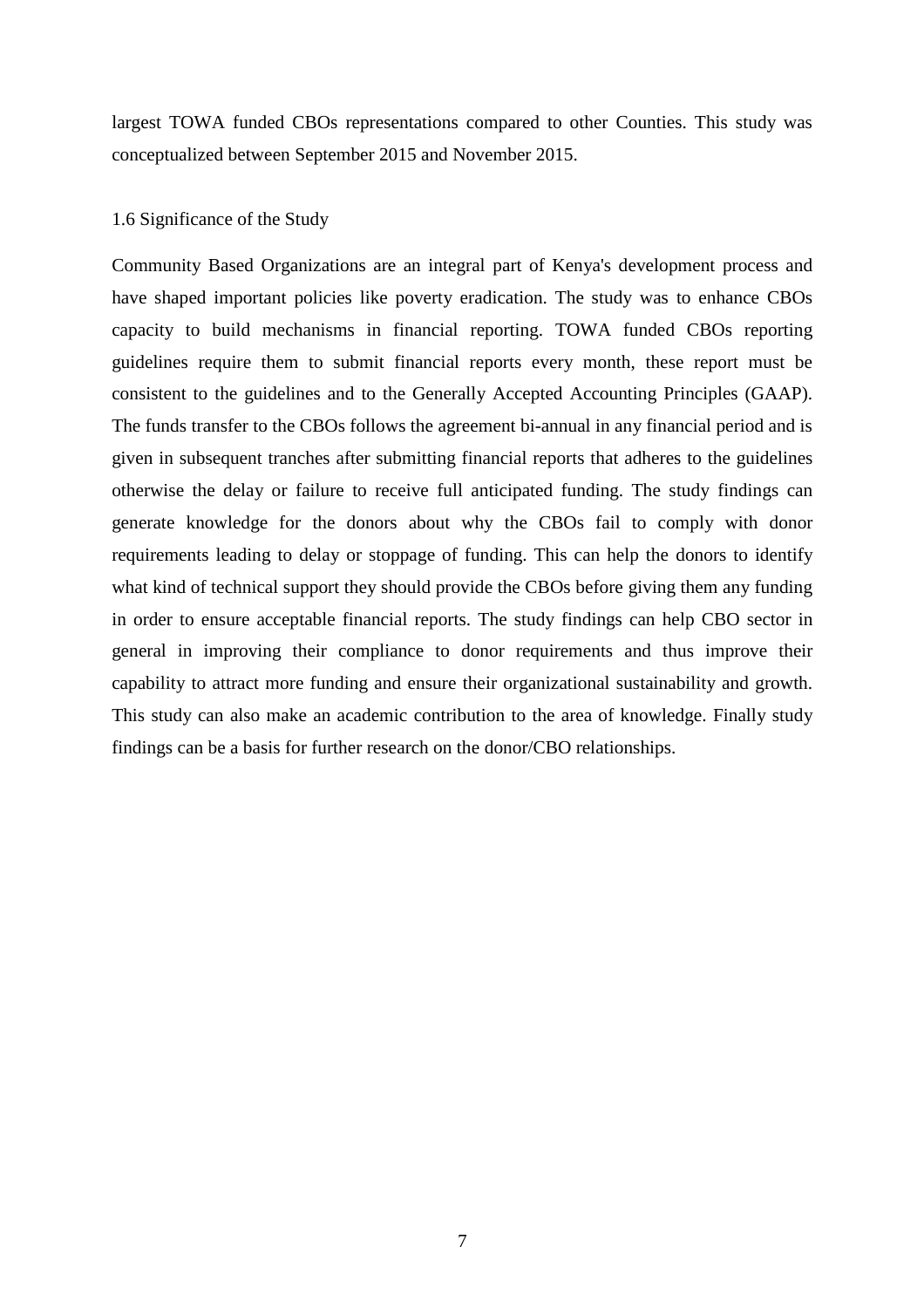## **1.7 The Conceptual Framework**



### **Figure 1.1: The Conceptual Framework**

Source: Adapted from The Contingency Theory by Fiedler (1967)

This study was anchored on the contingency theory of leadership according to Fiedler (1967). The theory states that for the leader to be effective, he/she must adjust leadership style in a manner consistent with critical aspects of the organizational context, such as the nature of the task and attributes of employees carrying out the work. This theory focuses on the situational or environmental factors that influence leadership. This theory was used to represent how financial reporting is contingent upon the factors in the organization emanating from governance, accountability and accounting system. Two variables have been taken into account; financial reporting being dependent and the factors affecting financial reporting as independent variables. These variables have been identified and their relationship shown in the figure above. In the model for this study, the test was between the factors and the financial reporting. The factors have been categorized into three broad parts to express the effects emanating from; governance, accountability and accounting system in an Organization adapted from Keating & Frumkin (2003) in the assessing Non-Profit Making Financial Measure with adjustments made to fit the CBOs, their quest to quality financial reporting and meeting the needs of the funders and other key stakeholders. These directly affect the qualitative characteristics which for the purpose of this study were; relevance of and reliability on financial reporting.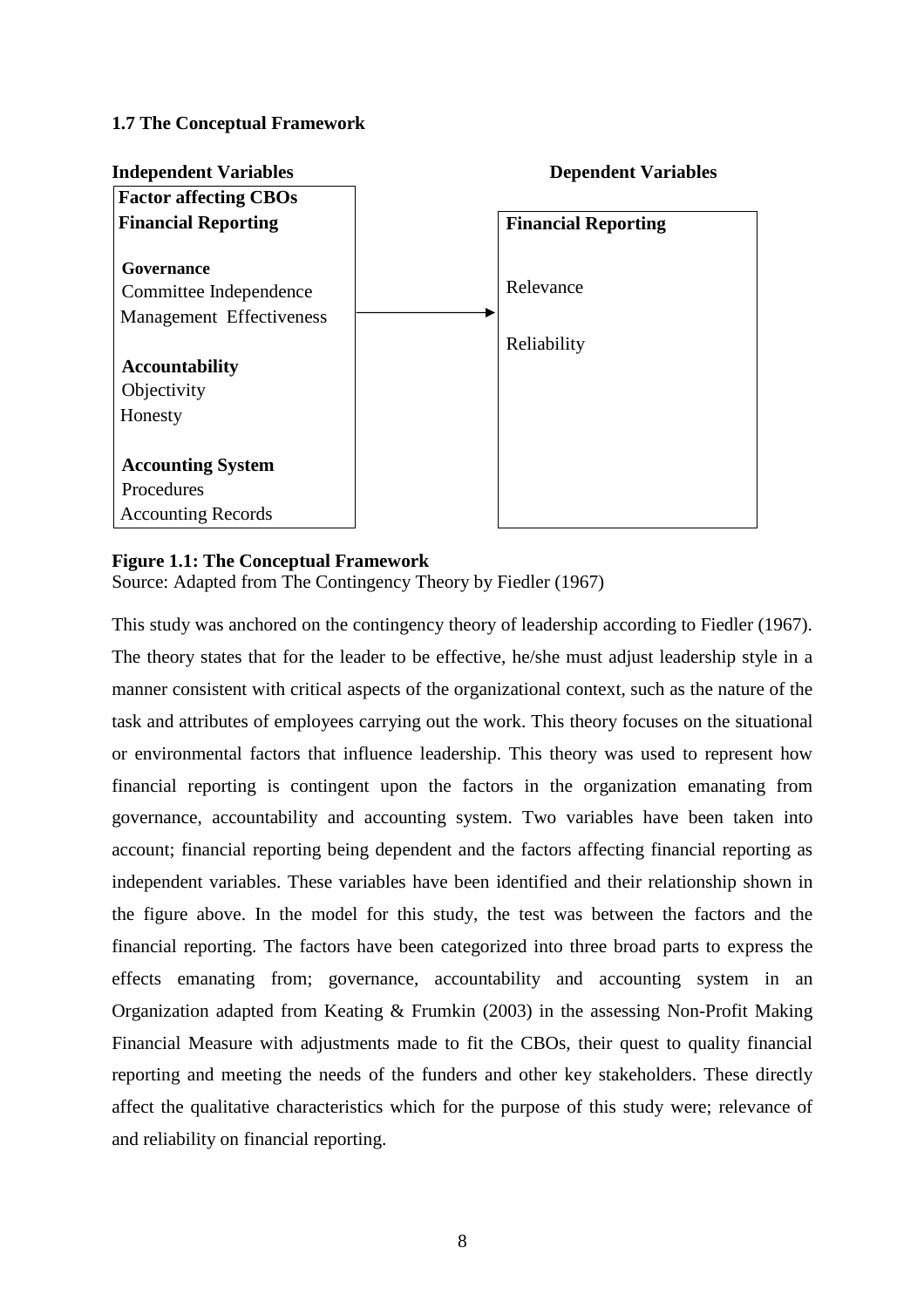The qualitative characteristics adapted from conceptual framework for financial reporting (FASB, IASB 2008) was used to represent the dependent variables. The framework asserts that for financial information to be useful, it should possess two fundamental qualitative characteristics which are relevance and faithful representation. It further describes enhancing qualitative characteristics, which are complementary to the fundamental qualitative characteristics; comparability, verifiability, timelines and understandability. Reliability represented the enhancing qualitative characteristic of, comparability, verifiability, timelines and understandability as in the framework. Therefore financial reporting is a function of these factors; this was used to represent the content of financial reporting of the CBOs as illustrated in the figure 1.1 above.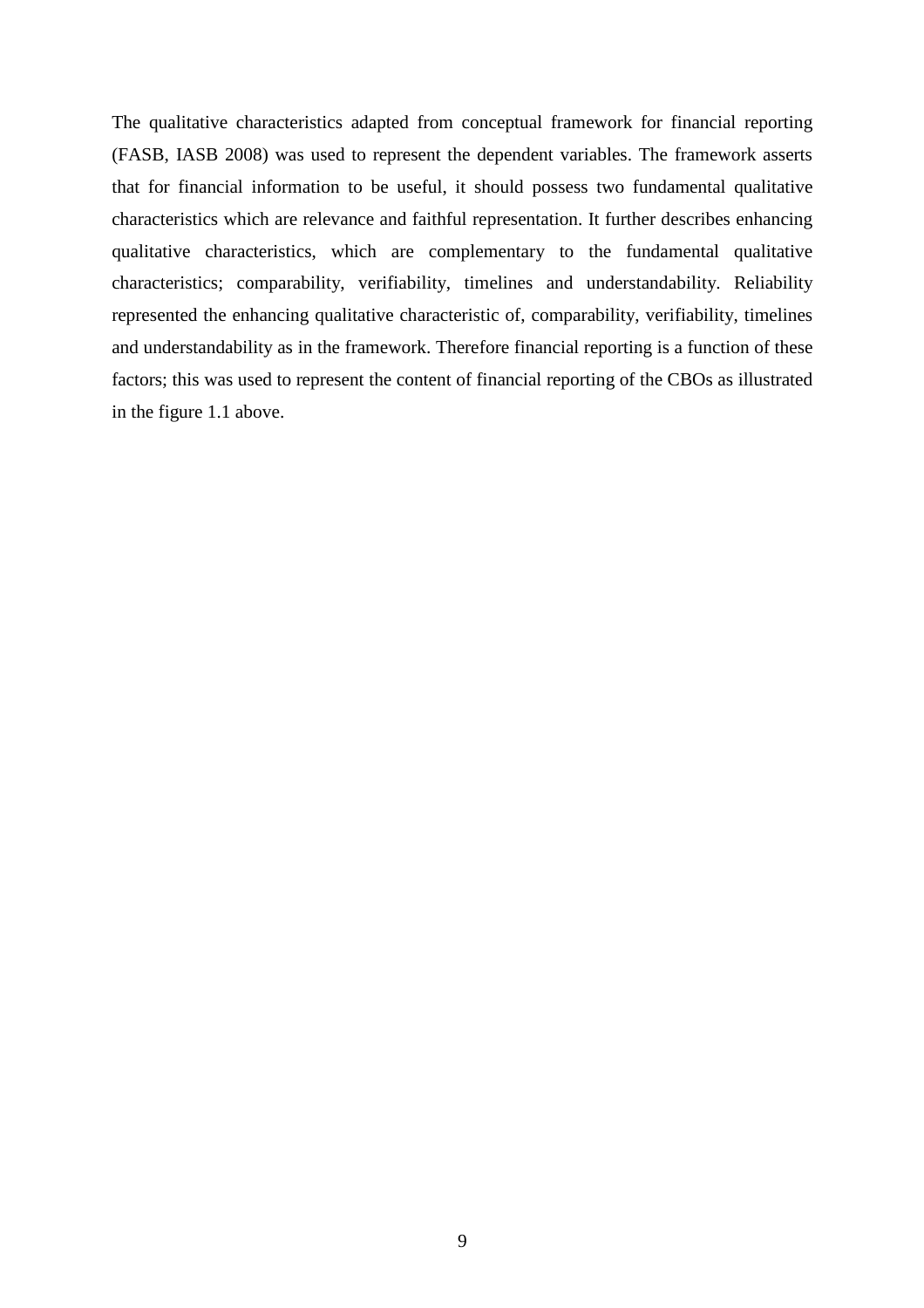### **CHAPTER TWO LITERATURE REVIEW**

This section provides a critical review of related literature that has been published in this area with a specific focus on the objectives of the study. This chapter reviews theories and empirical literature resulting from such studies done in Kenya and elsewhere.

#### **2.1 Theoretical Review**

#### **2.1.1 The contingency theory**

The contingency theory of leadership according to Fiedler (1967) states that for the leader to be effective, he must adjust leadership style in a manner consistent with critical aspects of the organizational context, such as the nature of the task and attributes of employees carrying out the work. During the 1970s, accounting researchers began using contingency theory in management accounting research, developing it into the accepted, but sometimes criticized, contingency theory of Management Accounting System (Otley, 1980). The main approach is to identify variables that seem to affect the complexity of Management Accounting System in organizations, the Management Accounting System is contingent upon certain factors or variables (Jones, 1985). This theory was used to represent how financial reporting is contingent upon the factors in the in the CBOs emanating from governance in the organization. The theory fits well with CBOs case because they are generally managed and run by the governing body (management committee) where in most cases the treasurer is the accounting officer. The theory was used to explore further if the financial reporting is contingent upon accountability and accounting system.

#### **2.1.2 The Concept of Governance**

According to Cadbury (1991), directors are accountable for the preparation and authorization of financial statements and responsible for ensuring the quality and integrity of financial reporting. This includes their relevance, faithful representation, comparability, timeliness, and how understandable they are for users. He posits that the governance framework is there to encourage the efficient use of resources and equally to require accountability for the stewardship of those resources. The aim was to align as nearly as possible the interest of individuals, organizations and society. The theory is based on the aspects of corporate profit organizations and not the CBOs, it does not disclose the effect of governance to financial reporting and does not represent realty in the CBOs. The qualitative aspects of relevance and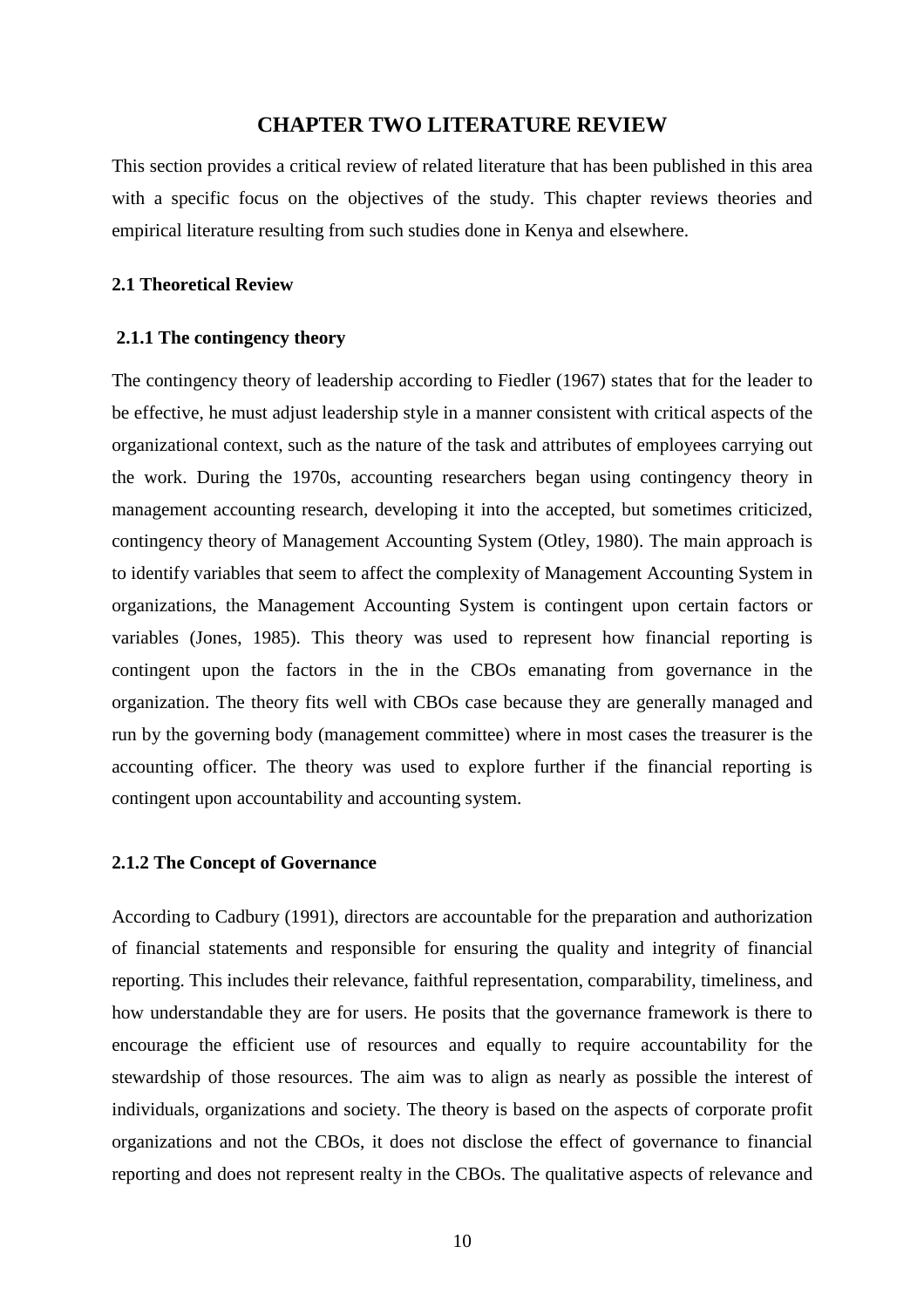reliability in this study were used to establish the effect of governance on financial reporting of the CBOs.

Eyong (2001) asserts that good governance means the effective management of an organization's resources in a manner that is open, transparent, accountable, equitable and responsive to people's needs. Good governance aims to ensure management achieves the organization objectives and is accountable for the financial and other resources within the boundaries set by the rules of the project. Governing bodies are either called Boards, Trustees, Executive Committees, Management Committees or Councils. Organization leadership should establish internal control systems that will ensure a code of ethical conduct and a framework for internal regulations, including systems and bylaws. NPOs require a governing body to provide strategic direction and leadership CAFS (2001). NPOs operate in a rapidly changing and competitive world if they have to survive in this challenging environment, managers need to develop the necessary understanding and confidence to make full use of financial management tools (Lewis, 2012). Wanjohi (2010) in his study found out that the major challenges that community based organizations face in their quest to sustainability include poor leadership. NPO sector is also faced with governance challenges in relation to internal cohesion, Kenya National Council of NGOs (2001) spells out that NPO governing bodies are often weak, ineffective and seldom not capable of discharging even basic responsibilities. The governing body has no monetary stake in the organization but chosen on trust by management, beneficiaries or the donors to oversee the organization's functions, this generally make them non committed in challenging situations. Karanja, (2014) highlights the recent deregistration of 510 charitable organizations for failing to file their audited reports as required by law and other 15 non-governmental organizations for allegedly funding terrorism activities in the country.

The previous studies set the ground and explained governance and its challenges in the corporate profit organizations and larger NPOs especially on their broader management, but do not highlight effect of governance on financial reporting. This study used these grounds to go further and establish the effect of governance on financial reporting specifically on CBOs which are rather smaller in size and operation. In consistent with the above quoted scholars this study highlighted effective management of resources, protection of stakeholders' interest and adequacy of personnel skills. In contrast Cadbury, (1991) analysis is on corporate profit organizations which have very different set up with CBOs, also focused on the capital market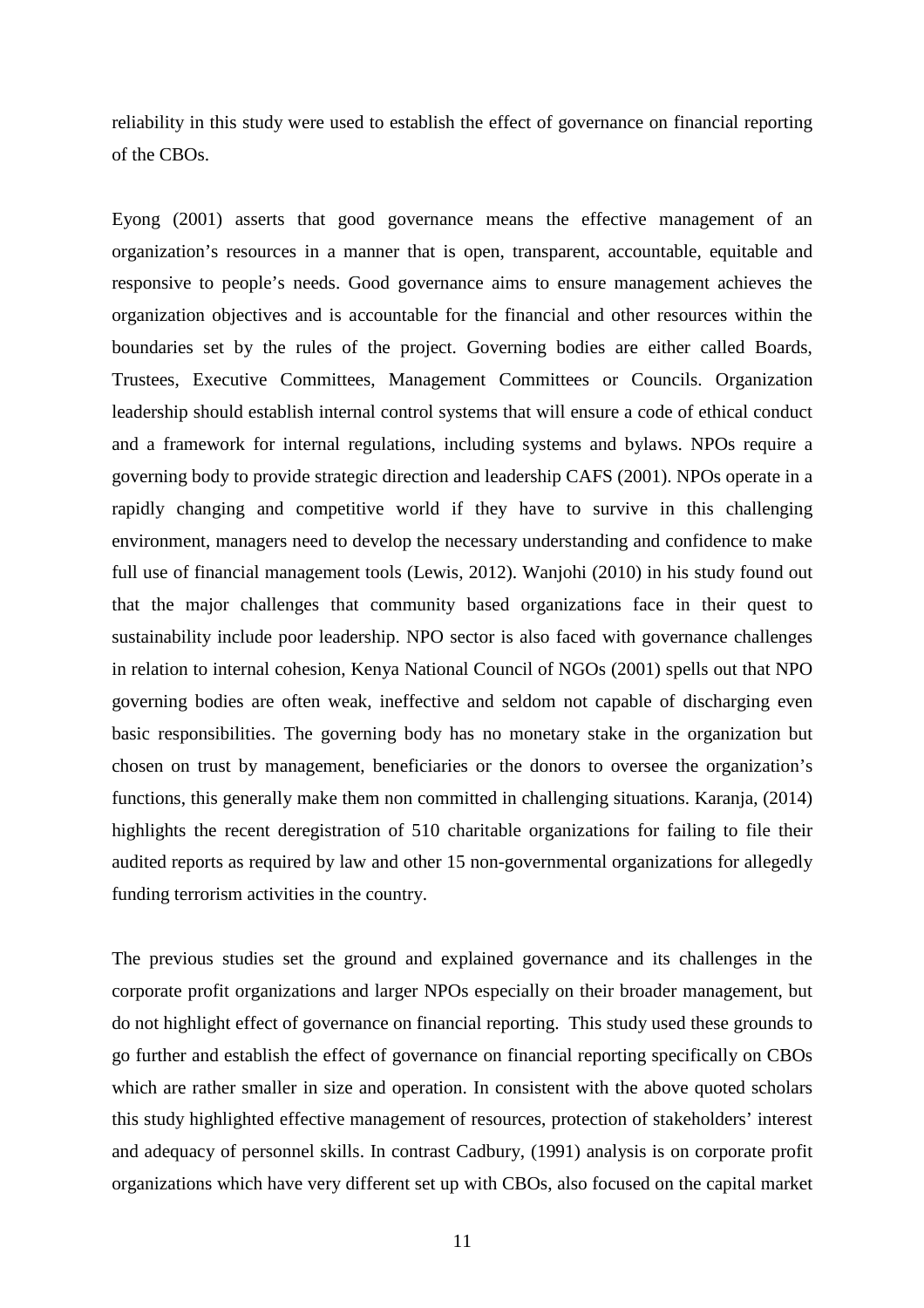which CBOs have no connection with. Eyong (2001), CAFS (2001), Wanjohi (2010) and Lewis, (2012) have based their assessment in large nonprofit organizations with robust governance structure than the grass root CBOs. The studies are also generally assessing governance in promoting efficient use of resources but do not clearly bring out governance as an issue in the financial reporting. It is clear that these studies cannot be used to address this specific sector as far as governance effect on financial reporting is concerned but were used as a guide. The funds were entrusted to the CBO governing body hence the need to establish their effect on financial reporting which this study addressed.

There is still limited knowledge on the effect of governance on financial reporting specifically of the CBOs in general. This study went ahead established the effect of governance on relevancy and reliability of financial reporting of the CBOs.

#### **2.1.3 The Concept of Accountability**

 Financial accountability refers to the use of public money in term of norms property, austerity and efficiency; it is giving an account of actions taken and being held accountable for these actions (Mestry, 2006). Financial accountability is primarily understood as the relationship between the citizens as accouters, and the Government as an accounted, where the citizens hold the Government to account for the stewardship of public money. Accountability is procedure requiring officials and those who seek to influence them to follow established rules defining acceptable processes and outcomes, and to demonstrate that they have followed those procedures (Johnston, 2006). According to Brown & Moore (2001), accountability should be treated as a key strategic issue that will help an organization to define and achieve its highest value. Mestry, Johnson, Brown and Moore looks at accountability in terms of the process and importance in larger organizations and do not bring out the effect accountability has on financial reporting. This study went further and analyzed the effect of accountability on financial reporting of the CBOs.

 Ross (1973), states that the issue of accountability arises as part of the process of delegation. The principle gives the agent resources or delegates power for a purpose and wishes to constrain or provide incentives to the agent to provide value for money in the use of the resources. Cornwall et al., (2000) suggests that the concept of accountability is often used without clarity over who is accountable to whom in what domains of life. Langenberg (2004),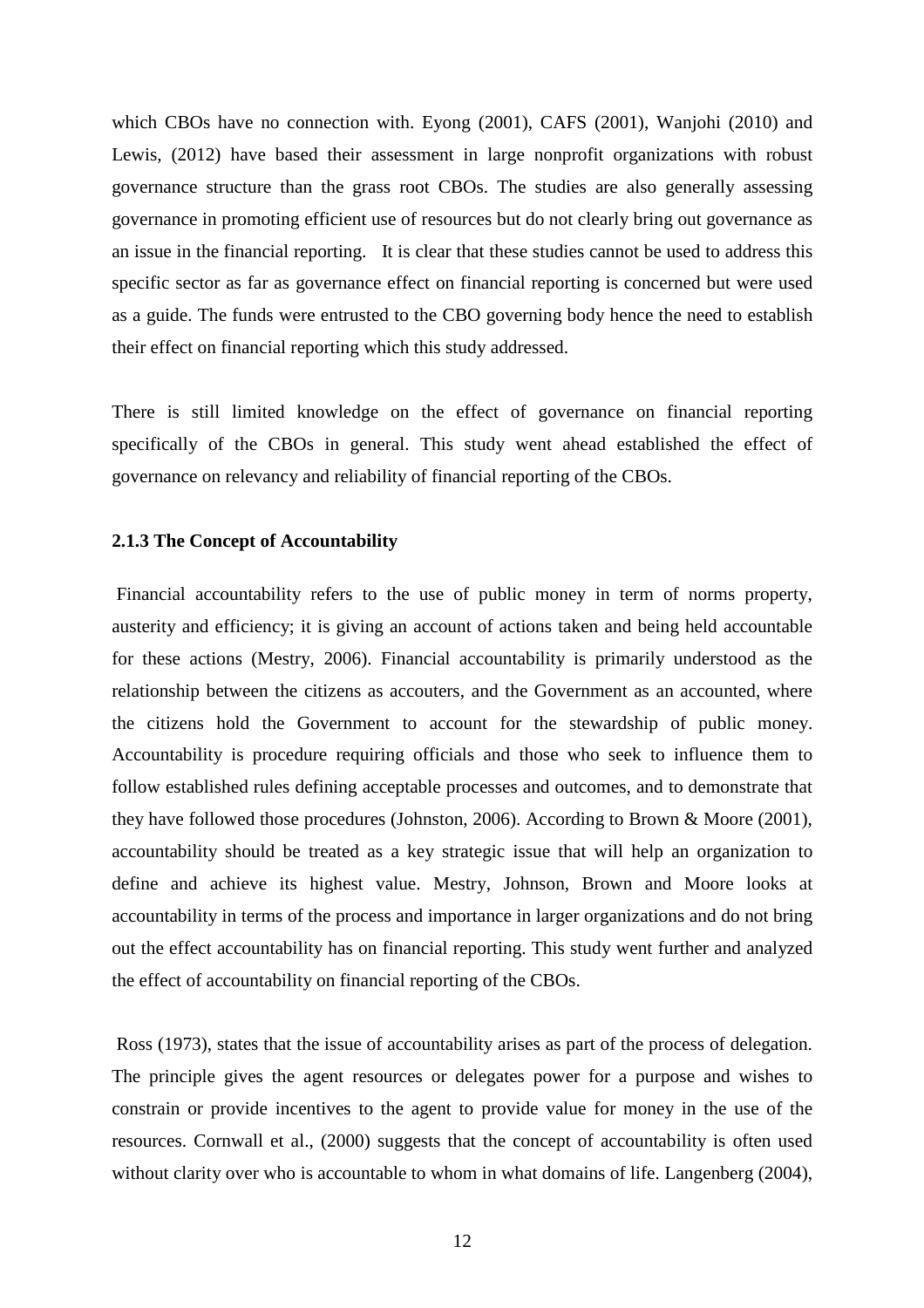states that while NPOs might argue that existing accountability mechanisms are that simply having a code does not ensure all organizations will follow the rules. Thus, on the surface, it would appear that some form of mandatory reporting by NPOs forms an ideal measure of accountability. Marshall (2002), states that there is no straight forward measure of organizational effectiveness of NPOs and there is the issue of enforcement and /or sanctions. These concepts were on larger organizations and do not clearly isolate the effect of accountability on financial reporting. In view of these facts and especially agency principle between donors (principle) and CBO management (agents) it was important to analyze the effect of accountability on financial reporting by the agents of the funds given by the donors.

Boice (2004) states that financial accounting is financial responsibility or operational transparency that requires demonstrating how donations to organization have been used and how effective organization is in achieving its goals. Financial accountability is made by preparing and circulating financial statements or reports to stakeholders. According to Gale (2003), financial accountability gives NPOs legitimacy and credibility, contributes to their reputation and adds to their sustainability. Good financial accountability limits fraud and mismanagement. It also empowers beneficiaries and other stakeholders since information is power. While donors are willing to fund organizations that can create an impact in the society, they also expect accountability of the funds they give. However, according to Leat (1988) there is need of accountability with sanctions, where some form of penalty is imposed if the account or the actions are inadequate. These assertions were on larger organization with profound processes and also do not show how accountability affect financial report. In support of Boice, Gale and Leat in their reports it was important then to go further and analyze the effect of accountability on financial reporting of the CBOs.

This study incorporated the stated scholars ideas on accountability as defined especially in the presence of principle and agent relationship and code of conduct. It is also true as Langenberg (2004) asserts that having code does not mean the organizations will follow, it may just be kept. It is by action for instance; quality financial reporting that one may judge the accountability compliance. The scholars; (Mestry, 2006, Brown & Moore, 2001, Marshall, 2002, Boice, 2004) put emphasis on the importance of accountability in resource allocation and operational efficiency but do not bring out effect of accountability on financial reporting quality that this study analyzed. These analysis do not bring out the effect of accountability on financial reporting and were also based on corporate profit making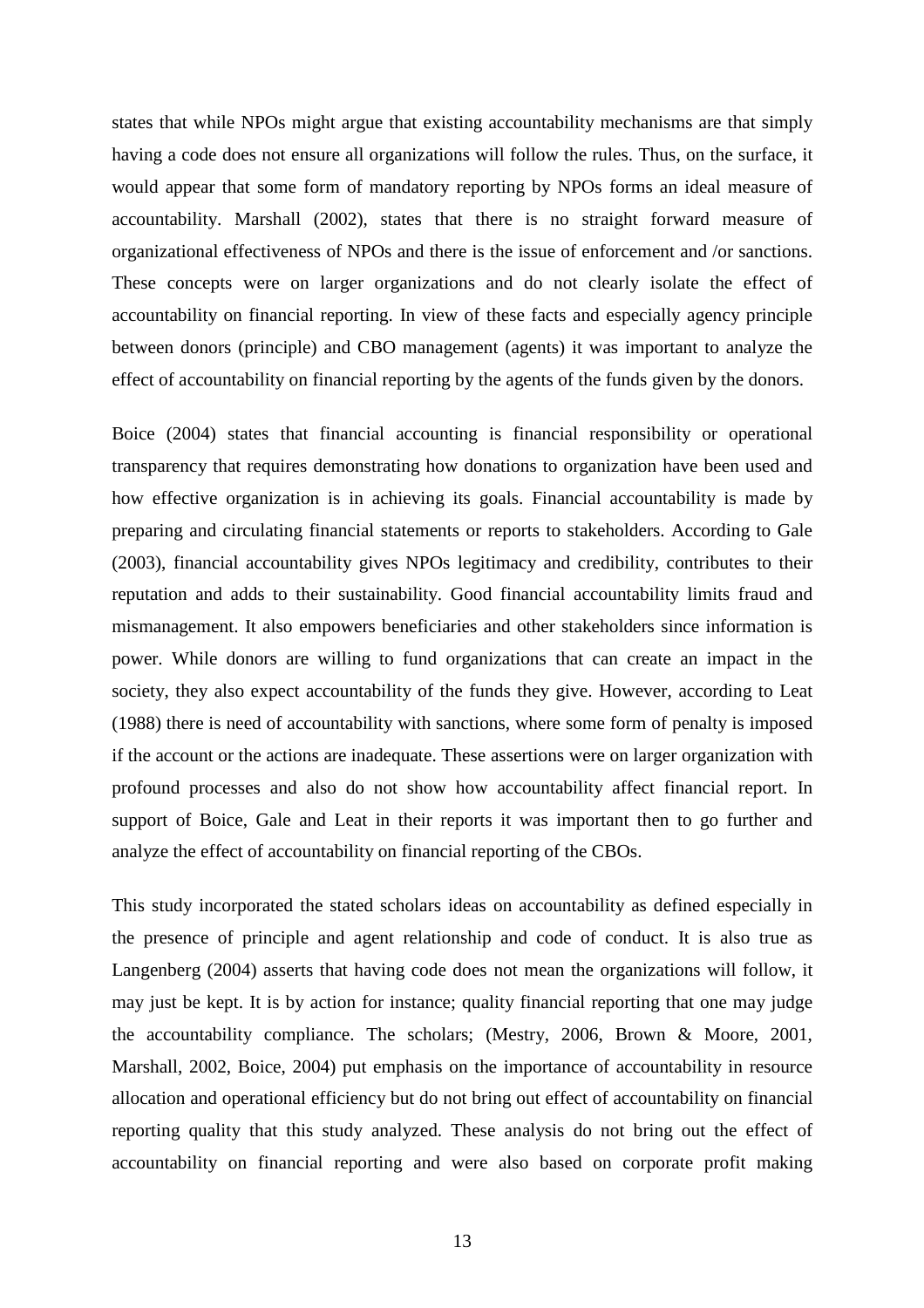organizations and large nonprofit organization with distinct corporate structure, therefore the result do not represent the small CBOs which this study focused on. This study specifically analyzed the objectivity and honesty in financial reporting processes while analyzing the effect of accountability on financial reporting in these grass root organizations.

#### **2.1.4 The Concept of Accounting System**

A company's Accounting Information Systems often are subsystem of its overall management information system (MIS). Collins & Collins (1978) contend that an accounting system is a way of keeping a written record of transactions. Receipts are given for all money that is received by an organization and receipts are asked for every time money is spent. According to Larson & Pyle (1988) an accounting system consists of business papers, records, reports and procedures that are used by an organization in recording transactions and reporting their effects. Kugel (2011) suggest that having the right technology and using it effectively are both essential to achieving better execution of Financial Performance Management processes. The concepts do not establish clearly the effect of accounting system on financial reporting. In agreement to the extent of these scholars' assertions this study went ahead to establish the effect of accounting systems on financial reporting in TOWA funded CBOs.

Welsch & Short (1987) stated that an accounting system, regardless of the size of the organization is designed to collect, process and report periodic financial information about the entity. Schnelder (1989) stresses that the heart of fiscal management in any organization is a good accounting system, that is appropriate to that organization. In order to achieve consistent financial accountability it is necessary to establish standards and a system for accounting practices. Brown  $\&$  Moore (2001) state that there is no single accountability system that is right for all organizations. The need for a transparent and standardized reporting and accounting system for large scale service delivery, conflicts with the requirements for the service to those in need. It is important to note despite the size of CBOs that they need accounting system as stated by Welsch  $\&$  Short (1987). These previous studies looked at accounting system in relation to large organizations and did not establish how the accounting systems affect financial reporting. There is need in the same content to establish whether CBOs need these systems and their effect to financial reporting. This study focused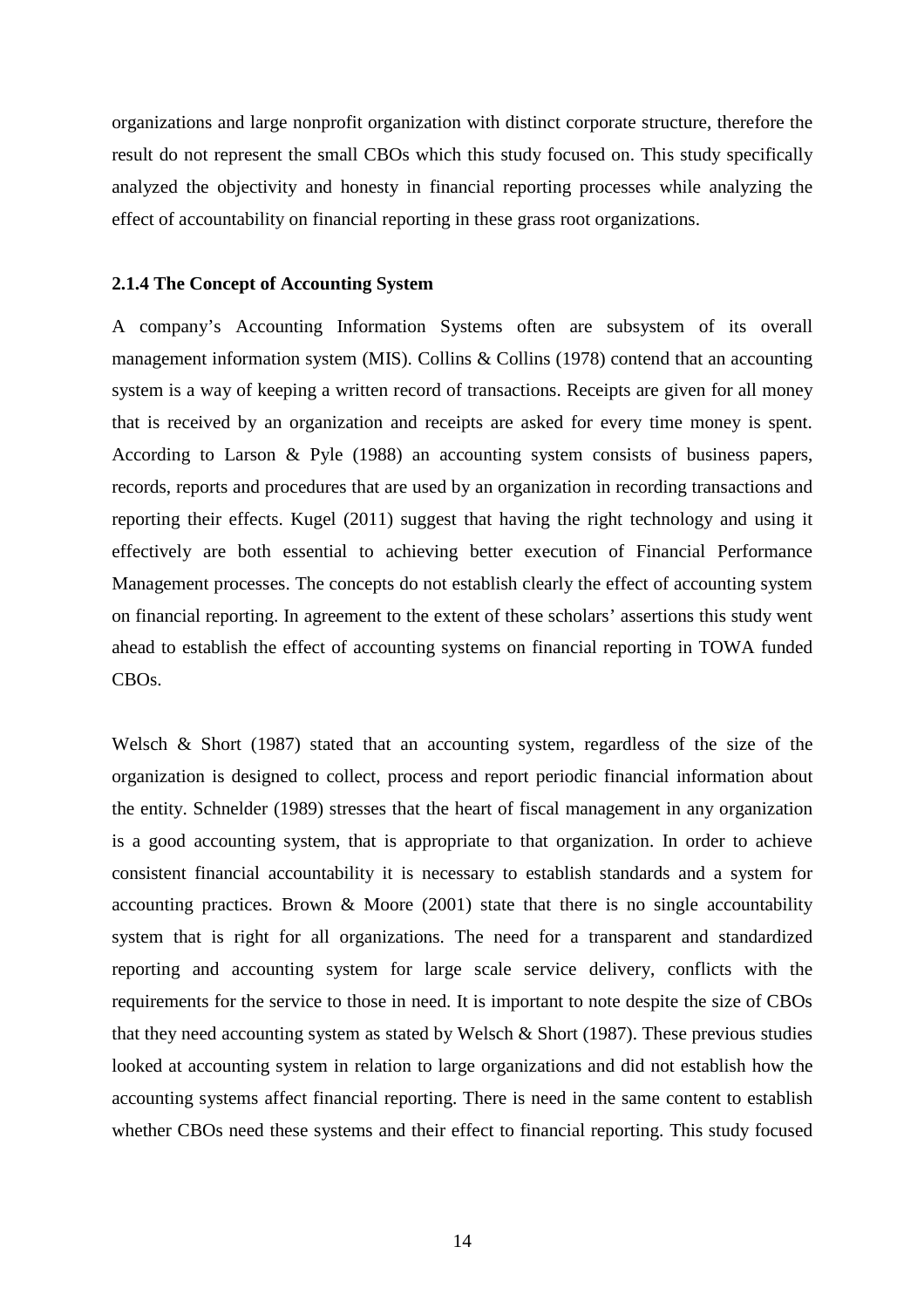on the small grass root CBOs to establish the effect of accounting systems on financial reporting, in case the CBOs.

An organization's choice of accounting system is to determine how easy or challenging it is to come up with the varied reports. From these analyses, it is clear that accounting systems are crucial but they do not clarify the effect on the financial reporting. It is therefore important to establish the effect of accounting systems especially that of the small nonprofit sector which may assume the usefulness at the expense of financial reporting requirement which facilitates effective receipt of donor funds which has remained an issue in the CBOs.

#### **2.1.5 Financial Reporting**

Financial reporting provides financial information about the reporting entity that is useful to existing and potential stakeholders in making decisions about providing resources to the organization (IASB 2012). Financial reporting refers to a good overview of project's progress, and good financial records make sound project monitoring and evaluation much easier Greuning (2004). Greuning (2004) looks at a financial reporting in terms of full disclosure of the financial statements, ensuring transparency and provision of a fair presentation of useful information that can be used for decision making purposes. Borio & Tsatsaronis (2005) asserts that financial reporting means issuance of financial statements and their related notes and disclosures but insist that they have to follow the accounting standards and requirements. The Financial Accounting Standards Board (FASB, 2008) states that financial reporting should provide information that is useful to present and future investors and other users in making rational investments and decisions such as issuance of credit facilities. FASB and the IASB published Conceptual Framework for Financial Reporting which represents the foundations of the accounting standards. The application of objectives and qualitative characteristics should lead to quality financial reporting information that is useful for decision making (FASB, 2008; IASB, 2006). According to Gale (2003) poor financial reporting greatly diminishes NPOs prosperity.

International Accounting Standards Board (IASB) has not improved the quality of financial statements and increased accountability of NPOs; some countries have made efforts in harmonizing accounting practices and presentation using GAAP. In Kenya, the council of the ICPAK set the IFRS to be the accounting standard (World Bank, 2001). ICPAK (2005)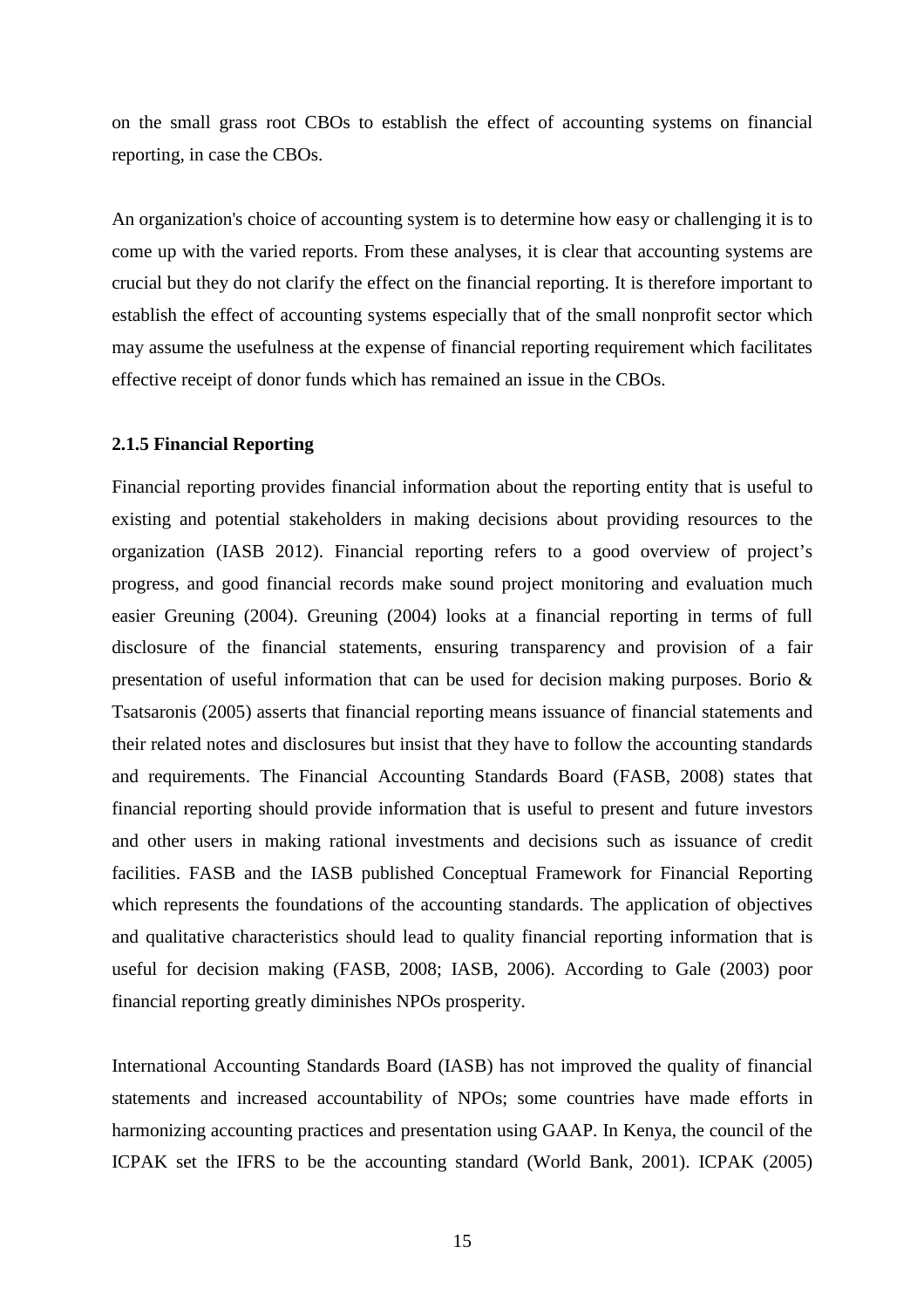further confirmed that the requirement for adopting IFRS had been legalized for both listed and non-listed companies in the Companies Act (CAP 486). However, due to lack of emphasis on the format of financial statements and increased accountability of Not-For-Profit Organizations Kenya has also made efforts in harmonizing accounting practices and presentation by coming up with Statement of Recommended Accounting and Auditing Practices (National Council of NGO, 1998). SORAAPs are sector-driven recommendations on accounting practices for specialized industries or sectors which supplement accounting standards and other legal and regulatory requirements in the light of the special factors prevailing or transactions undertaken in that particular industry or sector that are not addressed in accounting standards.

Barth, Landsman & Lang, (2006) states that information is material if its omission or misstatement could influence the decisions that users make on the basis of an entity's financial information. When considering whether financial information is a relevant or reliable of what it purports to represent, it is important to take into account materiality because material omissions or misstatements will result in information that is incomplete, biased, or not free from error. Barth, Landsman & Lang, (2006) further assert that financial reporting imposes costs; the benefits of financial reporting should justify those costs. The costs of providing information include costs of collecting and processing the information.

It is no doubt from the quoted scholars that financial reporting is important to the existent and growth of an organization. These studies were based on corporate profit organization and large NGOs and not CBOs, there is also no clear analysis of factors affecting financial reporting. TOWA funded CBOs are required to submit financial report which is consistent to the donor requirements to the FMA before receiving more funds, these grass root organizations have not performed well in their submissions. It is therefore important to analyze factors affecting financial reporting in light of these harmonized accounting practices and the constraints. This study focused on factors affecting financial reporting in TOWA funded CBOs because there is limited knowledge especially in these grassroots sector financial reporting in attracting more funds for expansion.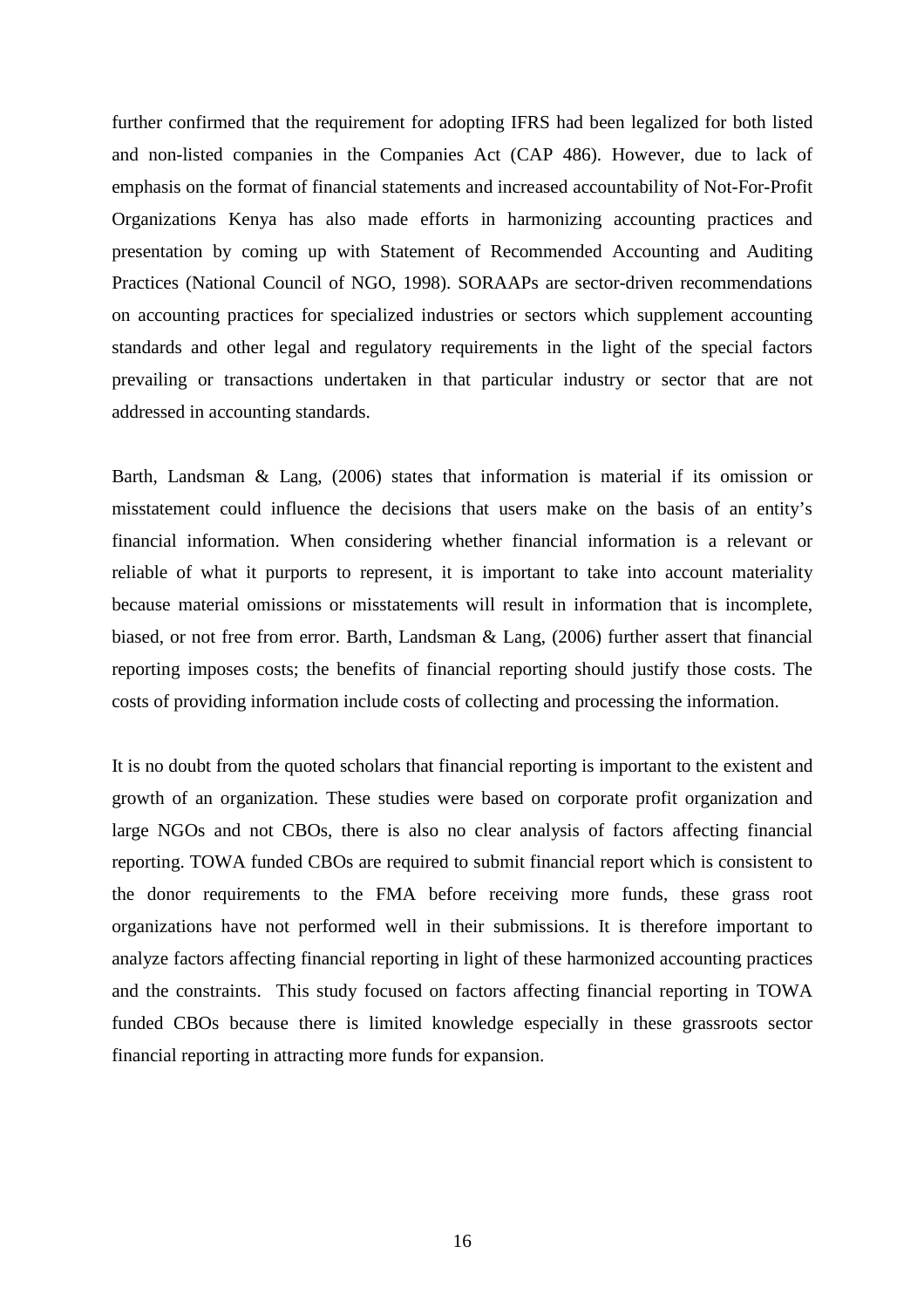#### **2.1.6 The Concept of Community Based Organizations**

Fisher (2002) states that before the formal registration of CBOs, community members usually start informal groupings with common agenda, most of them are mainly women groupings with a name "Merry go round". The main agenda in these groups is some activities on economic empowerment. The history of Community Based Organizations (CBOs) lies way back during the American Civil War, whereby charity groups were designed to offer assistance to those who were displaced, disabled, or impoverished by the war. It was during the period between 1980s and 1990s, when CBOs expanded to a point that they were being referred to as a movement, and the process of community organizing expanded into many community organizations (Fisher, 2002). The main difficulty that emerged during this period was the shifting of power from local communities to regions, nations, and international corporations. The process of globalization raised issues about the efficacy of local organizations in addressing problems caused by large-scale financial forces, thus the foundation of national and international organizations (Speer& Perkins, 2002).

In Kenya, CBOs began as self-help groups in the years of 1960s when the first president of Kenya, Mzee Jomo Kenyatta began to encourage grassroots growth through coming together in the spirit of what was referred to as Harambee (Wanjohi, 2013). This spirit was based on the understanding that one could not be able to carry out plans or actions by him/herself but would require a certain contribution from the other members of the society. The Harambee spirit kept most of the self-help groups growing, (Wanjohi, 2013). It is estimated that there are 52,350 CBOs in Kenya registered with National Council of Community Based Organization. Most of these organizations are membership based organizations that offer services to their members as much as they give back to the society (NCCBO, 2015).

The TOWA funded CBOs were given funds from World Bank through financial management agencies Price Water House Coopers (PWHC) and monitored by National Aids Control Council (NACC) representing the government. The fund was given to facilitate HIV/AIDS care and reduction activities. From the audit reports for period between the years 2011 to 2014, the CBOs have been faced with continuous inconsistency in financial reporting hence the delay in fund transfer by financial management agencies whose requirement is complete financial report (Kepher Franklin and Associate CPA, 2014). The delay in funding means that the HIV/AIDS care and reduction activities are not facilitated and therefore the life of the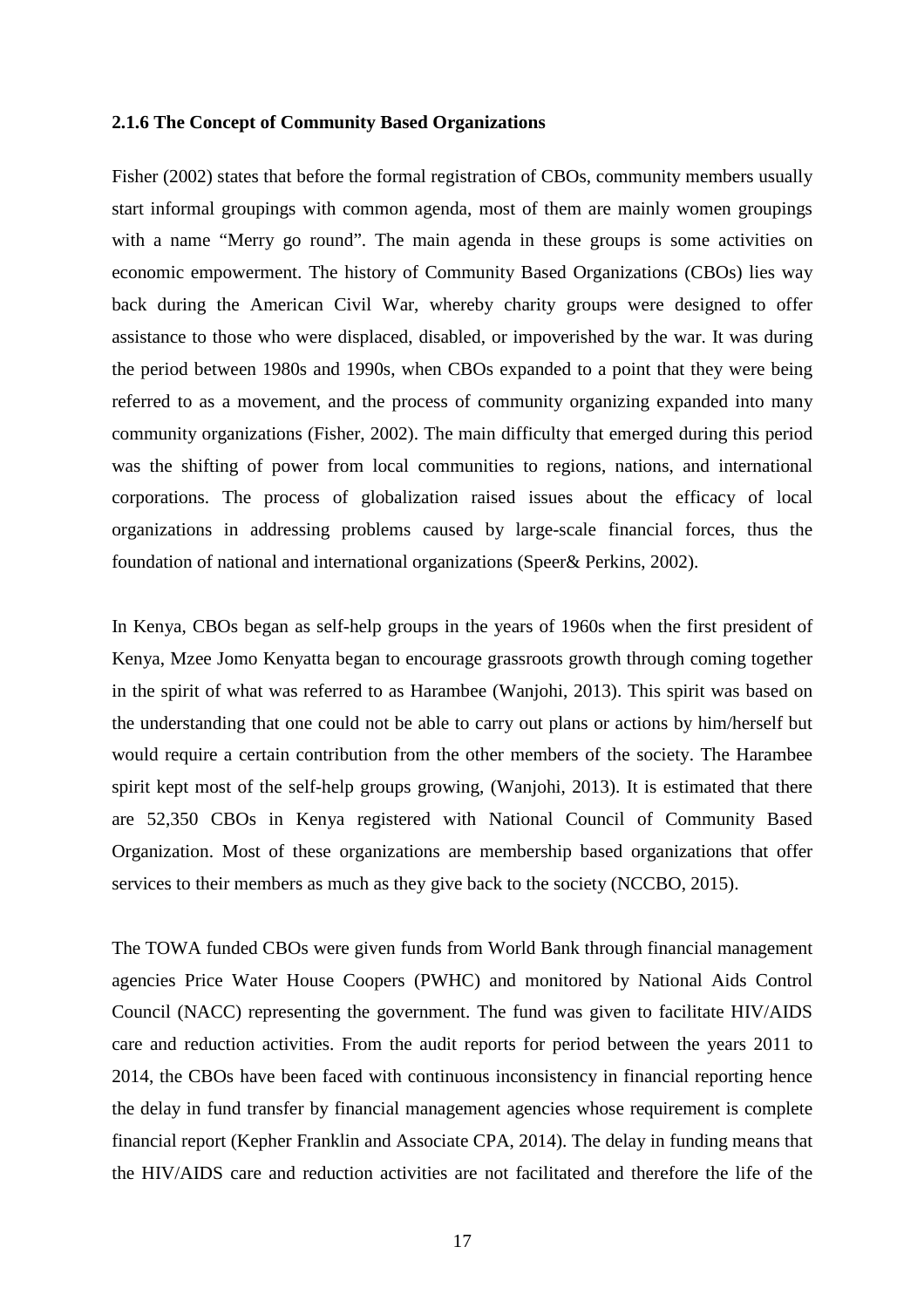affected and infected is at risk. The CBOs were given capacity building by the financial management agencies but over the periods there were observed concerns in the financial reporting. The CBO sector contribute to national development, unless the issue of financial reporting is emphasized, it is very difficult for them to address not only the critical issues facing communities today but also the very challenges threatening their own survival and the purpose on which they are formed. There is no specific previous research on factors affecting financial reporting of these grass root organization. This research emphasis was on governance, accountability and accounting system and their effect on financial reporting. The study focused on the factors affecting financial reporting in the CBOs because this remained an issue in this sector.

#### **2.2 Empirical Review**

#### **2.2.1 Effect of Governance on Financial Reporting**

Rezaee, (2003) assessing the 'six legged stool' asserts that corporate governance is a mechanism of managing, directing, and monitoring a corporation with the goal of creating shareholder value while protecting the interests of other stakeholders. The six legged stool consist of six groups of: Board of Directors, Audit Committee, Top Management Team, Internal Auditors, External Auditors and Governing Bodies. For good corporate governance, companies should develop a "six-legged stool" model that supports responsible and reliable financial reports. Each participant in the process is a leg of the stool, supporting the one top goal of producing high-quality reports. The model is based on the active participation of all parties and fosters continuous improvements. (Rezaee, 2003) further states that this should be done by personnel with adequate skills; if they are not qualified or lack adequate training then the effect on financial reporting is enhanced. He concludes that for capital markets to function efficiently and effectively stakeholders must have confidence in the financial reporting process which can be achieved when there is a well-balanced, functioning system of corporate governance. Rezaee (2003) reports on corporate organizations, although the CBOs are not robust in governance as these large organizations therefore it is important to understand their governance structure and the effect on financial reporting. CBOs do not have six legged stool but may have one or two comprising of management and Committee or just committee who doubles as management. This is unique and need proper analysis on the CBOs operations to ascertain the oversight role of governance on financial reporting. This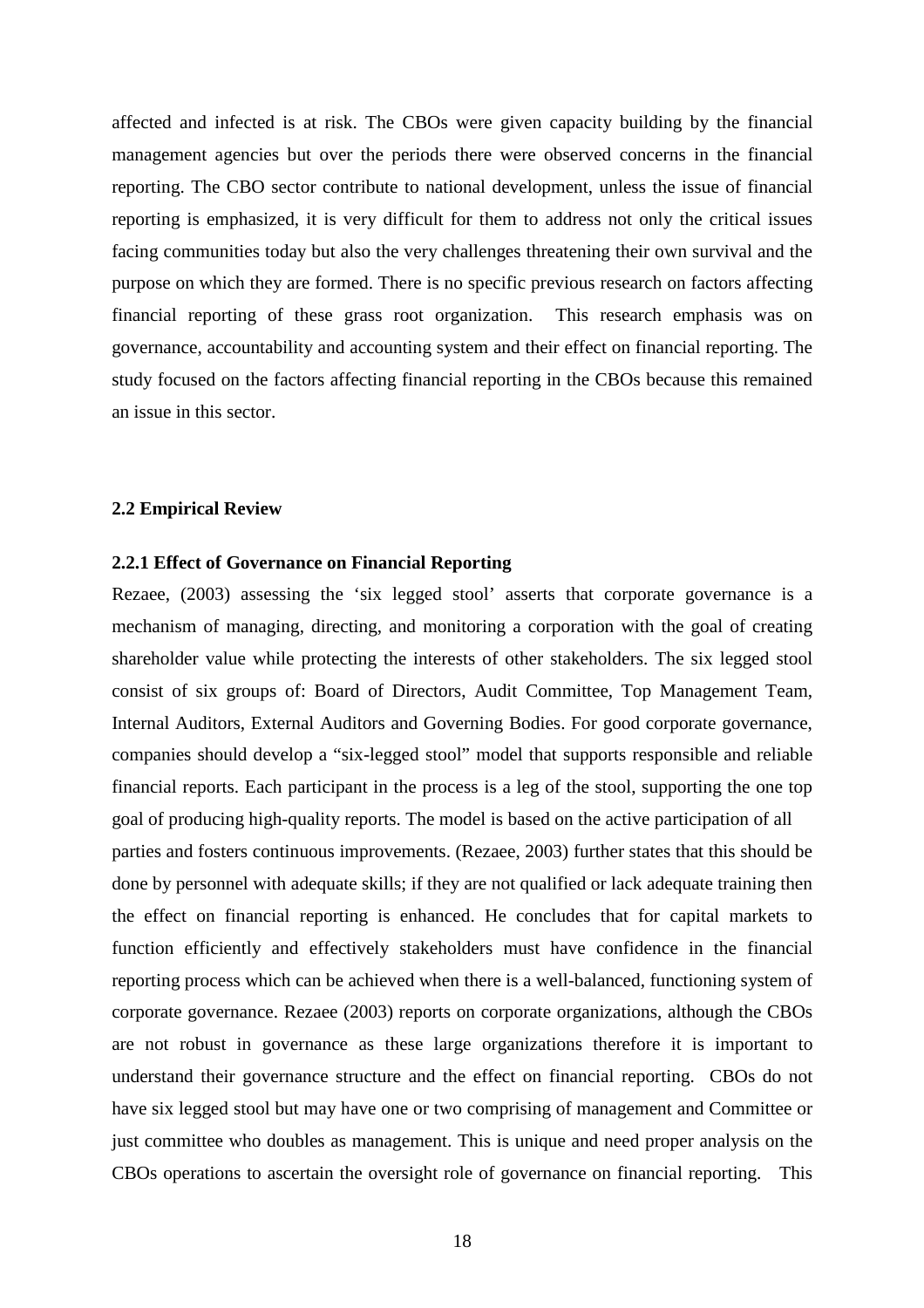study looked at the CBOs governing body and established the effect of governance on financial reporting so as to foster stakeholder's confidence.

Kateeba (2010) conducted a study on the relationship between governance and quality of financial reports in NGOs supported by AIM programme in Bushenyi, Ntungamo and Rukungiri Districts in Uganda. The study utilized a cross section survey research design and a total of 107 respondents from 37 local and 9 national NGOs were interviewed. It was concluded that governance is highly related to the quality of financial reports in NGOs. The regression analysis established that governance is a predictor of quality of financial reports accounting for 49.2% of variation in quality of financial reports. It was therefore recommended that NGOs should strengthen their leadership through training, couching and mentoring both the Board of Directors and the NGO management. His study used cross section survey design based on the relationship between governance and quality financial reports of the larger NGOs with established structures. This study employed correlational research design which determined and reported the way things were and focused on a smaller institution of CBOs establishing the effect of governance on financial reporting of CBOs. Keteeba (2010) study focused on the reports, the end product of financial reporting, this study analyzed effect of governance on the process of financial reporting itself, that is during financial production or reporting, this gave better insight of factors to deal with directly to achieve better results.

Ayuma (2012)) conducted a study in Kenya on an analysis of the challenges that multifunded NGOs in Kenya face in financial reporting; his findings included the fact that for an organization to deliver reports it needs to have well skilled personnel, a qualified and well trained accounting staff who is able to meet the donor financial reporting requirements. Mukasa (2002) did a case study of expatriate staff necessity in International Development NGOs in Uganda found out that staff members in the NGOs typically receive lower pay than in the commercial private sector. They have little organizational and professional skills and the little training they receive or lack of it concerns them. Another study by Ernst & Young (2013) on capacity assessment of CBOs working with Plan International in Kenya found out that majority of CBOs accounting and finance roles were handled by the treasurer who is part of the executive committee. The treasurer had no adequate accounting/finance background and the treasurer is not empowered to carry out duties independently, this is a focus on general capacity assessment without connection to financial reporting. These studies focused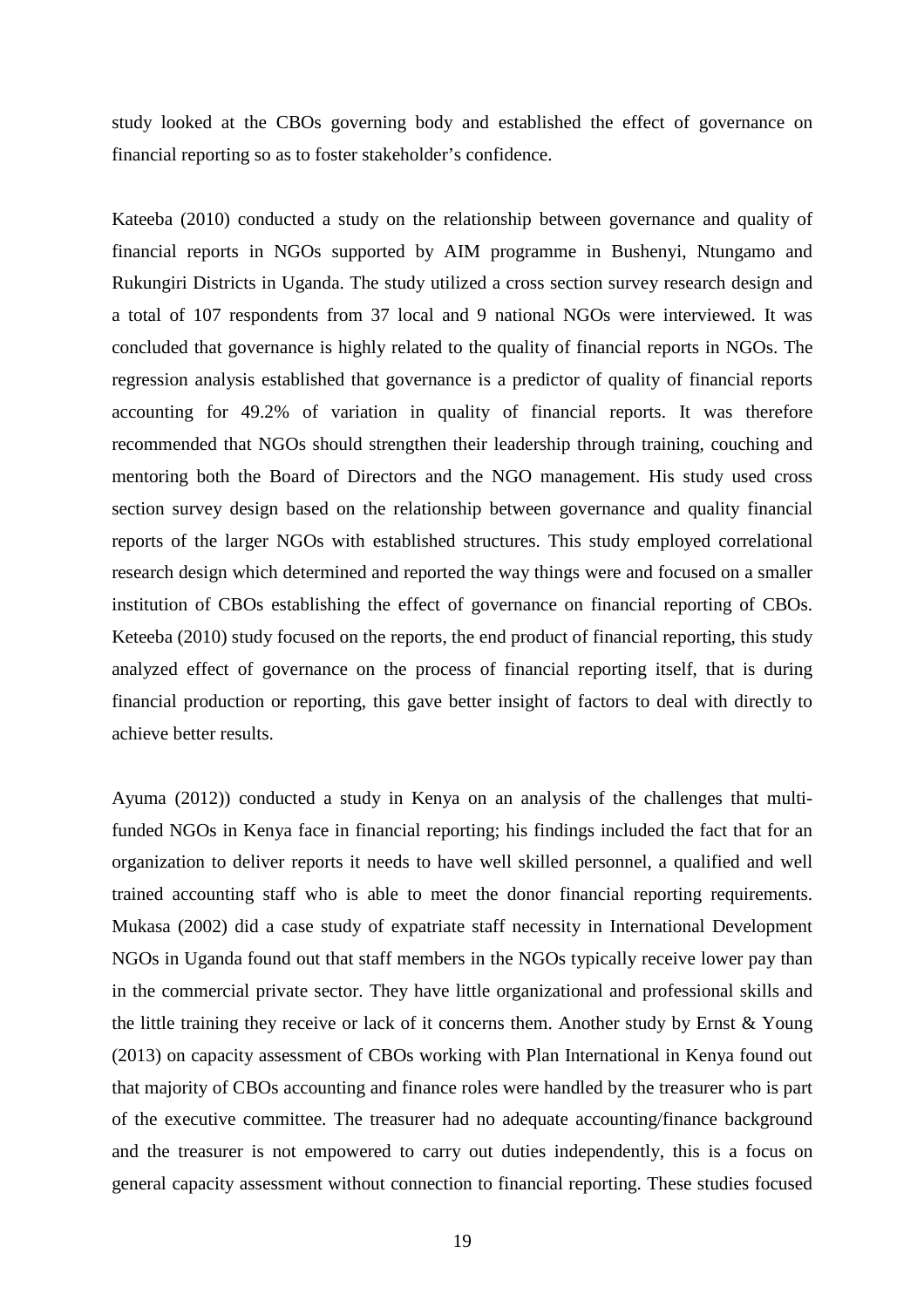on the staff capacity, this study also included in governance staff capacity since most management committee double as the operating personnel. TOWA funded CBOs committee serve on voluntary basis with basic allowances, this study needed to ascertain that these officials can still operate normally and have the capacity to carry on the required financial reporting. Necessitated with these scholars' findings, the study looked at the management effectiveness and established the effect of governance on financial reporting of the CBOs.

Odindo (2009) did an assessment on capacity needs of community based organizations in Kenya to apply for Global Fund Grants (GFATM). Qualitative and quantitative techniques methods were used that would lead to the assessment of views and opinions from a wide and varied cohort of respondents among the CBOs that had carried out or plan to apply for funds to control malaria in their area of project implementation. The assessment was conducted through questionnaire interviews with heads and coordinators of Community Based Organizations, and Key Informant Interviews of all the organizations interviewed. His study targeted; Community Based Organizations, National Organizations, Faith Based Organizations (FBO) and International Organizations. The results on financial reporting showed that most organizations have people other than an accountant preparing their financial returns and reports. It was recommended that CBOs that wish to apply for GFATM grants for their malaria projects should be trained to enhance their capacity to implement these programs. This was an assessment based on capacity needs of CBOs which is so wide and did not bring out explicitly the effect of governance on financial reporting in this sector.

Organizations require a governing body to provide strategic direction and leadership which in the TOWA funded CBOs is carried out through the CBOs management committee. The CBOs are generally small in size with a unique system where governing body is the management and could also double up as the operating personnel. The CBO scenario does not fit any of the studies therefore necessitated the need of an independent study. This study specifically established the effect of governance on financial reporting of TOWA funded CBOs which remained unclear.

#### **2.2.2 Effect of Accountability on Financial reporting**

Slim (2002) did an overview assessment of the NGO accountability literature over the last ten years which outlines two kinds of accountability for NGOs: performance accountability and voice accountability. Slim adds that over the last ten years NGOs have had to respond to both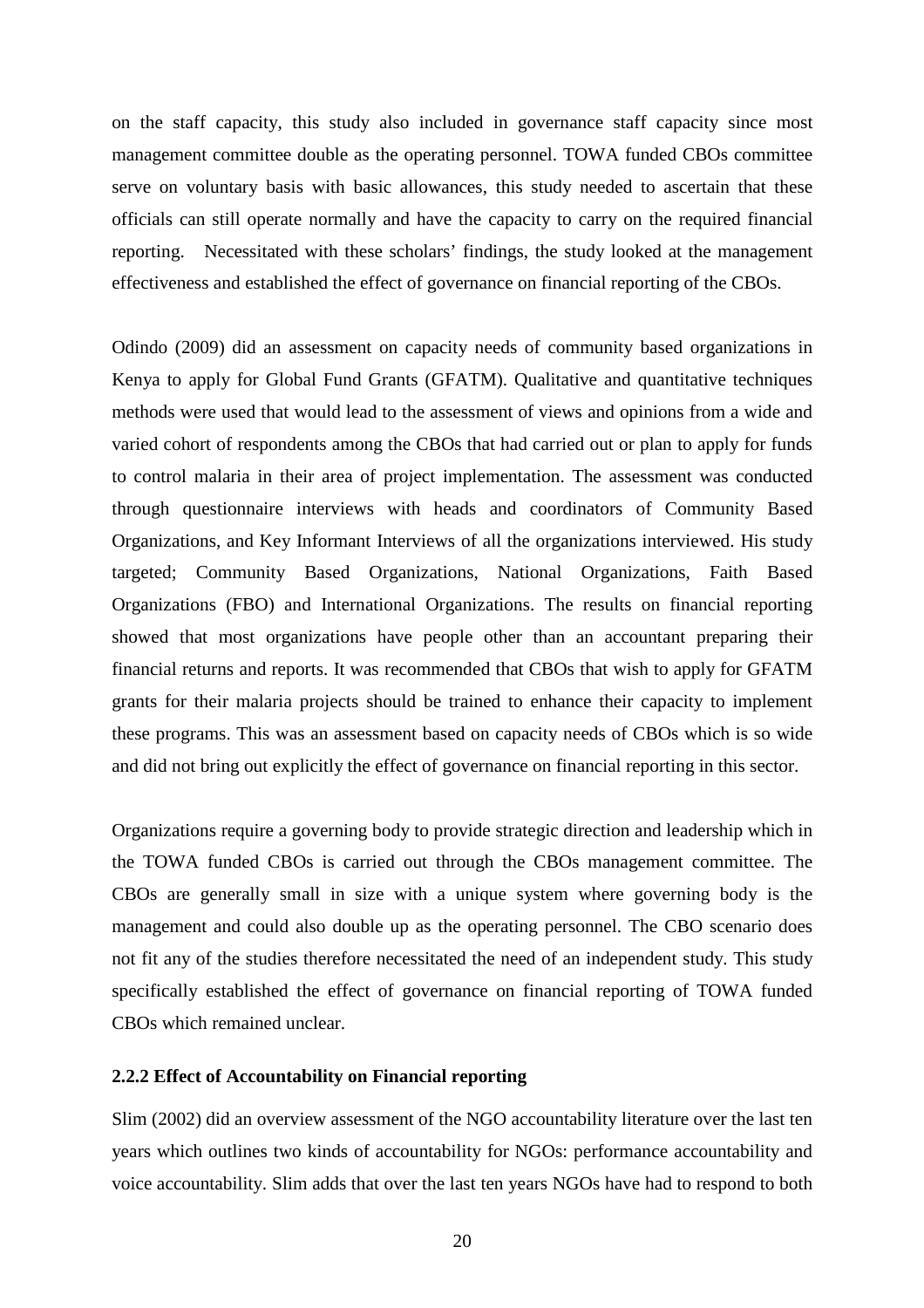the veracity of what they said and the authority with which they spoke. The task of providing statements of income and expenditure, description of programs, targets and achievements is less subjective than providing an account of goals and missions. TOWA funded CBOS are expected to account for the fund granted as per the agreement signed with donor and FMA; in a given format and budget used analysis. The agreement document forms the CBOs accountability and must adhere to the requirement otherwise next funding is delayed until adequate compliance is ascertained. Whereas the two accountabilities are important, Slim (2002) assessment was on NGOs larger organization and not CBOs and did not relate accountability to financial reporting. This study focused on financial accountability and analyzed the effect of accountability on financial reporting of TOWA funded CBOs.

Alnoor (2003) examines how accountability is practiced by not-for-profit organizations, five broad mechanisms were reviewed: reports and disclosure statements, performance assessments and evaluations, participation, self-regulation, and social audits. Each mechanism, distinguished as either a "tool" or a "process," is analyzed along three dimensions of accountability: upward– downward, internal–external, and functional– strategic. It was observed that accountability in practice had emphasized "upward" and "external" accountability to donors while "downward" and "internal" mechanisms remain comparatively underdeveloped. Alnoor (2003) concludes that NPOs respond to issues of accountability with both tools and processes. Tools are created by stakeholders that have considerable leverage over an NPO like a donor or a government regulator. Familiar tools are annual reports, financial accounts, performance assessments, quarterly reports, independent evaluations and audits. Moreover, NGOs and fund providers have focused primarily on shortterm "functional" accountability responses at the expense of longer-term "strategic" processes necessary for lasting social and political change. Alnoor (2003) focused on how accountability is practiced by NGOs not CBO and did not analyze the effect of accountability on financial reporting. Most of TOWA funded CBOs have remained small overtime, familiar financial reporting tools have remain the templates given by the FMA and NACC which shows external accountability matters more than internal. Financial reporting is accountability process, therefore considering accountability in practice the study analyzed the effect of accountability on financial reporting of the CBOs.

Odindo (2009) did a study on Capacity Needs of Community Based Organizations in Kenya to apply for Global Fund Grants he found out that financial management and reporting are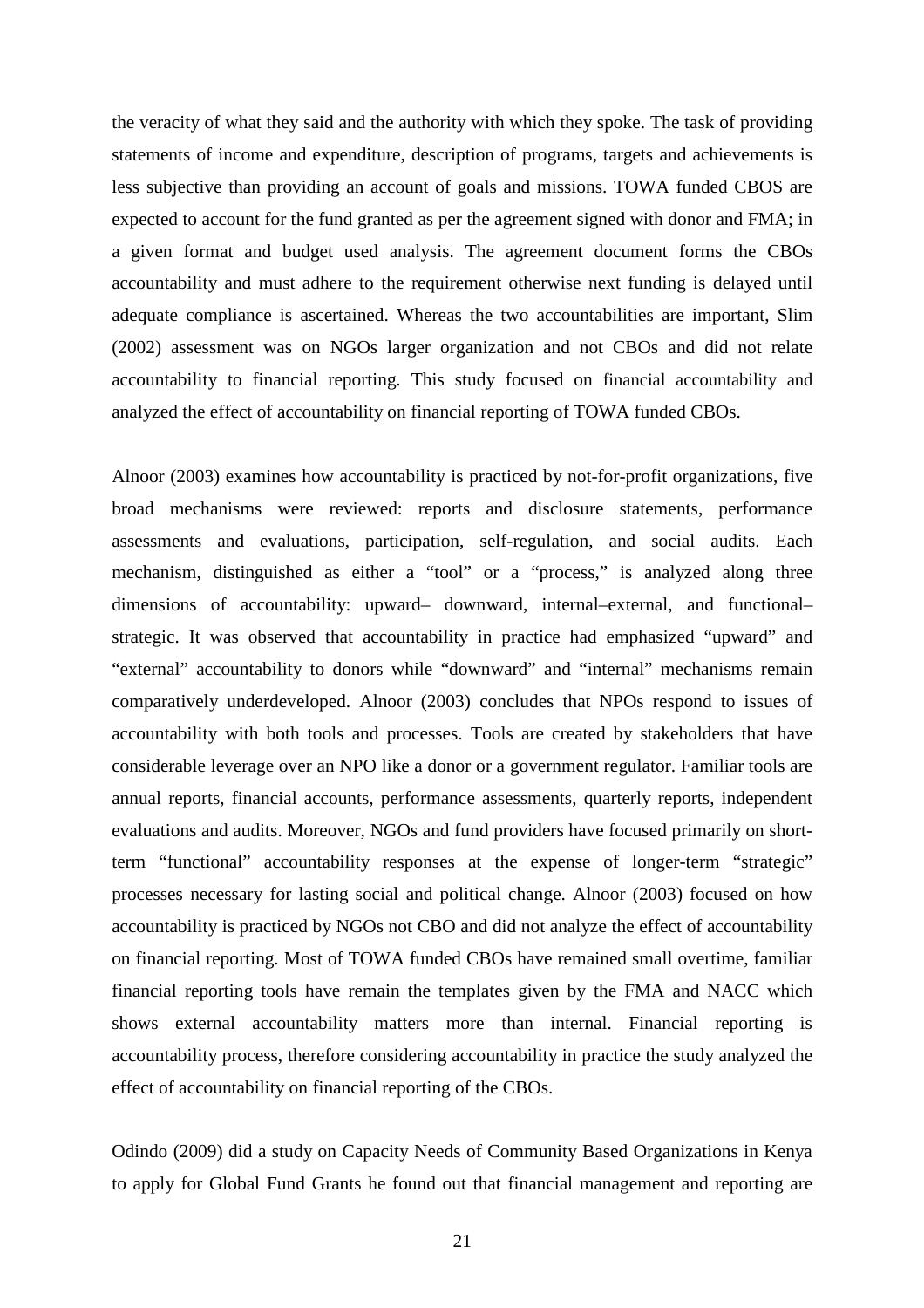two crucial areas of project management. Many community based programs in Kenya fail due to a lack of transparency and accountability in the use of project funds, or a lack of proper records on how the funds were used. TOWA fund is supposed to be held in separate account and the use be properly authorized by the officials. Financial audits are carried at various intervals by both external and NACC auditors. Odindo (2009) study on capacity needs of the CBOs hence not clearly bringing out accountability in relation to financial reporting This study focused on accountability as an important issue and therefore analyzed the effect of accountability on financial reporting of the CBOs.

The studies go round the concept of accountability but there is no link of accountability and financial reporting. Keeping in mind the size of CBOs and the need of financial reporting to facilitate funding for effective implementation, there is need to further analyze the effect of accountability on financial reporting in the CBOs. This study analyzed the effect of accountability on financial reporting of the CBOs.

#### **2.2.3 Effect of Accounting System on Financial Reporting**

Ayuma (2012) conducted a study on an analysis of the challenges that multi-funded NGOs in Kenya face in financial reporting. The study adopted an explanatory research design on a sample of 86 senior finance personnel in multi- funded NGOs. Primary data was collected using questionnaires and data analyzed using descriptive and inferential statistics (t-test and chi-square test). In relation to donor requirements, the entire respondents acknowledge that donor requirements are not similar and all of them expect the organization to meet the donor requirements. The analysis shows that varying donor and regulatory requirements create challenges in financial reporting. From the findings, qualification inadequacy of the accounting staff resulted in financial reporting challenges. The study concluded that investing in a good accounting system ensures good financial reporting. The findings illustrated the need to incorporate the Standard Operating Reporting Procedures in financial reporting in NGOs to reduce these challenges. TOWA funded CBOs were given standard financial reporting procedures by the FMA and are supposed to follow them in financial reporting. They are also supposed to obtain adequate training on how to use the system and to give required reports monthly. It is important to ascertain whether the CBOs understood the given accounting procedures. Whereas Ayuma (2012) study focused on the multi- funded NGOs with robust structures and did not bring out the effect of accounting system on financial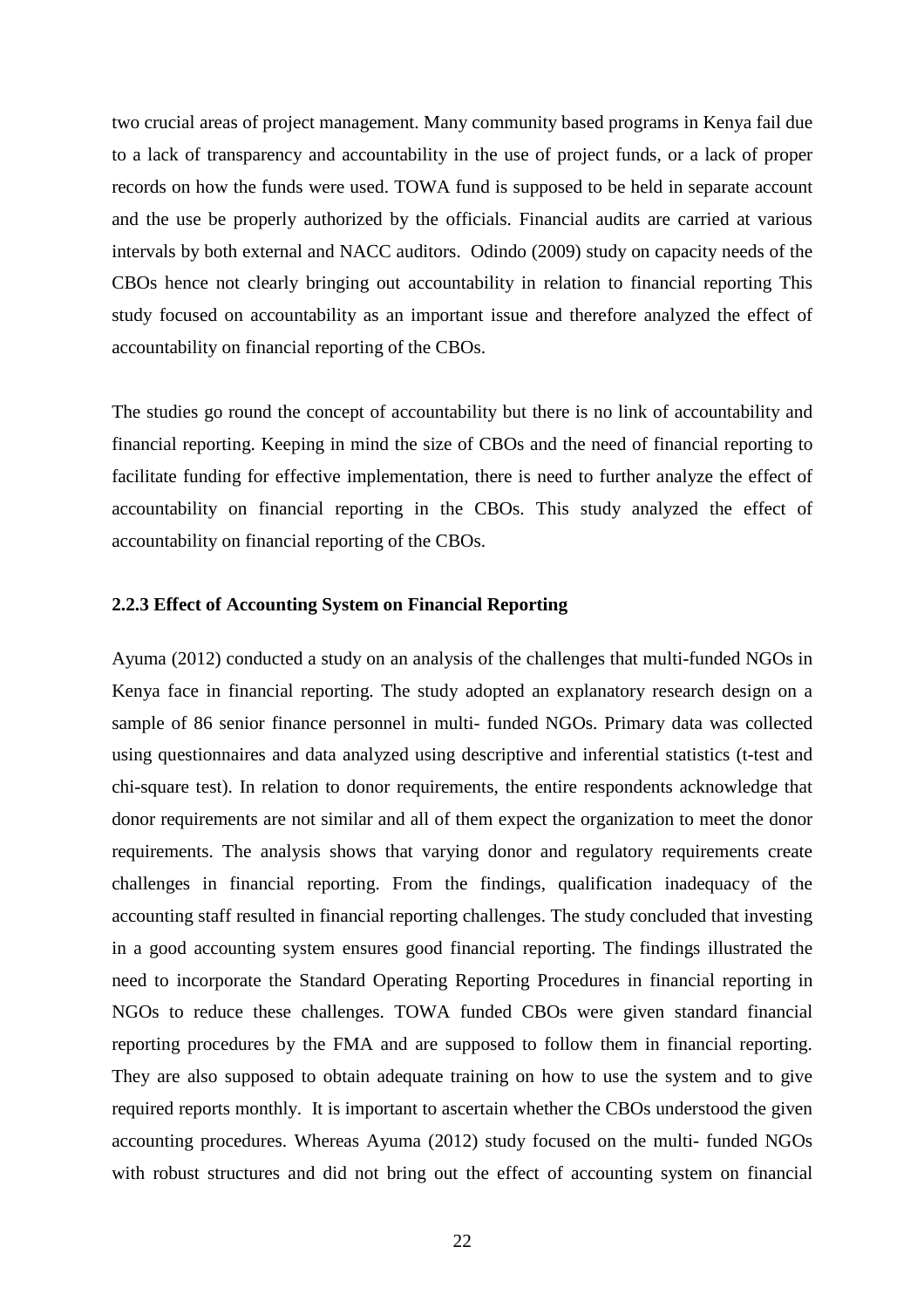reporting. This study analyzed the effect of accounting systems on financial reporting of the smaller grass root CBOs. There is no specific study on CBOs accounting system in relation to financial reporting which this study focused on.

Mwangi (2011) investigated Accounting Systems in Small and Micro Enterprises in Kenya, what accounting means to small and micro traders in Kenya, by reviewing the practices and principles they use in running their businesses. Informal interviews with small traders in Nairobi, Nakuru and Kisumu were used to gather qualitative data. The findings indicate that these enterprises do have an accounting system but the written accounting records are limited to a list of debtors and business creditors. The other records are held in the traders' memory. This system makes it difficult to analyze data in this sector as information is elicited only through careful inquiry and discussion with individual traders. The results of the findings also indicate that trading in this sector is profitable just like the other business in the formal sector. Lack of written accounting information makes it difficult to carry out financial ratios relating to profitability. TOWA funded CBOs written accounting system is limited to the instructions given by the FMA others records may be with individual official separately. Mwangi (2011) examined the profit-making SME organization and also did not bring out the effect these accounting systems have on financial reporting. This study focused on the non-profit grass root organizations, the CBOs and established the effect of accounting systems on financial reporting of the CBOs.

These previous studies were based on accounting software whereas this study did not cover the technological software aspect but the written policies and procedures of the CBOs. This study agrees with the assertions of Mwangi (2011) on the view of fundamental accounting principles requirements. It was therefore important to establish the effect of accounting systems on financial reporting of the CBOs which remained unclear whether it is important to have the systems or not. This study specifically focused on the TOWA funded CBOs written procedures and accounting records to financial reporting guidelines.

#### **2.6 Summary**

Financial reporting is an area of concern in many organizations and especially Non Profit Organizations which the CBOs belong. The review of relevant literature pointed out a number of gaps that this study seeks to fill specifically on factors affecting financial reporting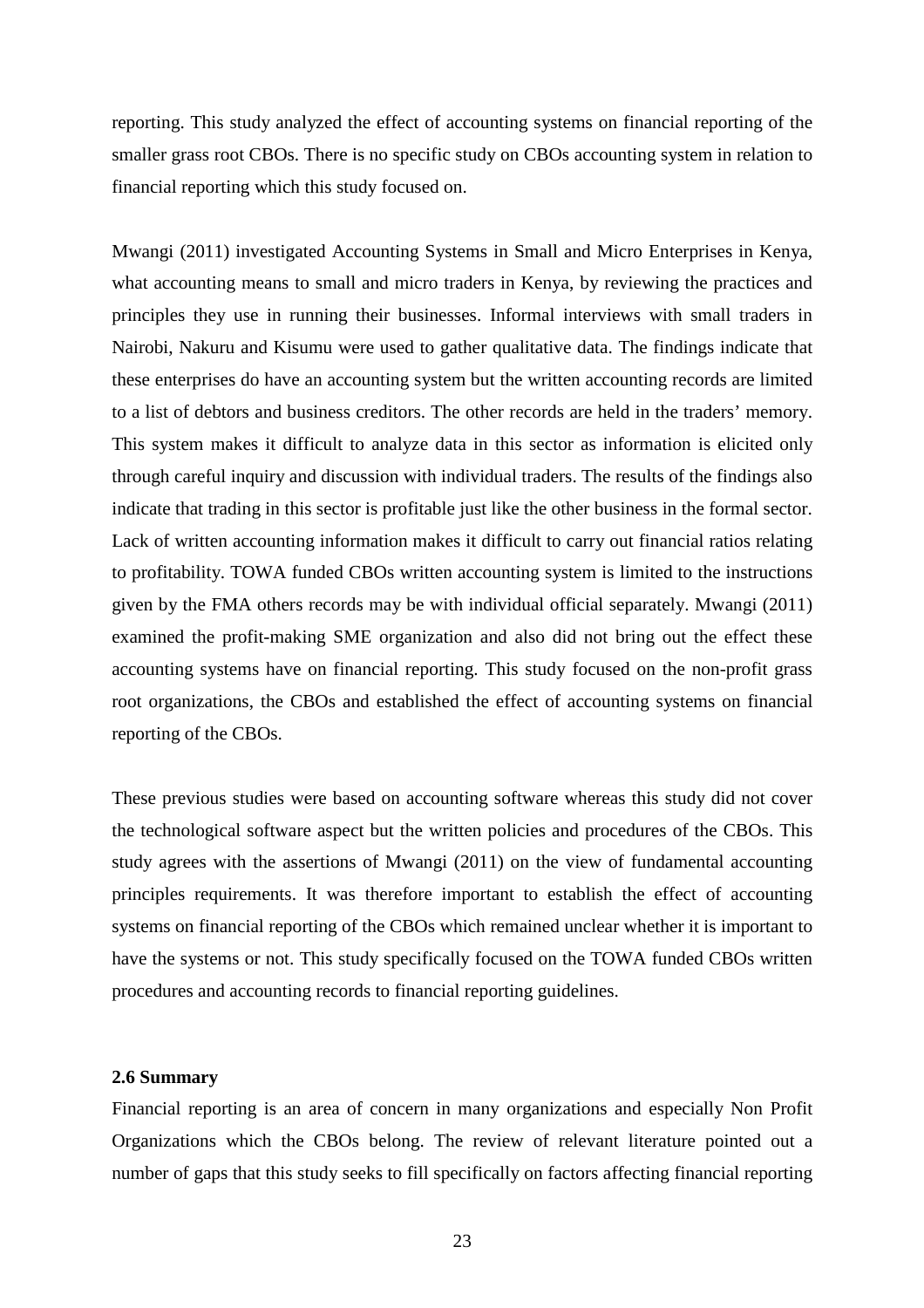of CBOs. Important point to note is that there are limited or just implied literature on CBOs' financial reporting, this could be attributed to the common believe that CBOs are communal groupings and may generally not bother with operating guidelines. The available study when referring to non-profit organization mean the NGOs which are larger organizations registered with National Council NGO and are donor based while CBOs are registered with National Council of CBOs and are membership based also get some funding from the NGOs and other well-wishers but carry out fundamental activities in the society. A part from few general assessments from CBOs bringing out elements of financial reporting there are no specific literature on effect of financial reporting of CBOs. There are no clear findings on the effect of governance on financial reporting of CBOs which this study analyzed. There is no clear attachment to CBOs on the studies on accountability; the study analyzed the effect of accountability on financial reporting of CBOs. When referring to accounting system the available literature point at large corporate organization computerized systems, this study specifically established the effect of accounting systems on financial reporting of the CBOs. The study of these grass root organization is very important to the researcher because all larger organizations start small and their sustainability into foreseeable future will depend on the foundation of good governance, accountability and accounting system at their inception. TOWA funded CBOs rely on funds granted after strict agreement which among other things require periodic submission of financial reports from these CBOs to maintain continuous funding. This study highlighted factors affecting financial reporting of the CBOs while taking into account relevance and reliability of the process.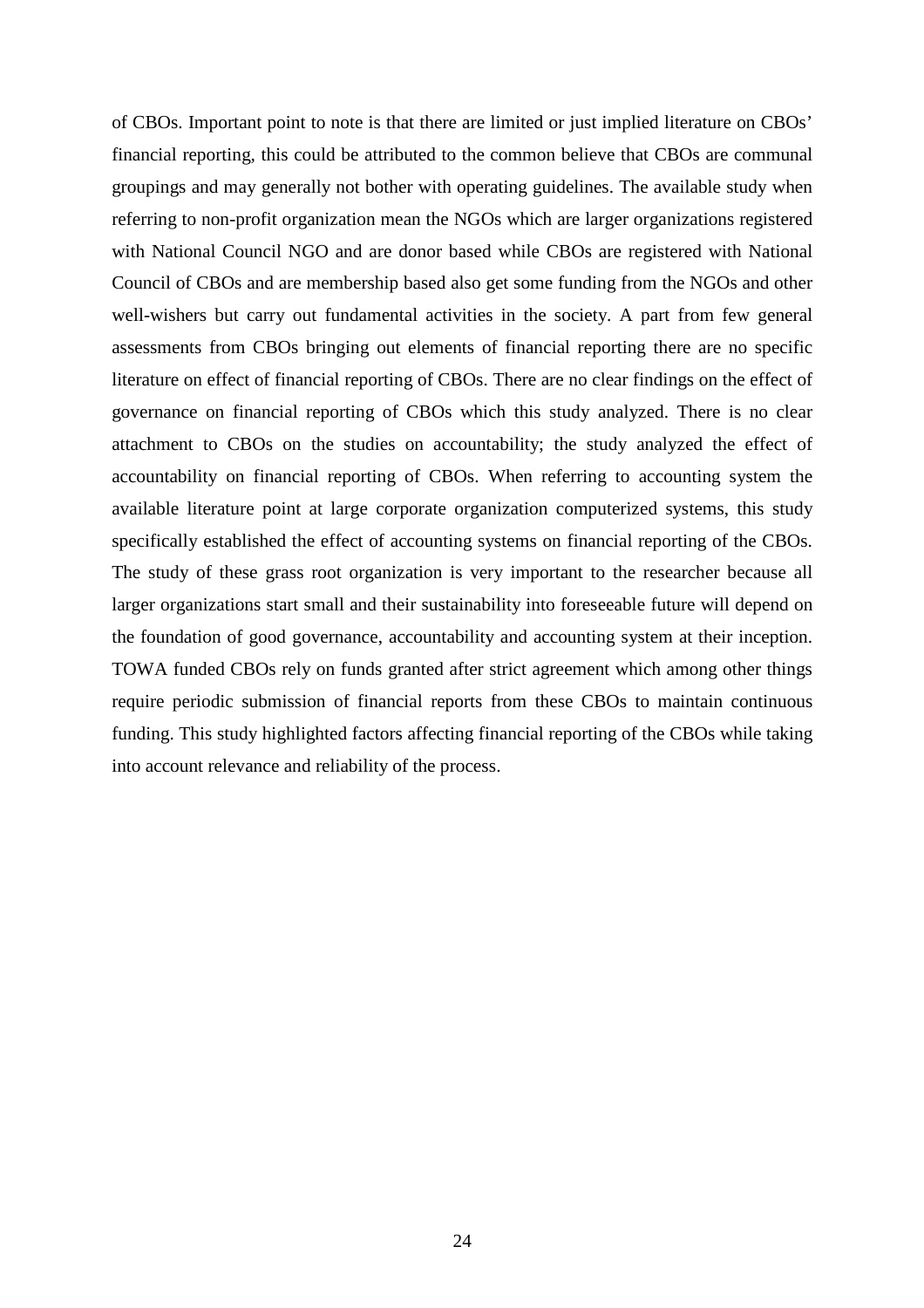## **CHAPTER THREE: RESEARCH METHODOLOGY**

This section describes the methodology employed in conducting the study. It specifies the research design, the area in which the study was conducted, the study population, the sampling, data collection techniques, analysis and presentation.

### **3.1 Research Design**

The study employed correlational research design. Correlations describe the relationship between two variables in statistical terms, according to Cooper & Schindler (2003) correlational research tests for statistical relationship between two variables. There was description of situation and association between variables, Mugenda and Mugenda (2003) define descriptive research design as a process of collecting data in order to test hypothesis or to answer questions concerning the current status of the subject in the study. This method is appropriate because it describe such things as possible behavior, attitudes, values and characteristics; it determines and reports the way things are. The study used correlational research design because of its ability to analyze the factors affecting quality financial reporting and measure the degree of their effects in quality financial reporting in addition to describing them. It presents an opportunity to fuse both quantitative and qualitative data and this helped in primary data collection using structured questionnaire.

## **3.2 Study Area**

Kisumu County covers a total land area of 2085.9 km2 and another 567 km2 covered by water. It lies within longitudes 33° 20'E and 35° 20'SE and latitudes 0° 20'South and 0° 50'South. The county is bordered by Homa Bay County and Kisii Counties to the South, Nandi County to the North East, Kericho County to the East, Vihiga County to the North West and Siaya County to the West. The county has seven constituencies namely: Kisumu East, Kisumu West, Kisumu Central, Seme, Nyando, Nyakach and Muhoroni Constituencies. The study covered the TOWA funded CBOs in the seven constituencies.

#### **3.3 Target Population**

The target population of respondents is 63; comprising 55 TOWA funded CBOs Treasure/Accounting officer, 7 CACC Officers from the 7 constituencies and one county FMA officer. The Treasure/Accounting officer was insightful in understanding the factors affecting financial reporting, CACC Officers oversee the CBOs implementation including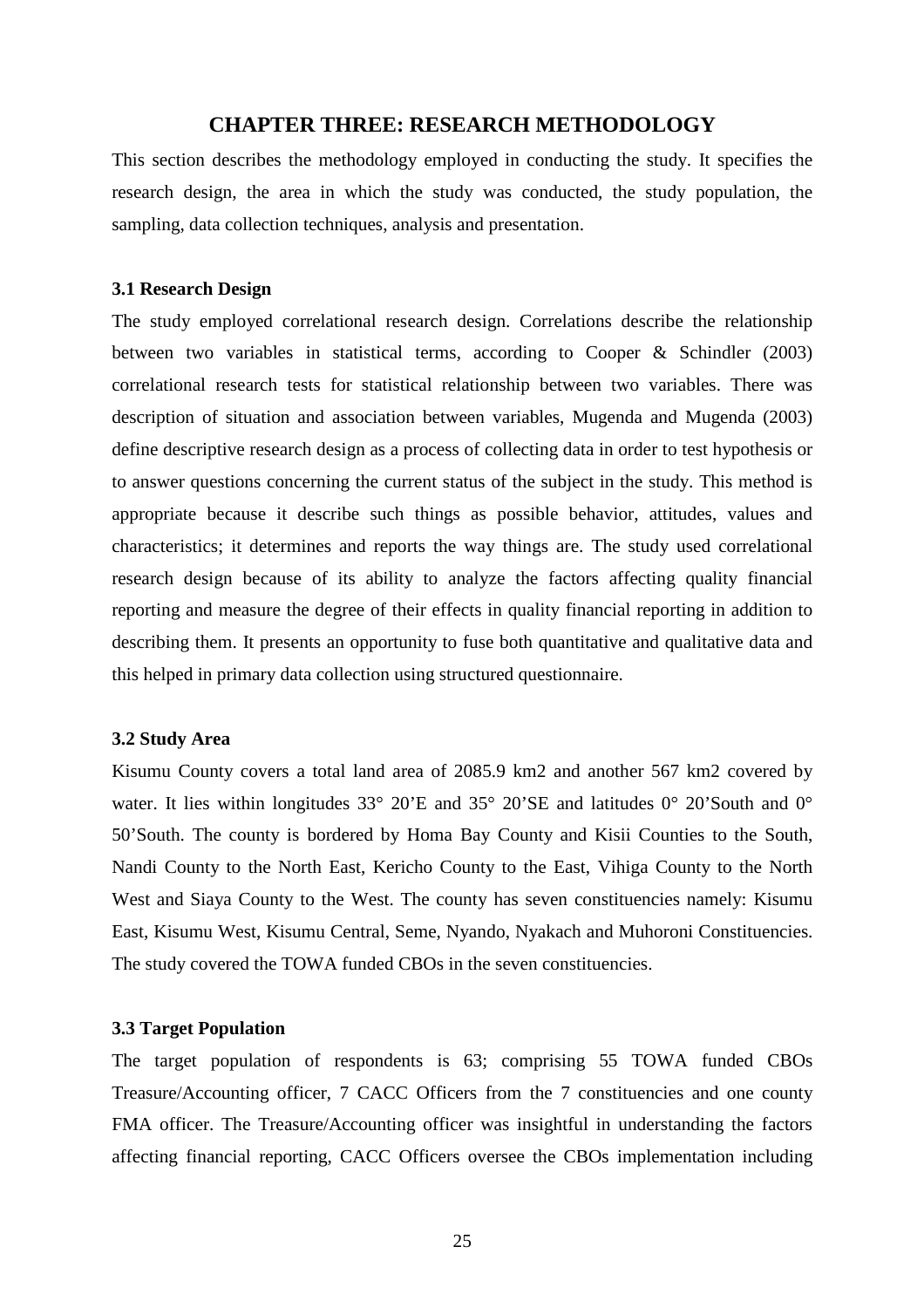financial aspects and FMA officer who train the CBOs on financials and receive monthly financial report. The Accounting Officer was aware of all financial obligations demanded both by donors and statutory obligation and they oversee the management of all the donor funds and their accountability in terms of quality financial reporting. The Accounting Officer also was able to specify what could be lacking from the capacity building given by the Financial management Agency.

### **3.4 Sampling Frame**

Census survey was used where all the 55 CBOs and 8 key informants were taken for the study. The treasurer or accounting officer from each CBO was purposively taken; all the seven CACC officials in the seven constituencies and the only one county FMA officer formed the sample frame. The figure below shows the distribution of the CBOs in the county constituencies.

| Constituency   | Number of CBOs   CACC Official | <b>FMA Officer</b> | Total |
|----------------|--------------------------------|--------------------|-------|
| Kisumu Central | O                              |                    |       |
| Kisumu East    |                                |                    |       |
| Kisumu West    |                                |                    |       |
| Kisumu Rural   |                                |                    |       |
| Nyando         |                                |                    |       |
| Nyakach        |                                |                    |       |
| Muhoroni       |                                |                    |       |
| <b>Total</b>   | 55                             |                    |       |

**Source: FMA Records** 

### **3.5 Data Collection Instrument**

Structured questionnaires were used as data collection instruments to collect relevant information needed to address the objectives of the study. The questionnaires used in the study were close-ended which enabled the respondents to have answers to choose from. The questionnaire was designed to capture data as per the study objectives, for both descriptive and inferential statistics. One set of schedule was used to interview CBOs accounting officer and key informants. The tool was appropriate for this study as it is typically efficient, economical and practical. Primary data was developed through survey conducted using a selfadministered questionnaire. The questionnaire had two parts, part A collected information of the respondent's profile and part B on factors affecting quality financial reporting.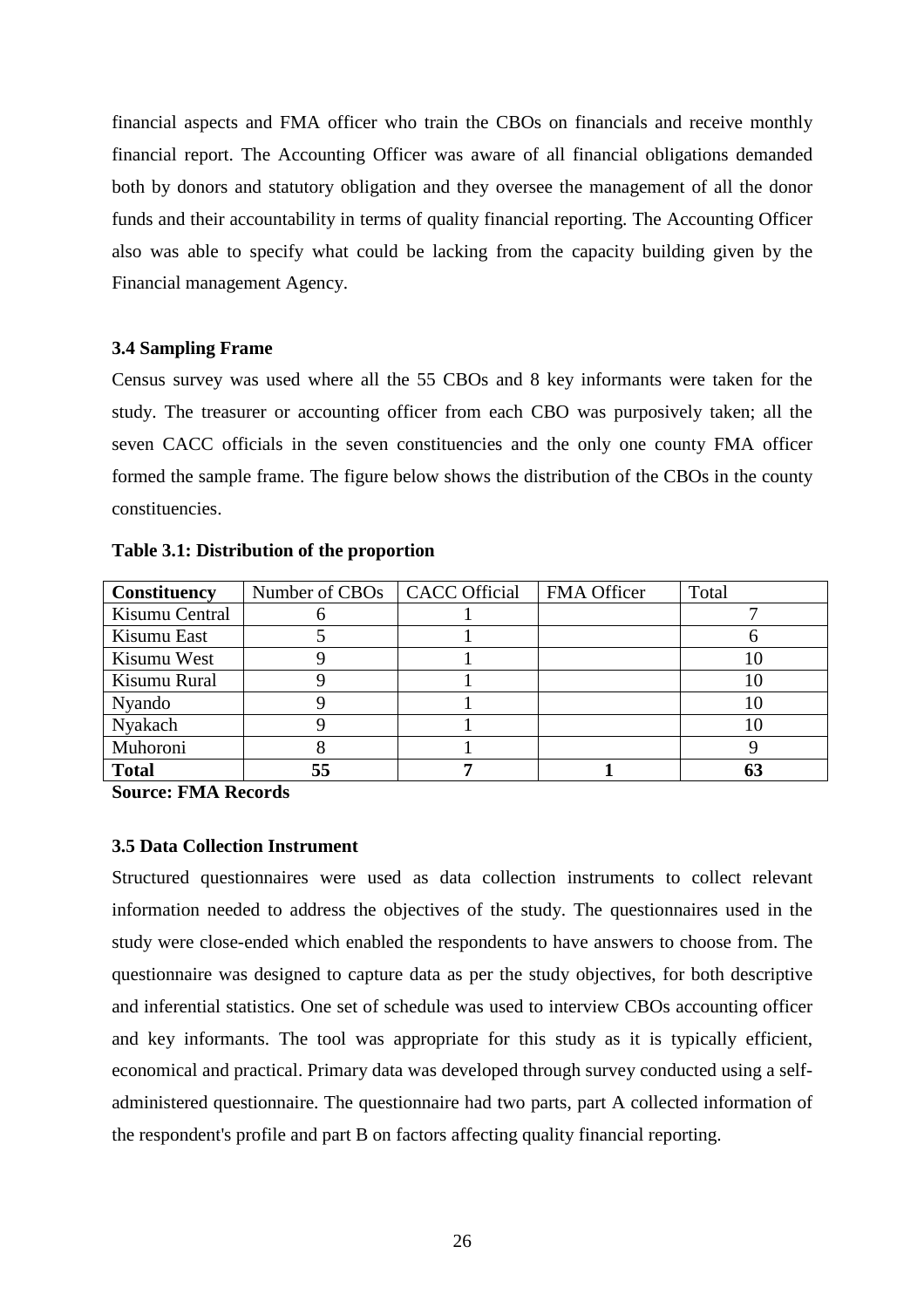#### **3.5.1 Sources of Data**

The study used both primary and secondary data. Primary data was collected from the 63 respondents by use of questionnaires designed to answer the research questions of the study. Secondary data was collected through desk reviewing of CBOs available financial records like the audited accounts and management letters, also from books, journals and other relevant materials.

#### **3.5.2 Data Collection Procedure**

The questionnaire was self-administered; this ensured that respondents were familiar with research issues and any clarification on the statement given.

#### **3.5.3 Reliability Test**

The questionnaire was pre-tested on 5 CBOs funded by TOWA in five different constituencies. Multi-point formatted statements with a 5-point Likert scale questionnaire of 1 strongly disagree to 5 strongly agree was used. The reliability of the instrument was estimated after the pilot study using the Cronbach's reliability coefficient, which is a measure of internal consistency. An overall Cronbach Alpha reliability coefficient of 0.949 was established. Alpha measures the strength of internal consistency by establishing if certain items measure same construct.

Cronbach Alpha was established for every objective to determine if each objective would produce consistent result in other research at a later time. The table 3.2 below shows the result of each objective alpha:

|  |  | <b>Table 3.2 Reliability Coefficient</b> |
|--|--|------------------------------------------|
|--|--|------------------------------------------|

| <b>Scale</b>                           | Croncbach's | <b>Number</b> |
|----------------------------------------|-------------|---------------|
|                                        | Alpha       | of Items      |
| <b>Effectiveness of Governance</b>     | 0.850       | O             |
| <b>Effect of Accountability</b>        | 0.701       | 6             |
| <b>Usefulness of Accounting System</b> | 0.980       | 3             |

*Source: Survey Data, 2016*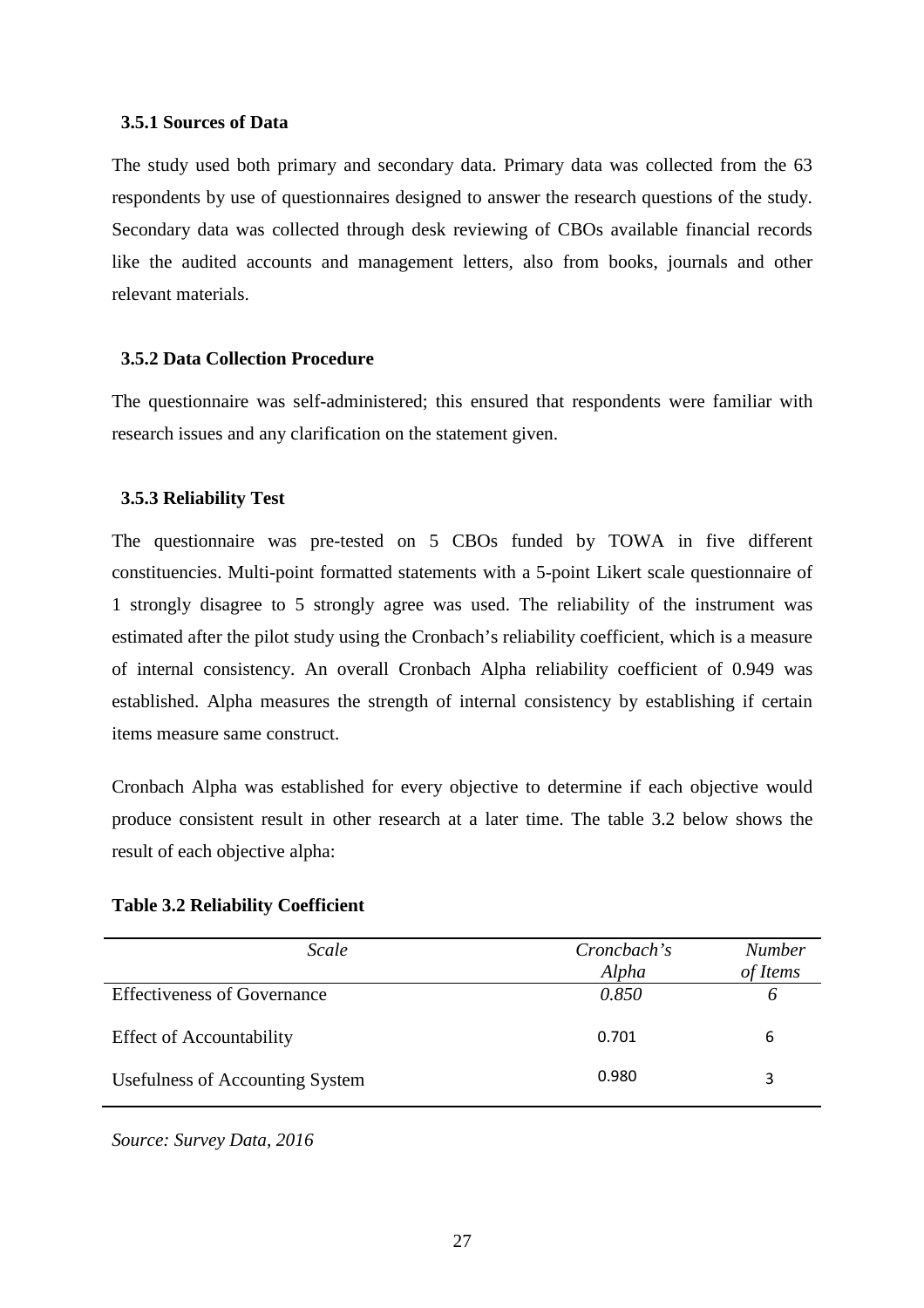The results in table 3.2 above shows that all the three objectives were reliable since the reliability values for each exceed prescribed threshold of 0.7 (Mugenda and Mugenda 2003)

### **3.5.4 Validity Test**

To ensure research results were accurately interpreted and can be generalized to other populations, the selected total population census gave credibility to the study. The expert reviewer in the department of Accounting and Finance at Maseno University reviewed the contents of the instruments and determined validity to ensure the instrument accurately measure the variables it intended to measure and that they are in line with research objectives and analysis of variance (ANOVA). The Significance of the result is analyzed in the ANOVA table 4.15 in chapter 4 to establish whether the prediction is accurate. The significant p value of 0.00 indicates that the regression relationship was highly significant in predicting the variables.

#### **3.6 Data Analysis**

The data collected from the questionnaire was analyzed using both descriptive and regression analysis. After collecting and cleaning the data it was entered in a computer using IBM Statistical Package for Social Scientists (SPSS V.20). Various statistical tests were run to analyze the data. These included the descriptive statistics to measure mean and standard deviation, multiple regression analysis and correlation analysis used to measure the relationship between independent variables (governance, accountability and accounting system) and the dependent variable (financial reporting) in the CBOs.

### **3.6.1 Model Specification**

The study employed relevance and reliability as a measure of financial reporting of the CBOs. The dependent variables in this study are; governance, accountability and accounting system, they served as proxies for factors affecting financial reporting.

The regression model functionally stated:

Financial reporting (relevance and reliability) =F (Governance, Accountability, Accounting System)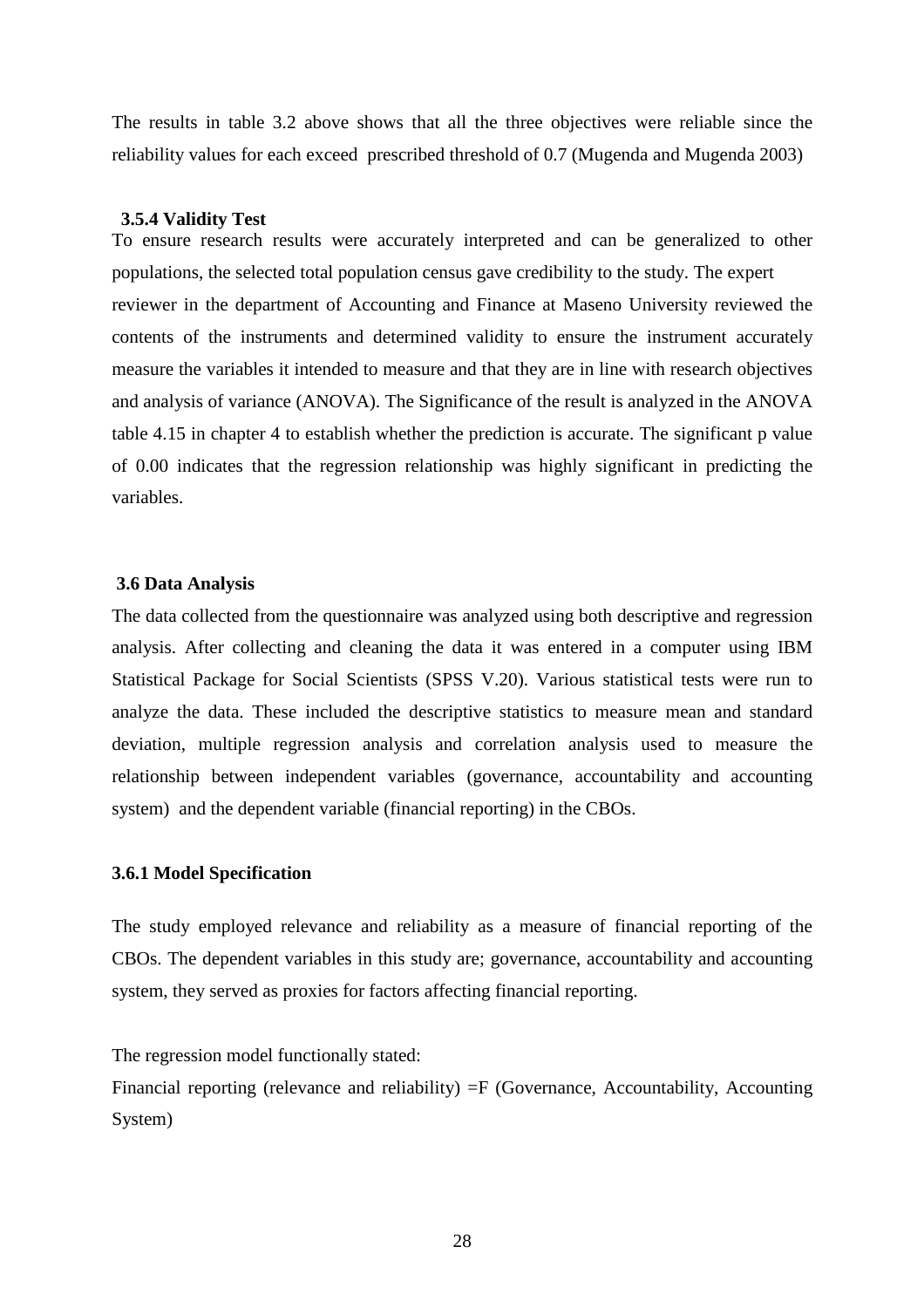Stated stochastically as:

 $Y = \beta_{0+} \beta_1 X_1 + \beta_2 X_2 + \beta_3 X_3 + \varepsilon$ 

Whereas:

 $Y = Financial Reporting (relevance and reliability)$  $\beta_0$  = Constant; β1, β<sup>2</sup> & β3= Regression coefficient variables to be measured  $X_1$  = Governance  $X_2$  = Accountability  $X_3$  = Accounting System  $\varepsilon$  = Error Term

# **3.7 Data presentation**

The results of the analysis have been presented in the form of tables, graphs, pie charts and histograms where appropriate. According to Breakwell (2006), descriptive research design is commonly represented by use of frequency charts, graphs, and pie charts to tabulate the information gathered appropriately.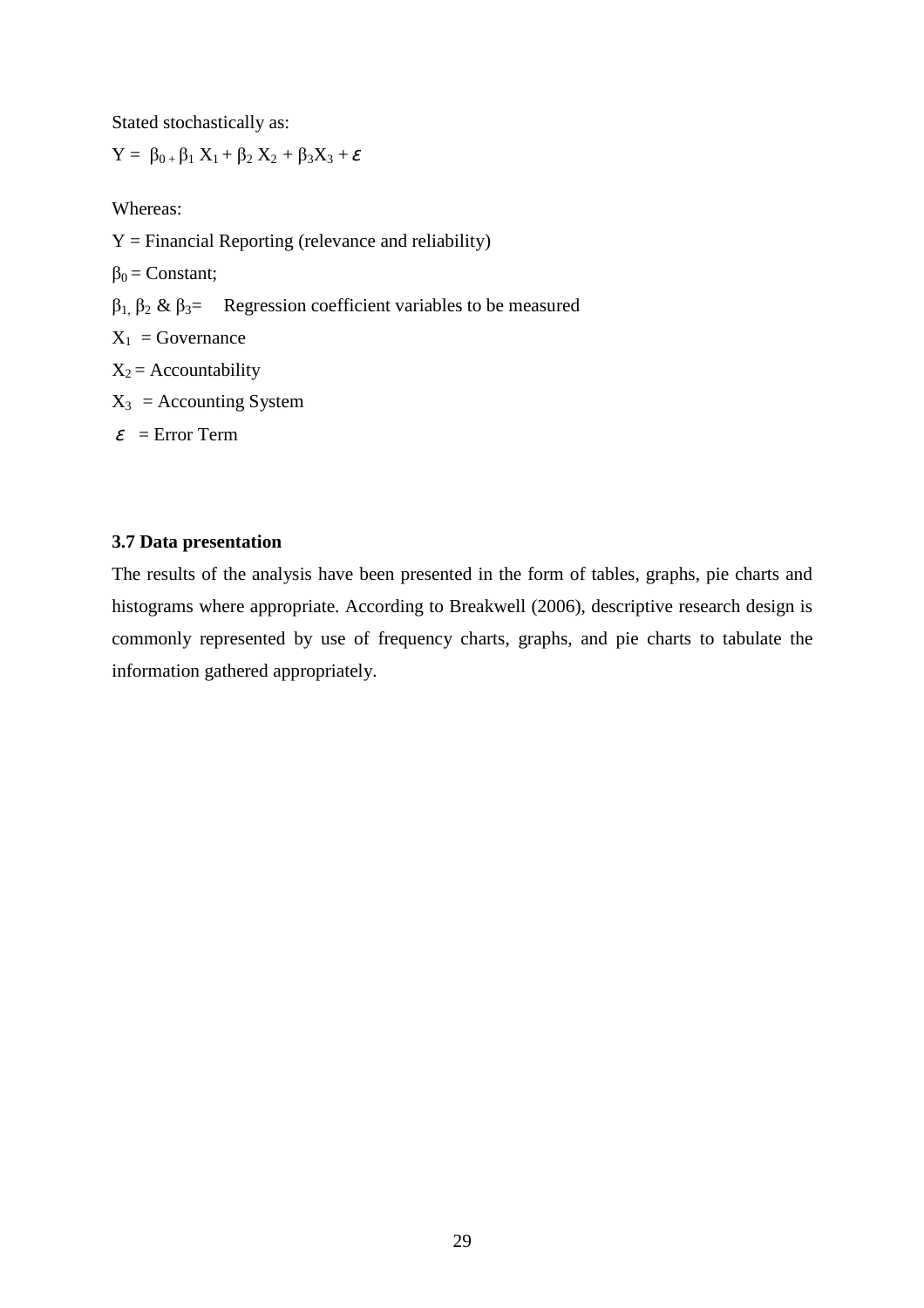#### **CHAPTER FOUR: RESULTS AND DISCUSSIONS**

This chapter presents the research findings in reference to the research questions and research objectives found in chapter one. The chapter is divided in three sections. The first one presents the descriptive information about the respondents and the CBOs, the second one presents the results in relation to the objectives of the study and discussions the results.

#### **4.1 Background Information**

The study targeted 63 respondents (55 CBOs Accounting Officers, 7 CACC Officers and one FMA). 5 CBO Accounting officers were used in pilot survey, the respondent were all notified of the intention and gave appointments which were honoured by 57 out of 58 remaining after the pilot survey, respondents contributing to 98.3%. This response was excellent according to Mugenda and Mugenda (1999), assertion that a response rate of 70% is acceptable in social science research hence the response rate was adequate for analysis and reporting. The questionnaires were self-administered to the 57 respondent. The respondents were CBOs finance personnel (Accounting Officer/Treasurer) and the monitoring officers; CACCs and FMA, these were the core persons dealing with management of funds in the CBOs. It is therefore evident that the findings on factors affecting financial reporting of the CBOs were obtained from highly reliable sources. The 57 respondents were made up of; 50 CBOs Accounting Officers, 6 CACC Officers and one FMA.

The study sought to establish the background information of the respondents. This was important as it would reflect on the relevance and reliability of information based on the relationship of the respondents to CBO, the sources of funding of the organization and whether the CBOs received all the anticipated funds in the last financial year. The findings from the primary data are given in the following illustrations in tables and figures.

## **4.1.1 Distribution By Education Level**

The respondents were asked to indicate their highest levels of education to enable the determination of the average level of education. The results are summarized in Table 4.4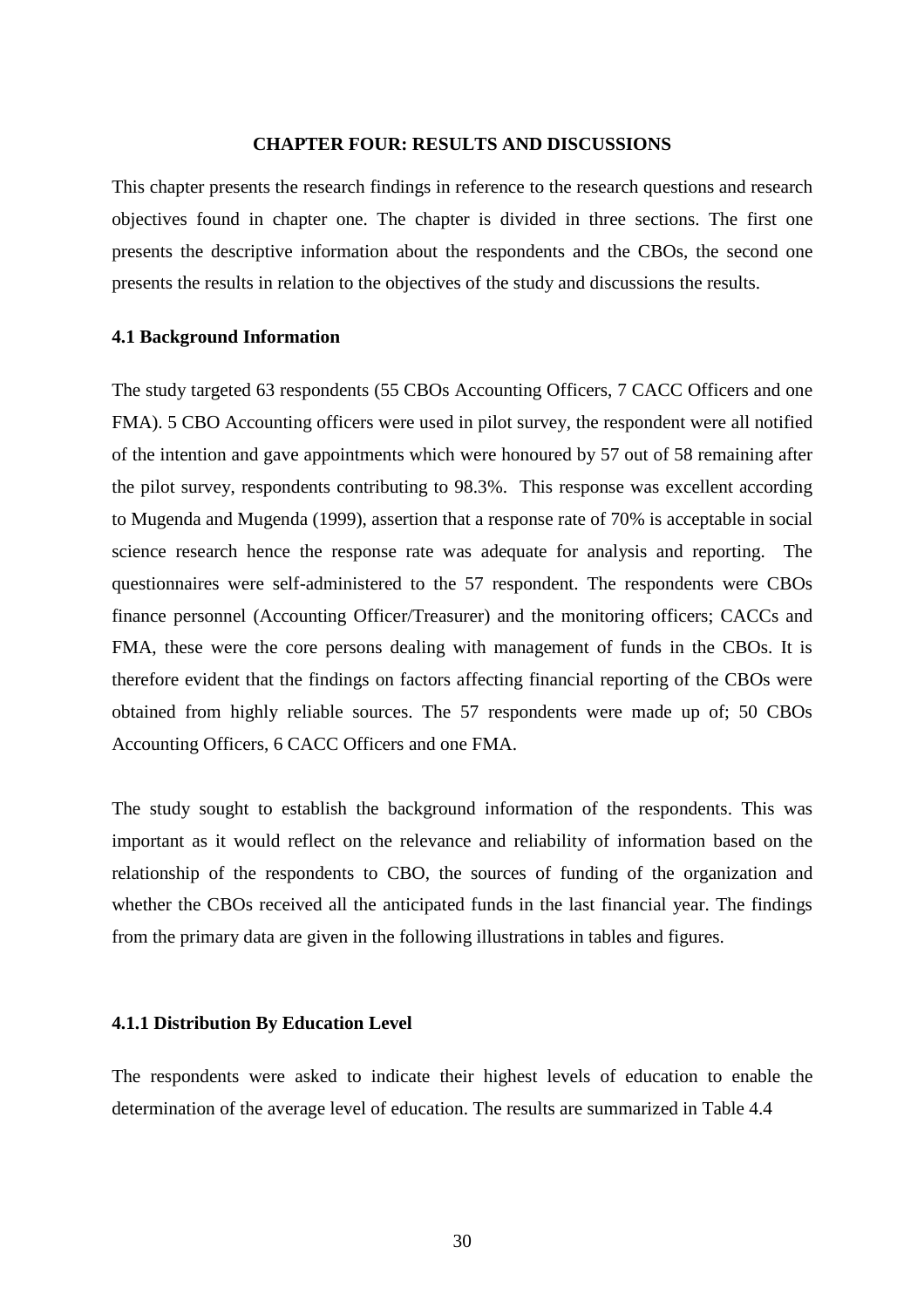| <b>Educational level</b> | <b>Frequency</b> | Percentage |
|--------------------------|------------------|------------|
| Certificate              | 25               | 44         |
| Diploma                  | 17               | 30         |
| Degree                   | 7                | 12         |
| Others                   | 8                | 14         |
| <b>TOTAL</b>             | 57               | 100        |

Table 4.1 Distribution by of Level of Education

*Source: Survey Data, 2016* 

The results in table 4.1 above show that the majority of the respondents (44 percent) were certificate holders; these were holders of secondary certifications. They were followed by diploma holders at 30 percent. Others who were informally trained individual in various skills after school dropout formed 14%. The degree level represented only 12% percent. The results show that the majority of the respondents were below degree level. This meant that the qualification to hold the office was wanting and that the respondents needed some support to understand the questionnaire statements and therefore the administration of the questionnaire was worth self-administered by the researcher so as to give reliable results. Assessing the educational level of CBO Accounting Officers majority (44%) being certificate holders highlight the capacity issue in these organizations financial reporting.

### **4.1.2 Distribution By Years Worked**

Table 4.2: Distribution by Years worked with the CBO

| <b>Years</b>      | <b>Frequency</b> | Percentage |
|-------------------|------------------|------------|
| Below one year    | 7                |            |
| Between 1-3 years | 20               | 35         |
| Over 3 years      | 30               | 53         |
| <b>TOTAL</b>      | 57               | 100        |

*Source: Survey Data, 2016* 

The results in Table 4.2 above show that the majority of respondents (53 percent) had worked with the CBOs for a period over 3 years. In addition, 35 per cent of the respondents had worked between 1 to 3 years and only 12% for a period below one year. The implication of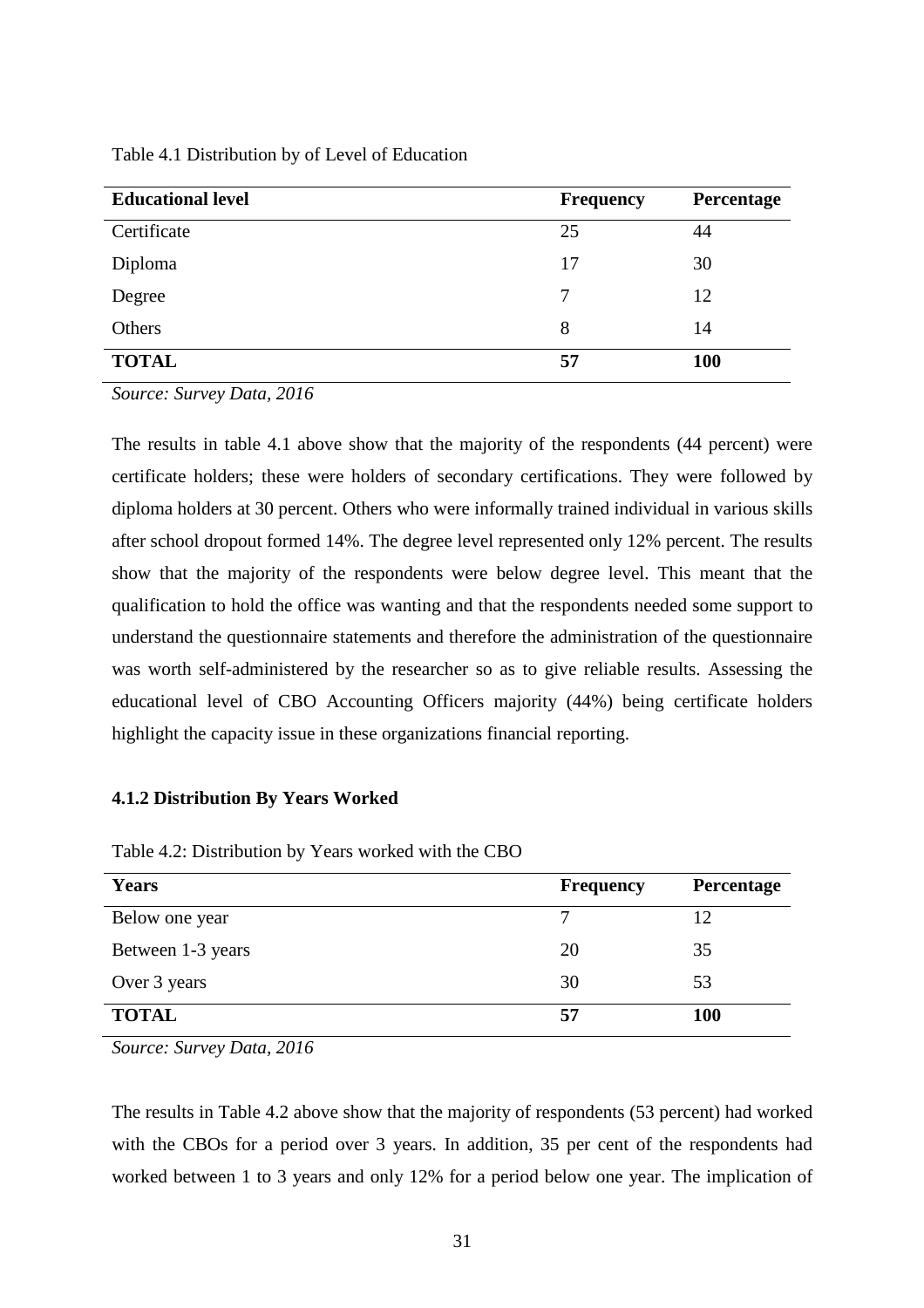these results is that almost all respondents had a working relationship with the respective CBOs of at least 1 year, a period which was long enough for them to know of issues in these organizations.

### **4.1.3 CBOS Sources of Funding**

Table 4.3: Sources of Funding

| <b>Source</b>      | <b>Frequency</b> | <b>Percentage</b> |
|--------------------|------------------|-------------------|
| TOWA fund only     | 11               | 20                |
| TOWA fund & Others | 46               | 80                |
| <b>TOTAL</b>       | 57               | <b>100</b>        |

*Source: Survey Data, 2016* 

The CBOs studied as constituted were not formed for TOWA funding only but to attract various funding to implement the CBOs objectives. The study therefore sought to establish other funding source. From Figure 4.3 findings, most of the TOWA funded CBOs have funding from other sources while others depended only on TOWA funds. The findings shows 80% of the CBOs have other sources of funding besides TOWA and 20% of the CBOs depend only on TOWA funds for their operations. This is important to show the sustainability of the CBOs. This was quite significant and could mean that reporting requirement from other funding sources could affect the y financial reporting.

# **4.1.4 Tranches of Funds Received**

The CBOs have arrangement with FMA to receive funds in two tranches at an interval of 6 months every financial year; each tranche is received after submitting complete financial data to the FMA. The study sought to establish whether the respondent organizations had received all the allocated funds from the FMA. This was to establish whether the two tranches for the last financial year from TOWA funds were received and implementation of designated activities went on normally.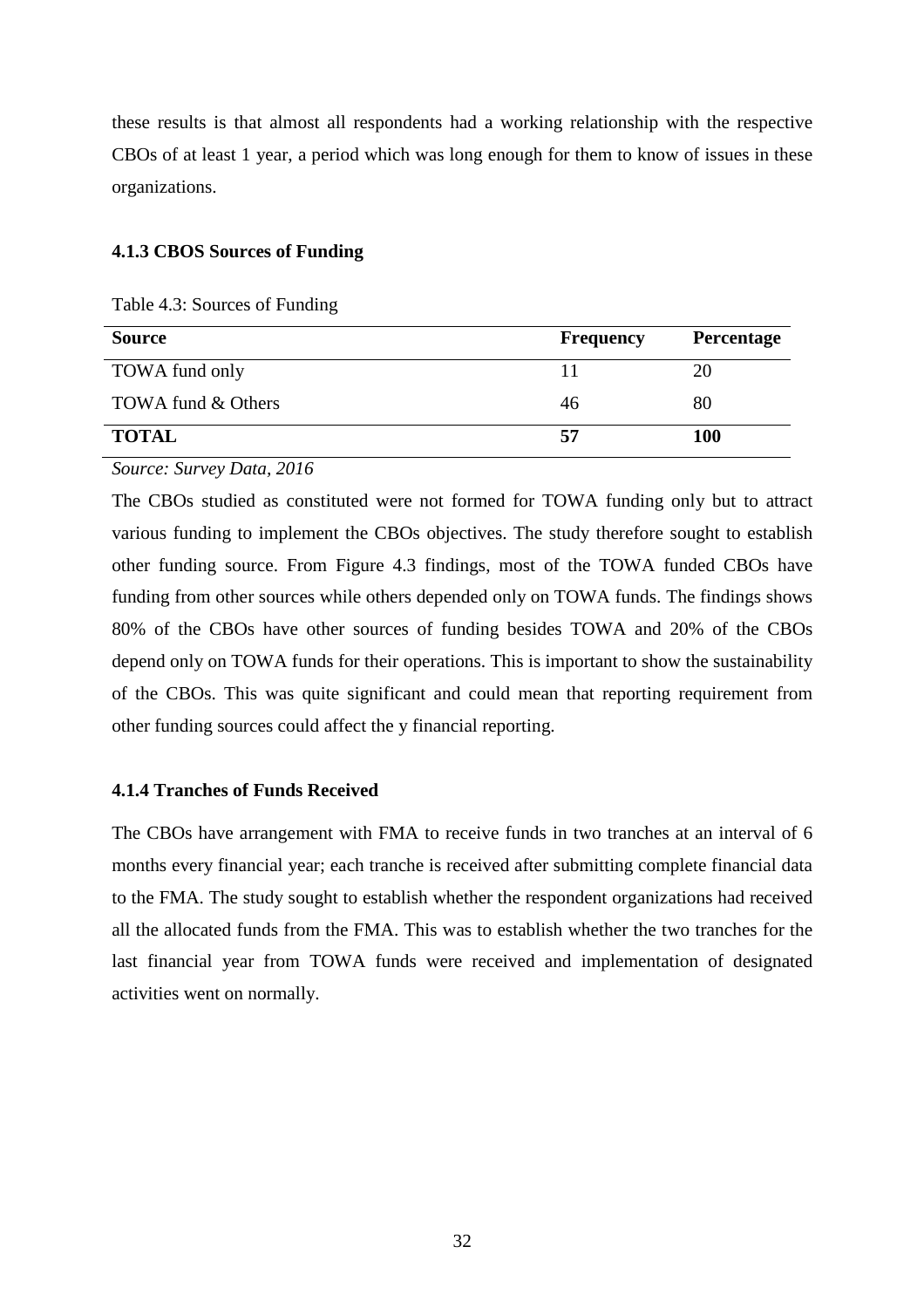| Tranches                   | Number CBOs | Percentage |
|----------------------------|-------------|------------|
|                            |             |            |
| Tranche 1(Initial)         | 12          | 24         |
| Tranche 2 (after 6 months) | 38          | 76         |
| Total                      | 50          | 100        |
|                            |             |            |

# **Table 4.4: Tranches of Funds Received**

*Source: Survey Data, 2016* 

The agreement with FMA is to disburse annual funding in two tranches, at the beginning of financial year and then after six months. The findings shows that 24% received the first tranche for the financial year and 76% received the two tranches for the year. This shows that the 24% missed out part of funding and therefore did not complete the planned implementation of activities and the main reason was none submission of complete financial data and evidence of problems in financial data.

# **4.2 Factors affecting financial reporting**

This section aimed at analysing the factors affecting financial reporting of the CBOs in Kisumu County, Kenya. The respondents were supposed to indicate on the level of agreement based on a Likert scale of 1-5 where 1 represented strongly disagree, 2-disagree, 3-neutral,4 agree and 5-strongly agree.. The number of respondents in all scenarios was 57. The analysis for percentage, mean and standard deviation were based on this rating scale.

# **4.2.1 Effect of governance on financial reporting**

Objective one was to establish the effect of governance on financial reporting of the CBOs. Governance for the sake of this study focused on the CBOs management committee independence and management effectiveness considering the qualification and performance. The respondents were asked to what extend they generally agree that governance affect CBO's quality financial reporting, the results is given in the table below: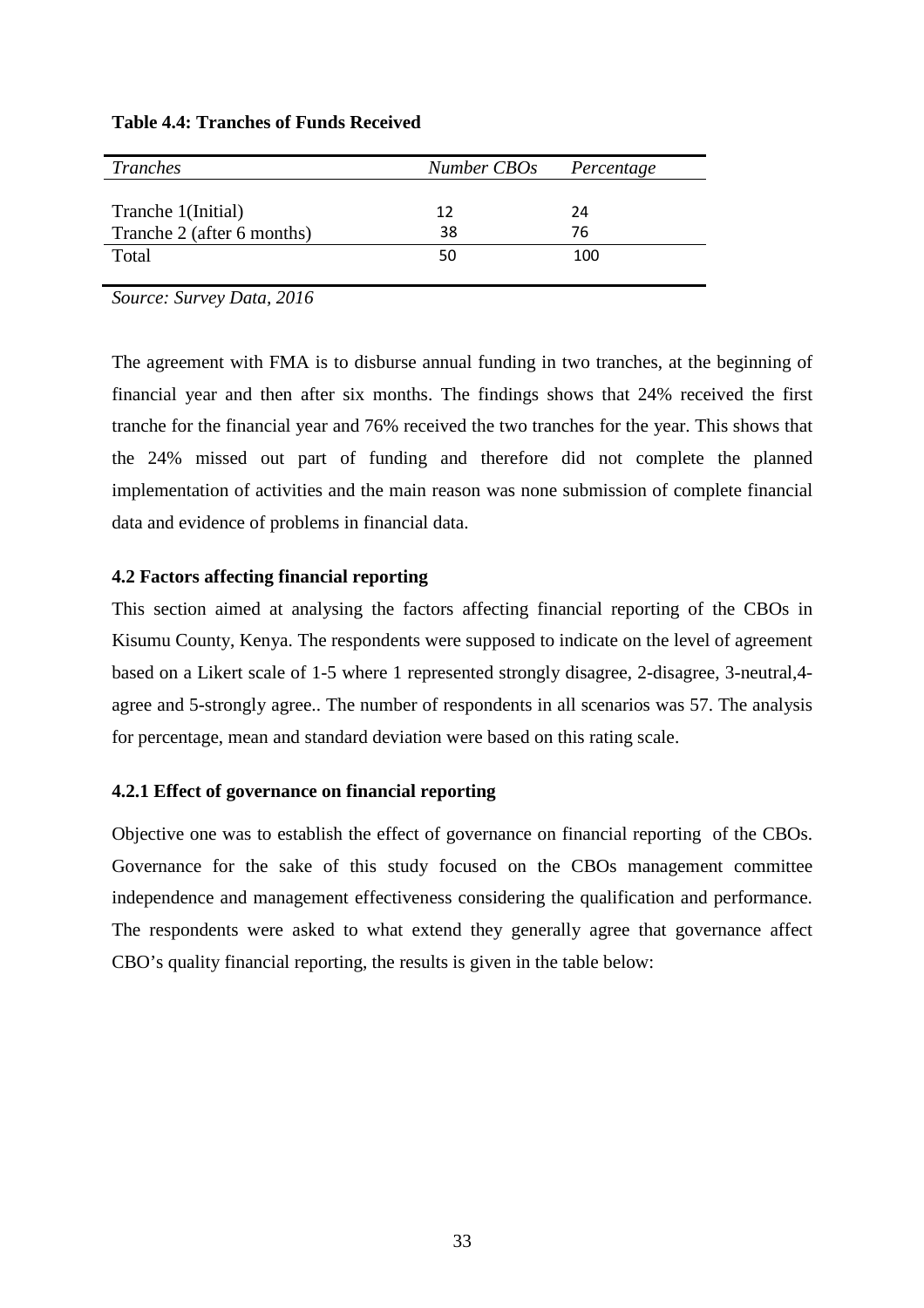| <b>Source</b> | <b>Frequency</b> | Percentage |
|---------------|------------------|------------|
| Disagree      | 6                | 10.5       |
| Neutral       | 46               | 80.7       |
| Agree         | 5                | 8.8        |
| <b>TOTAL</b>  | 57               | 100        |

Table 4.5: Extend that governance affect financial reporting

*Source: Survey Data, 2016* 

From the findings shows that the majority 80.7% were neutral, not certain or just moderately agreed that governance affect quality financial reporting in the CBOs, 10.5% disagreed and only 8.8% agreed that governance as define affect financial reporting of the CBOs. To most of the respondents, they were neutral due to fact that other outside players like the CACC and FMA monitor and give directions and could not attribute governance issue fully to the CBO officials are not fully in control.

The respondents were further asked to indicate their level of agreement with specific statements on governance considering independence and effectiveness of the board and management respectively. Mean score and standard deviation for each statement were computed and presented in table 4.6 below.

| Independence                                                                                                          | Mean  | <i>Standand</i><br>Deviation |
|-----------------------------------------------------------------------------------------------------------------------|-------|------------------------------|
| The CBO has Qualified and independent members of the<br>Management Committee or Board of Directors                    | 3.140 | 0.5154                       |
| CBO officials regularly reviews/monitors the performance<br>of the implementing staff                                 | 3.175 | 0.658                        |
| The leadership use the reported results in decision making<br>and is effective in the management of the CBO resources | 2.474 | 0.734                        |

*Source: Survey Data, 2016* 

The study sought to analyse the effect of Management Committee Independence on financial reporting of the CBOs. The findings as indicated in table 4.6 above shows that Committee Independence in the CBOs are almost similar. The respondents were neutral or moderately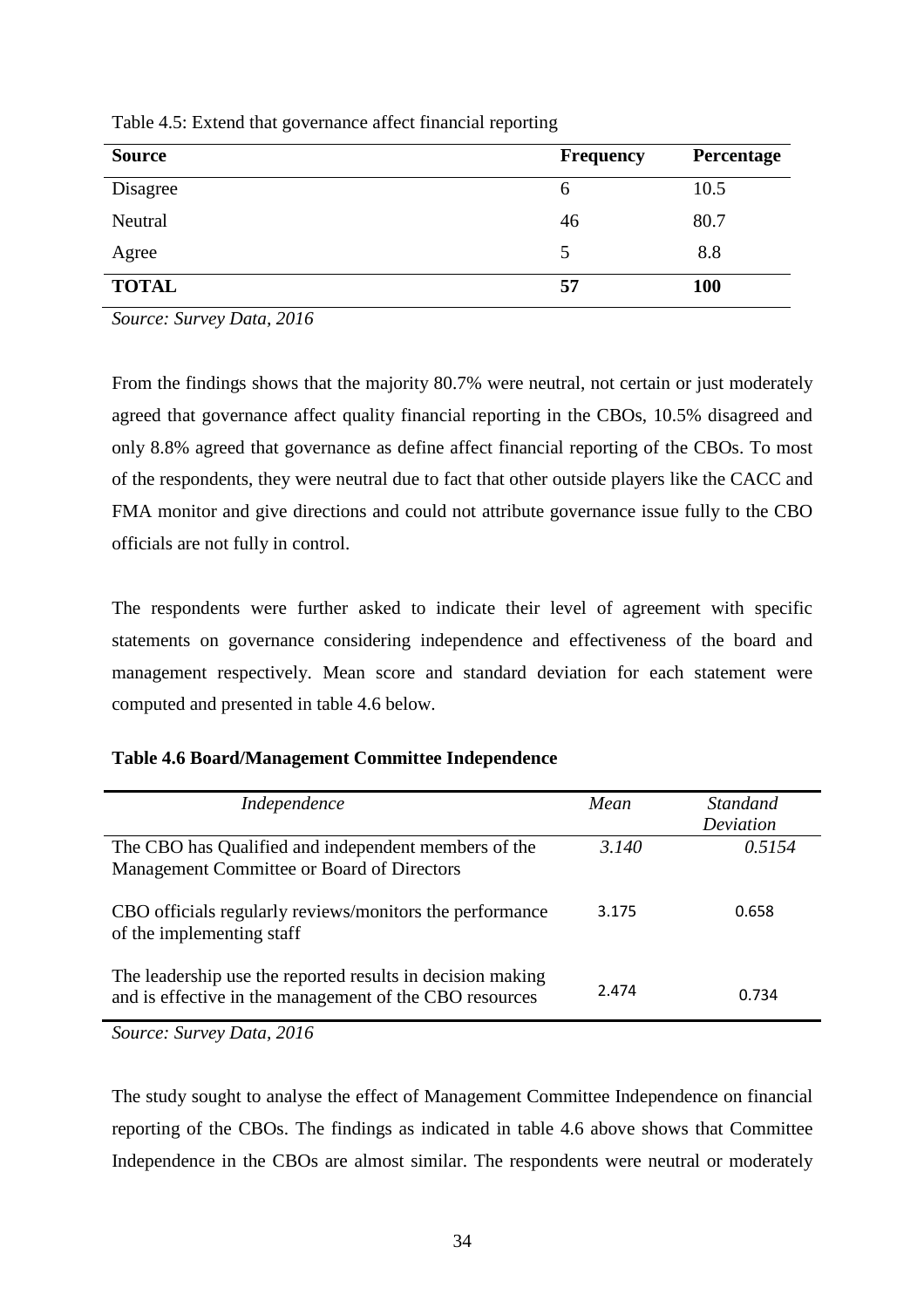agree that CBOs have qualified and independent members of the management committee and that the CBOs regularly review the performance of implementing staff with a mean of 3.14 and 3.175 respectively. They disagreed with a mean of 2.474 that the leadership use the reported results in decision making and is effective in management of the CBO resources. The standard deviation between these mean was 0.5154, 0.658 and 0.734. Without qualified and independent members of the management committee who do not adequately do regular monitoring of implementing staff and do not use reported result in decision making mean that financial reporting process is compromised and not adequately executed. Management committee or the Board of governance independence is crucial in financial reporting. Directors are accountable for the preparation and authorization of financial statements and responsible for ensuring the quality and integrity of financial reporting (Cadbury 1991). Therefore without proper independence in the governing body in executing their duties this affects financial reporting relevance and reliability negatively.

### **Table 4.7 Management Effectiveness**

|                                                                                                            | Mean   | Std.      |
|------------------------------------------------------------------------------------------------------------|--------|-----------|
|                                                                                                            |        | Deviation |
| Accounting Officer has the required qualification and working<br>experience appropriate for their position | 2.0175 | .69414    |
| The Accounting Officer attend regular FMA finance trainings to adhere<br>to reporting guidelines           | 3.7193 | 3.97202   |
| The management team of the CBO provides a service with commitment<br>in a timely manner                    | 3.1228 | .75758    |
|                                                                                                            |        |           |

*Source: Survey Data, 2016* 

Another way of analysing effect of governance used was Management effectiveness; the respondents were to indicate the extent of agreement with the statements on management effectiveness. The findings in Table 4.4 above shows that the respondents disagreed with a mean of 2.0175 that Accounting Officers in the CBOs have the required qualification and working experience appropriate for their position. They agreed that The Accounting Officer attended regular FMA finance trainings to adhere to reporting guidelines with a mean of 3.7193 with a standard deviation of 3.97 that means that the variation of response was significant. The respondent moderately agreed that management team of the CBO provides a service with commitment in a timely manner, (mean=3.1228, std deviation=0.75758). It was noted that CBOs use members who have no or limited knowledge on financial reporting in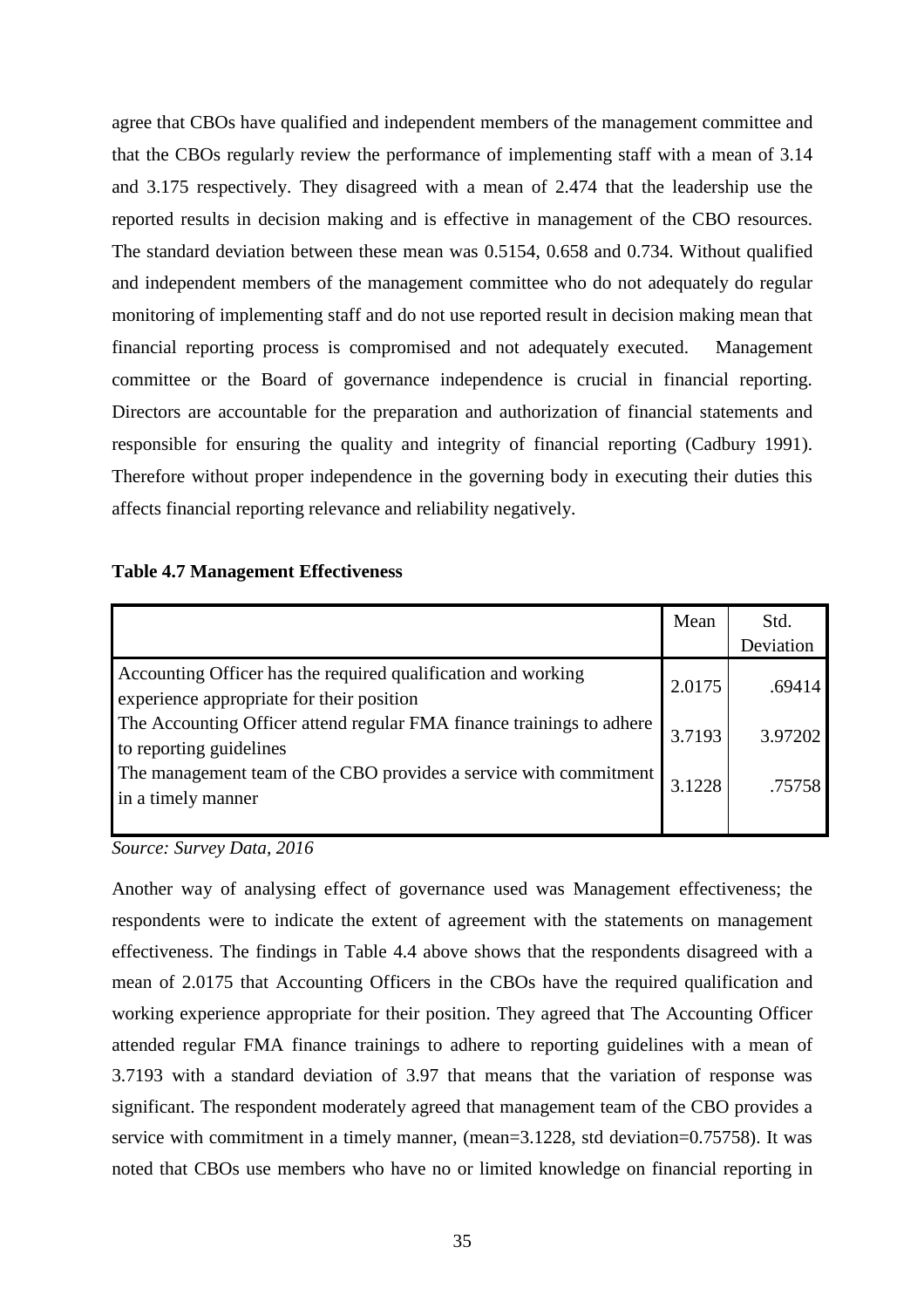preparing the books, this implies that the books where note adequately done as per required standards. While FMA organized financial workshop for book keeper, it was noted that in most incidences that other officials like chairpersons or secretary went to these forums leaving behind the CBOs book-keepers, this mean that the book keepers may not have up-todate information on financial reporting. CBOs management team work was voluntary with very limited allowance on specific assignment, those CBOs who contracted part-time bookkeepers also paid them very minimal amount. This means that CBO offered no full time fully paid job hence as much as they tried their best, they could not serve with commitment in a timely manner. From the findings the management capacity to generating adequate financial data was compromised hence this affected financial reporting.

Ayuma (2012) stresses that for an organization to deliver reports it needs to have well skilled personnel, a qualified and well trained accounting staff who is able to meet the donor financial reporting requirements. The CBOs may not afford well trained personnel but can strengthen their governance through training, couching and mentoring both the Management Committees and management and management of the CBOs as recommended by Kateeba (2010).

## **4.2.2 Accountability and financial reporting**

The second objective was to analyze the effect of accountability on financial reporting of the CBOs. This is indicated the extent to which the donor funds are put in proper use as reported in the financial statement focusing on objectivity and honesty. The respondents were asked to what extend they generally agree that accountability affect CBO's quality financial reporting. the results is given in the figure below:

| Table 4.8 Effect of Accountability on financial reporting |  |
|-----------------------------------------------------------|--|
|                                                           |  |

| <b>Source</b>         | <b>Frequency</b> | Percentage |
|-----------------------|------------------|------------|
| Neutral               | $\sigma$         |            |
| Agree                 | 40               | 70         |
| <b>Strongly Agree</b> | 11               | 19         |
| <b>TOTAL</b>          | 57               | <b>100</b> |

*Source: Survey Data, 2016*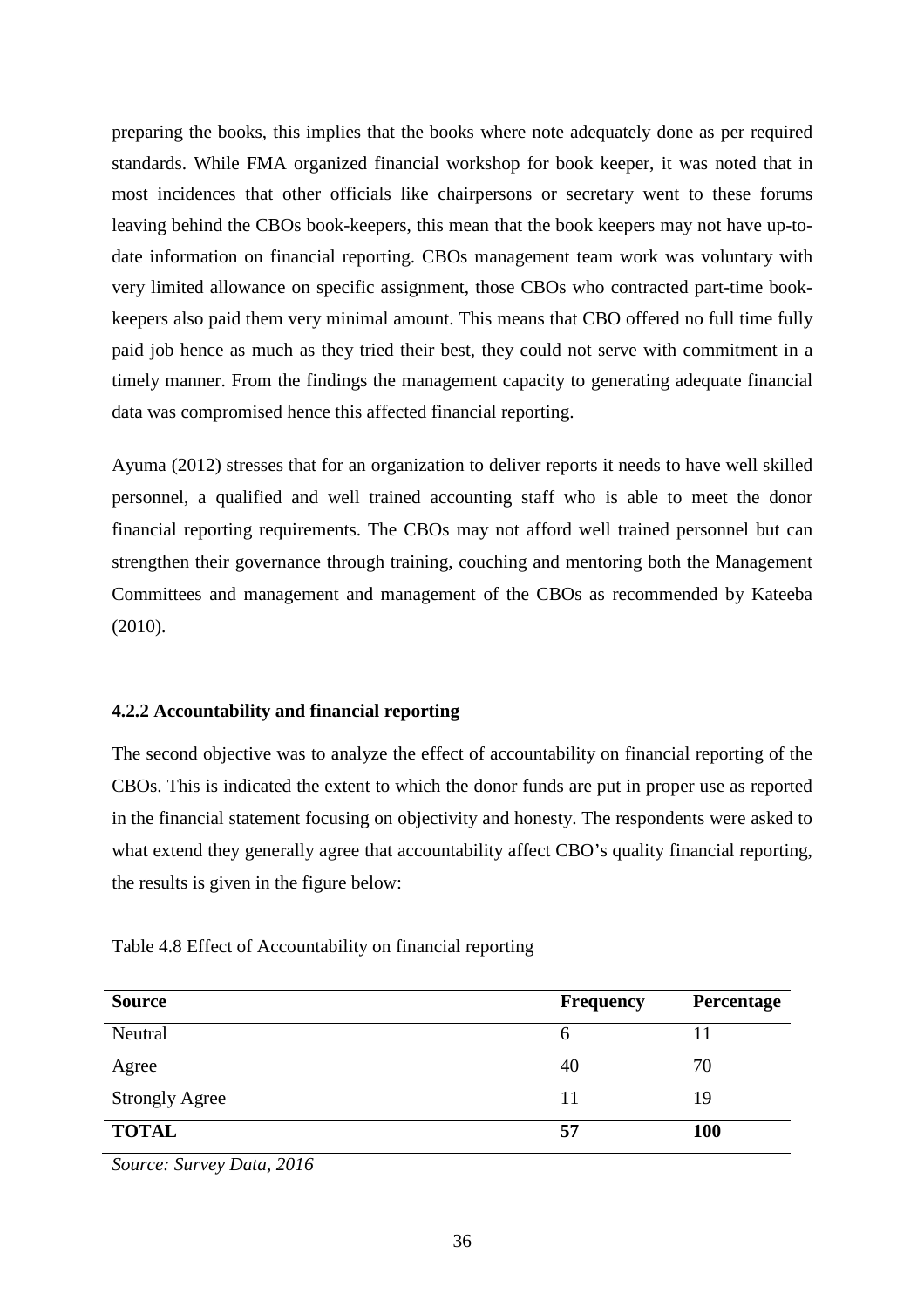From the figure above majority 70% agreed while 19% strongly agreed and 0nly 11% were neutral that accountability affects financial reporting. This is a stronger position of agreement of the respondents and it shows that accountability is important to CBO financial reporting; CBOs are required to account for the funds given before next transfer. Accountability was looked at in terms of objectivity and honesty in the organizations undertakings, the respondents were further asked to indicate their level of agreement with specific statements on objectivity and honesty in financial reporting in the CBO. Mean score and standard deviation for each statement were computed and presented in tables 4.9 and 4.10 below.

|                                                                                                        | Mean   | Std.      |
|--------------------------------------------------------------------------------------------------------|--------|-----------|
|                                                                                                        |        | Deviation |
| CBO management share with stakeholders program progress reports<br>and financial report                | 3.1228 | .59971    |
| FMA require previous fund transfer accountability before next<br>transfer                              | 4.1228 | .33113    |
| The Accounting officer understand the process of financial reporting<br>and account as per agreed plan | 2.6842 | .90943    |
|                                                                                                        |        |           |

## **Table 4.9 Objectivity in Financial Reporting**

*Source: Survey Data, 2016* 

All the respondent agreed that FMA require previous fund transfer accountability before next transfer (M=4.12, SD=0.33). They have to submit report before getting the next funding even as they struggle with sufficient management control over use of funds. They moderately agreed that CBO management share with stakeholders program progress reports and financial report (M=3.1228, SD=0.59971). They struggle through these factors and therefore disagreed that the Accounting officer understand the process of financial reporting and account as per agreed plan (M=2.6842, SD=0.90943). Alnoor (2003) concludes that NPOs respond to issues of accountability with both tools and processes. Tools are created by stakeholders that have considerable leverage over an NPO like a donor or a government regulator. The results show that accountability is needed by the FMA before the subsequent fund transfer but accounting officers do not fully understand the format and process of financial reporting which therefore compromises the quality of financial reporting and lead to delays in funds transfer. Training in these tools and processes is important.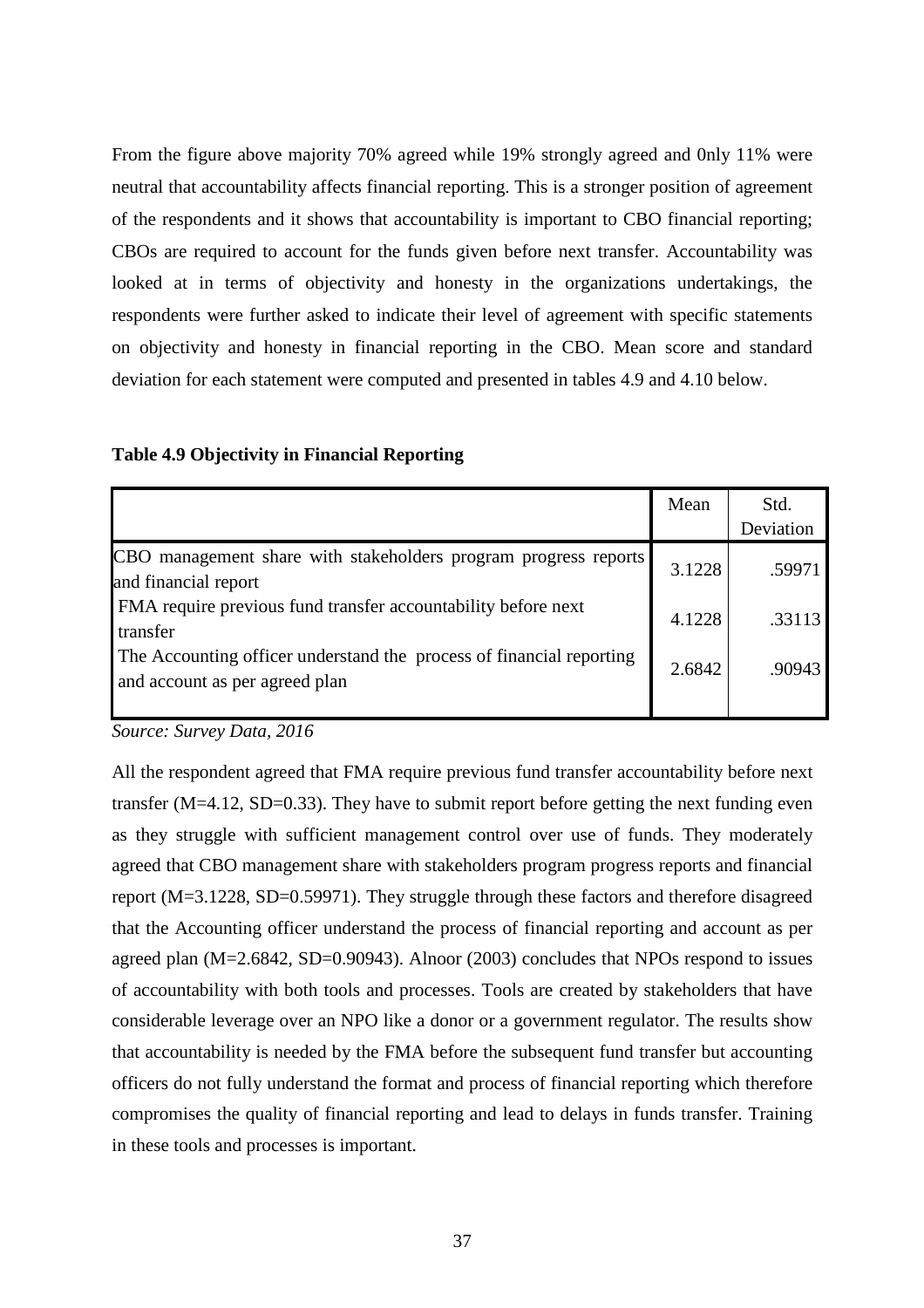|  |  | <b>Table 4.10 Honesty in Financial Reporting</b> |  |
|--|--|--------------------------------------------------|--|
|  |  |                                                  |  |

|                                                                                                                     | Mean   | Std.      |
|---------------------------------------------------------------------------------------------------------------------|--------|-----------|
|                                                                                                                     |        | Deviation |
| CBO properly account for funds in the given format                                                                  | 3.8772 | .33113    |
| In the discussion of the annual results, highlight is made on the<br>positive events as well as the negative events | 2.8246 | .42774    |
| There is sufficient management control over use of funds in the CBO                                                 | 2.8070 | .61058    |

*Source: Survey Data, 2016* 

From the findings, the respondents significantly agreed that CBO properly account for funds in the given format  $(M=3.8772, SD=0.33113)$ , this is because the format is set by the FMA and the proper use of it depend on the users. Because of the management leadership, they mostly disagreed that in the discussion of the annual results, highlight is made on the positive events as well as the negative events (M=2.8246, SD=0.42774). They could not also agree well that there is sufficient management control over use of funds in the CBO with (M=2.8070, SD=0.61058). Although most respondent indicated that FMA and CACC do follow up management and monitoring of funds and therefore this was adequate, failure of management to place proper control over the use of funds can lead to misuse or lose of these funds. Odindo (2009) states that many community based programs in Kenya fail due to a lack of transparency and accountability in the use of project funds, or a lack of proper records on how the funds were used. It is important that the CBOs should have transparency and accountability in the use of project funds by accounting in the given format and have control over the use of funds. If the results are not properly analysed to show future improvement, this also affect financial disclosures and reporting. It is therefore evident that honesty affects financial reporting disclosures.

### **4.2.3 Effect of Accounting system on financial reporting**

The study sought to establish the effect of accounting systems on financial reporting in the CBOs. These were in form of CBOs written financial guideline, manual or computer financial system being used in recording financial activities where applicable. The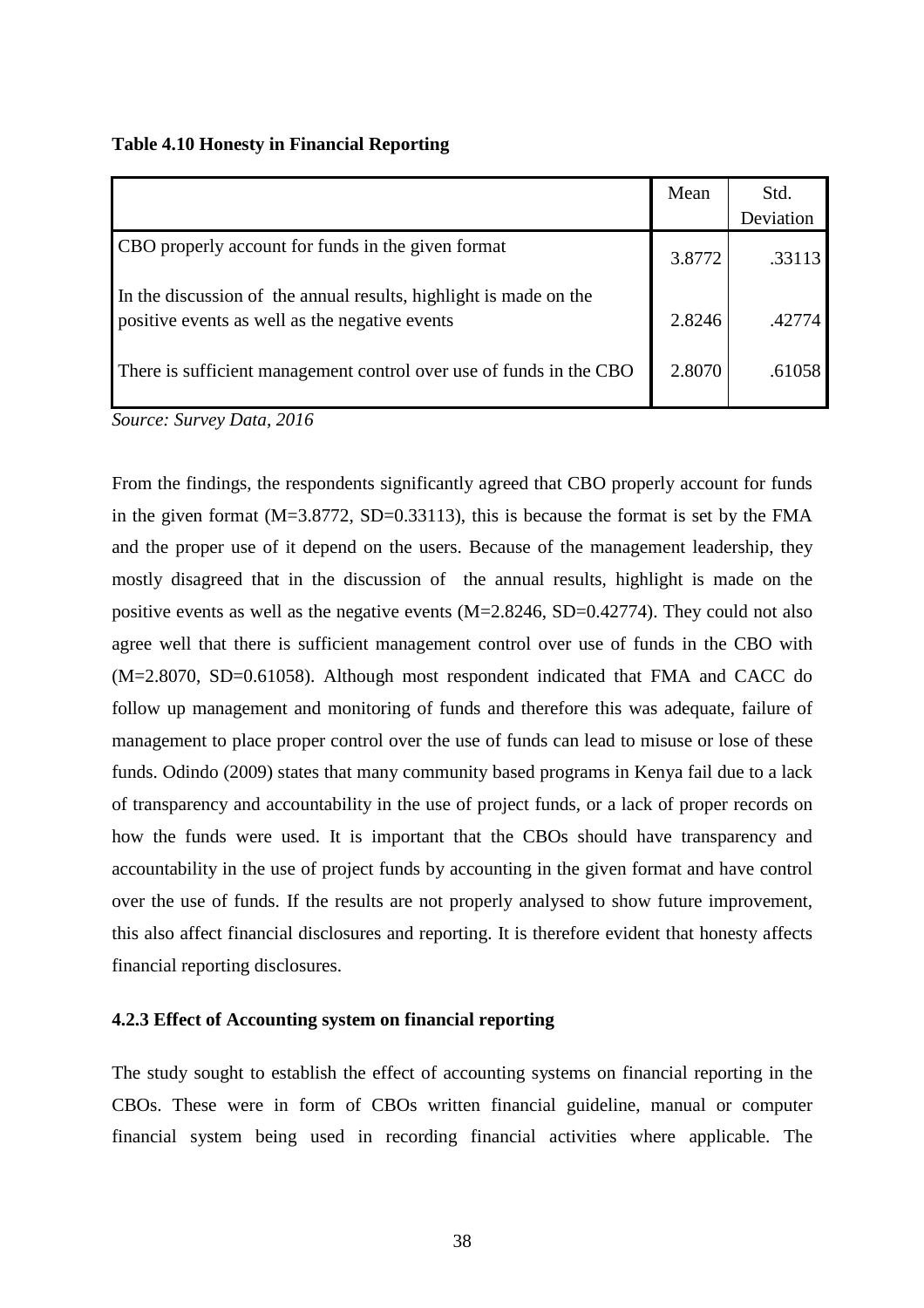respondents were asked to what extend they generally agree that accounting system affect CBO's quality financial reporting, the results is given in the table below:

| <b>Response</b>       | <b>Frequency</b> | Percentage |
|-----------------------|------------------|------------|
| Neutral               | 10               | 18         |
| Agree                 | 39               | 68         |
| <b>Strongly Agree</b> | 8                | 14         |
| <b>TOTAL</b>          | 57               | 100        |

Table 4.11 Effect of Accounting systems on financial reporting

*Source: Survey Data, 2016* 

From the findings; 14 strongly agreed that accounting system affect financial reporting, 68% agreed and 18% were neutral that accounting system affect financial reporting of the CBOs. The Accounting officers were aware of FMA and NACC prescribed procedures and format for financial reports therefore agreed that they are important to financial reporting. Ayuma (2012) also states that investing in a good accounting system ensures good financial reporting but the CBO should ensure to impose this within their means.

The respondents were to indicate the extent of agreement with the given specific statements in the CBOs. The table 4.12 below gives the mean and standard deviation of the results.

|                                                                                                                                                   | Mean   | Std.      |
|---------------------------------------------------------------------------------------------------------------------------------------------------|--------|-----------|
|                                                                                                                                                   |        | Deviation |
| The CBO has a written guidelines as concern the financial reporting<br>and is used in reviewing, approval and recording of financial<br>documents | 2.1930 | .89520    |
| The CBO adheres to the generally accepted standards of Accounting,<br>auditing and disclosure                                                     | 1.5965 | .65081    |
| The internal control procedures of the CBO ensure safeguard of the<br>organization's assets and the CBO's sustainability                          | 2.0877 | .82982    |
|                                                                                                                                                   |        |           |

*Source: Survey Data, 2016*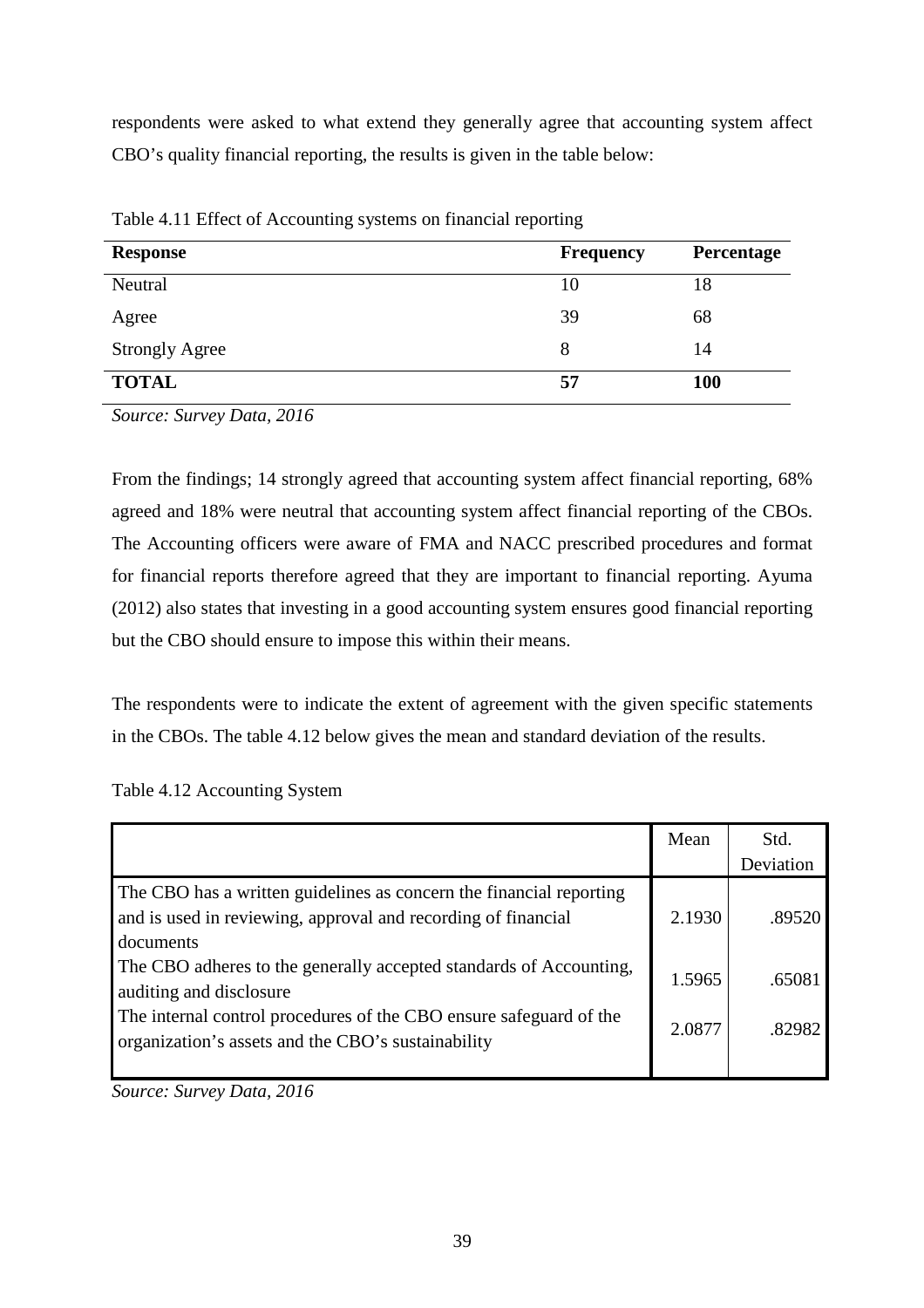From the findings the respondent disagreed that the CBO have written guidelines as concern the financial reporting and is used in reviewing, approval and recording of financial documents (M=2.1930, SD=0.8952). They also disagreed that the internal control procedures of the CBO ensure safeguard of the organization's assets and the CBO's sustainability (M=2.0877, SD=0.82982). These prompted respondents strongly disagreed that the CBO adheres to the generally accepted standards of Accounting, auditing and disclosure which are the accounting best practices with  $(M=1.5965, SD=0.65081)$ . The accounting officers acknowledged the importance of accounting systems despite the fact that as CBOs they did not have accounting policies and procedures apart from the guidelines from FMA and NACC. Guided by Ayuma (2012) findings, there is need in this sector to incorporate the Standard Operating Reporting Procedures in financial reporting in CBOs and NCCBO could facilitate this.

## **4.2.4 Quality Financial Reporting**

The respondents were asked to what extend they generally agree that financial reporting is important to the CBO, the results is given in the figure below:

| <b>Response</b>       | <b>Frequency</b> | Percentage |
|-----------------------|------------------|------------|
| Neutral               | 10               | 18         |
| Agree                 | 40               | 70         |
| <b>Strongly Agree</b> | 7                | 12         |
| <b>TOTAL</b>          | 57               | <b>100</b> |

Table 4.13 Importance of financial reporting

*Source: Survey Data, 2016* 

The result generally confirms that financial reporting is important to the CBOs by high level of agreement.

The study further sought to find out specific issues regarding relevance and reliability of the process of financial reporting. The respondents were to indicate the level of agreement with quality statements. The descriptive statistics of mean and standard deviation for relevance and reliability is analysed and given in table 4.14 and 4.15 below respectively.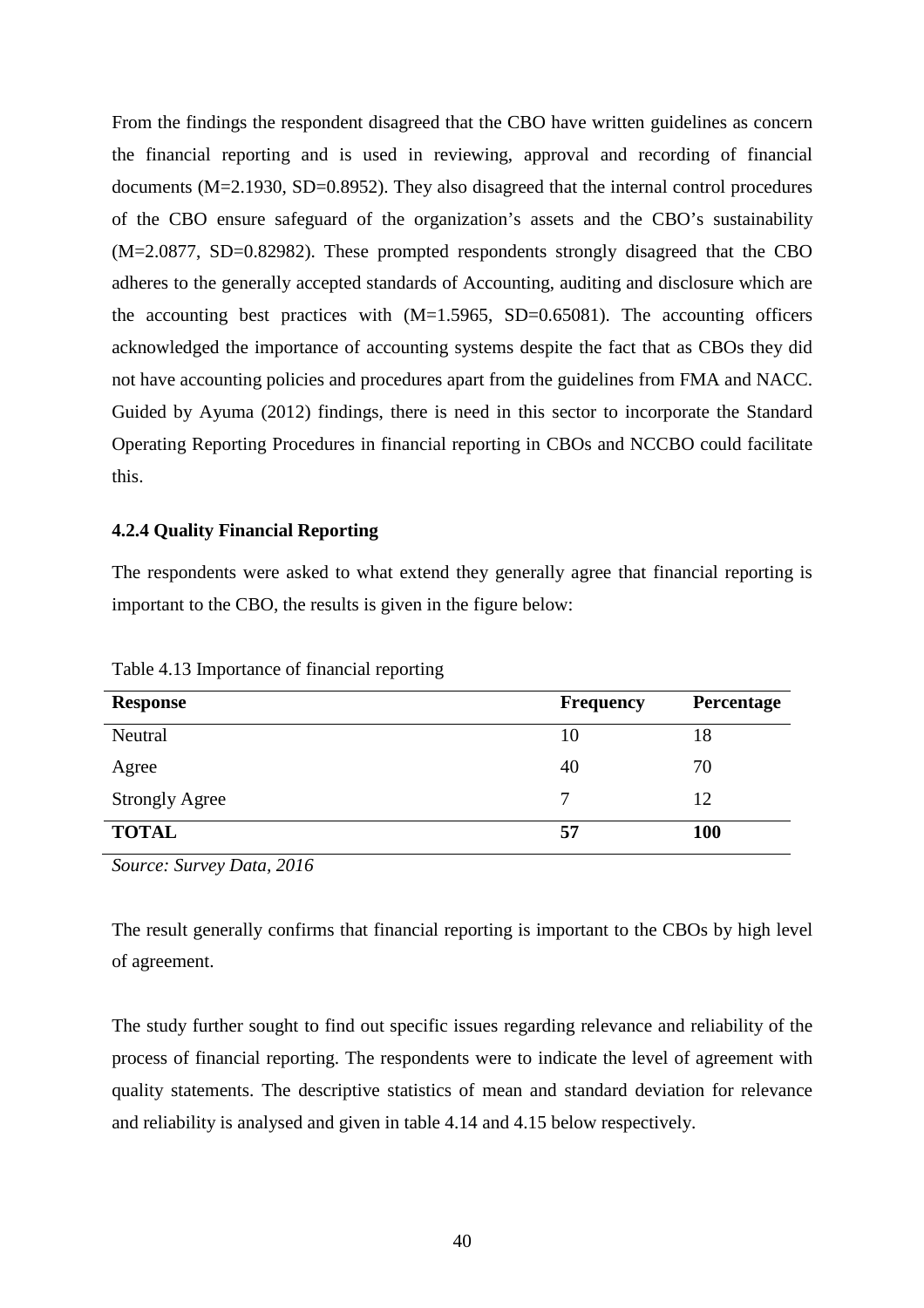**Table 4.14 Relevance in financial reporting** 

|                                                                                                                                | Mean   | Std.<br>Deviation |
|--------------------------------------------------------------------------------------------------------------------------------|--------|-------------------|
| CBOs reporting requirement follow International Financial reporting<br>standards (IFRS)                                        | 1.5965 | .75261            |
| Financial reporting process of the CBOs contain all relevant material<br>information (about debtors, creditors, accruals etc.) | 1.3509 | .58221            |
| Financial reporting information given influence decision making                                                                | 4.1228 | .33113            |

*Source: Survey Data, 2016* 

The respondent strongly disagreed that CBOs reporting requirement follow International Financial reporting standards (M=1.5965, SD=0.75261). They also strongly disagreed that financial reporting process of the CBOs contain all relevant material information (about debtors, creditors, accruals etc.),  $(M=1.3509, SD=0.58221)$ . As they disagree with these fact they agree that financial reporting information given influence decision making (M=4.1228, SD= 0.33113). It is now evident that the CBOs financial reporting though influences decision making do not follow GAAP and do not contain all relevant material information. Reports were generally not guided by operating principles of financial reporting. As stated by Greuning (2004), financial reporting gives good overview of project's progress, and good financial records make sound project monitoring and evaluation much easier, the CBOs also need the good overview of progress.

Table 4.15 Reliability of financial Reporting Process

|                                                                                                                                                                                            | Mean   | Std.      |
|--------------------------------------------------------------------------------------------------------------------------------------------------------------------------------------------|--------|-----------|
|                                                                                                                                                                                            |        | Deviation |
| There is sufficient reliable information on budget execution and The<br>CBO's financial reporting information is accurate and comparable to<br>information provided by other organizations | 2.6316 | .64453    |
| The financial reporting gives information which is understandable to<br>stake holders                                                                                                      | 1.6491 | .81265    |
| Financial reporting process and submission of reports to FMA follows<br>the schedule time agreed                                                                                           | 2.386  | .61975    |

*Source: Survey Data, 2016*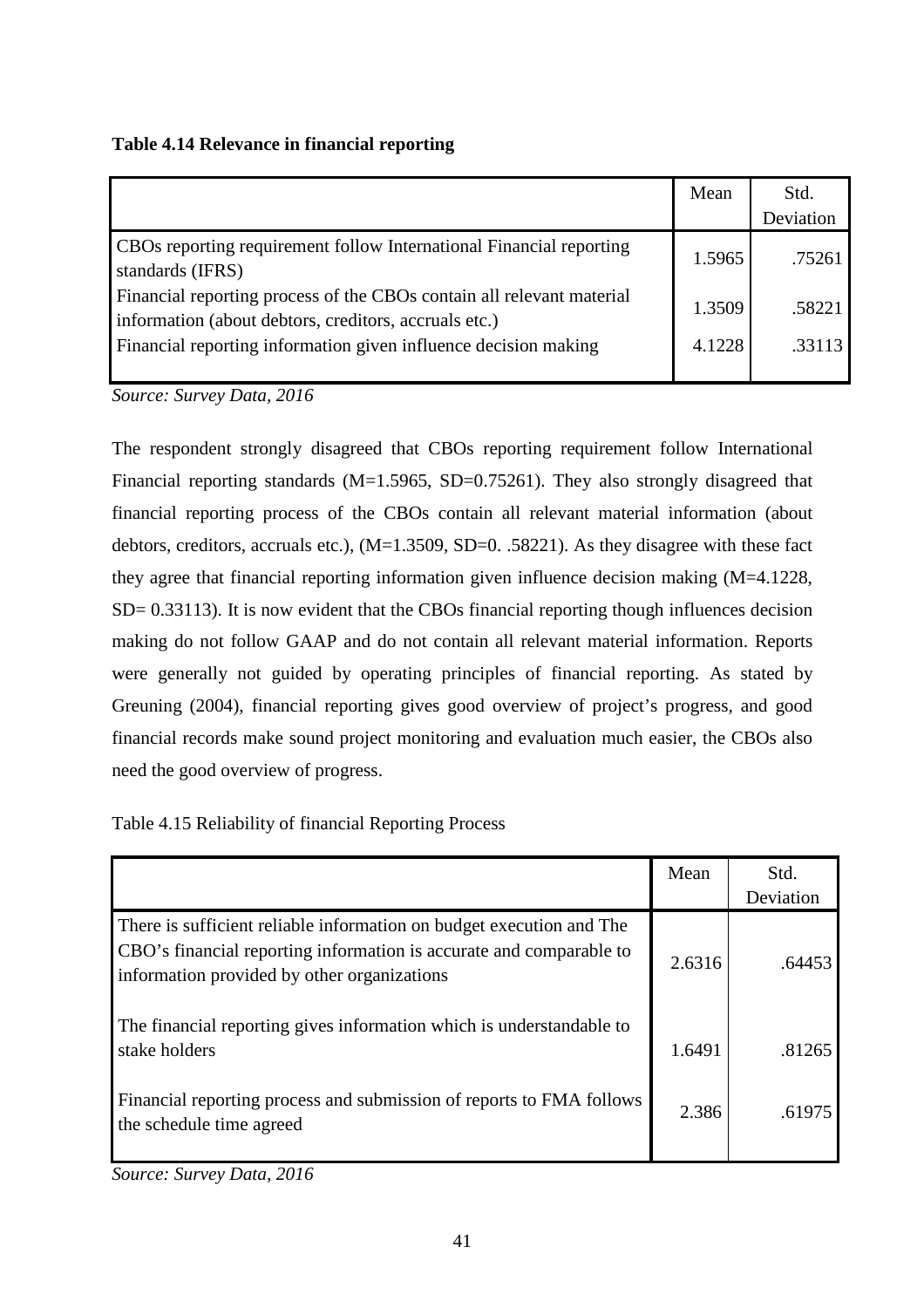The respondent generally disagreed that there is sufficient reliable information on budget execution and the CBO's financial reporting information is accurate and comparable to information provided by other organizations, (M=2.6316,SD=0.64453). Despite the requirement to submit reports on time as schedule, the respondent disagreed that financial reporting process and submission of reports to FMA follows the schedule time agreed, (M=2.386; SD=0.61975). The respondent disagree that the financial reporting gives information which is understandable to stake holders (M=1.6491; SD=0.81265). It is therefore evident that most CBOs did not follow even the already agreed procedures with the FMA it therefore compromises reliability on the financial reports produced. Nevertheless International Accounting Standards Board (IASB) has not improved the quality of financial statements and increased accountability of NPOs therefore it is important that NCCBO comes up with some guide to CBOs financial reporting.

# **4.3. Correlation and Regression Analysis**

Pearson Correlation and multiple regression analysis were used on each independent variable to ascertain the relationship with financial reporting in the CBOs in Kisumu County, Kenya. The research used various tests which were carried out and the results and interpretations for each objective are given in the next discussions. Correlation and regression tables guiding the discussions are given below:

|                |                            | Gover | Account  | Accounting | Relevance | Reliability |
|----------------|----------------------------|-------|----------|------------|-----------|-------------|
|                |                            | nance | ability  | System     |           |             |
| Governance     | <b>Pearson Correlation</b> | 1.    | $.534**$ | $.373***$  | .246      | .251        |
|                | Sig. (2-tailed)            |       | .000     | .004       | .065      | .060        |
|                | <b>Pearson Correlation</b> |       |          | $.539***$  | $.366$ ** | $.354***$   |
| Accountability | Sig. (2-tailed)            |       |          | .000       | .005      | .007        |
| Accounting     | <b>Pearson Correlation</b> |       |          |            | $.434***$ | $.482**$    |
| System         | Sig. (2-tailed)            |       |          |            | .001      | .000        |
| Relevance      | <b>Pearson Correlation</b> |       |          |            |           | $.453***$   |
|                | Sig. (2-tailed)            |       |          |            |           | .000        |
|                | <b>Pearson Correlation</b> |       |          |            |           |             |
| Reliability    | Sig. (2-tailed)            |       |          |            |           |             |
|                | $N = 57$                   |       |          |            |           |             |

| Table 4.16 Bivariate Coefficient of Factors Affecting Financial Reporting |  |  |
|---------------------------------------------------------------------------|--|--|
|                                                                           |  |  |

\*\*. Correlation is significant at the 0.01 level (2-tailed).

*Source: Survey Data, 2016*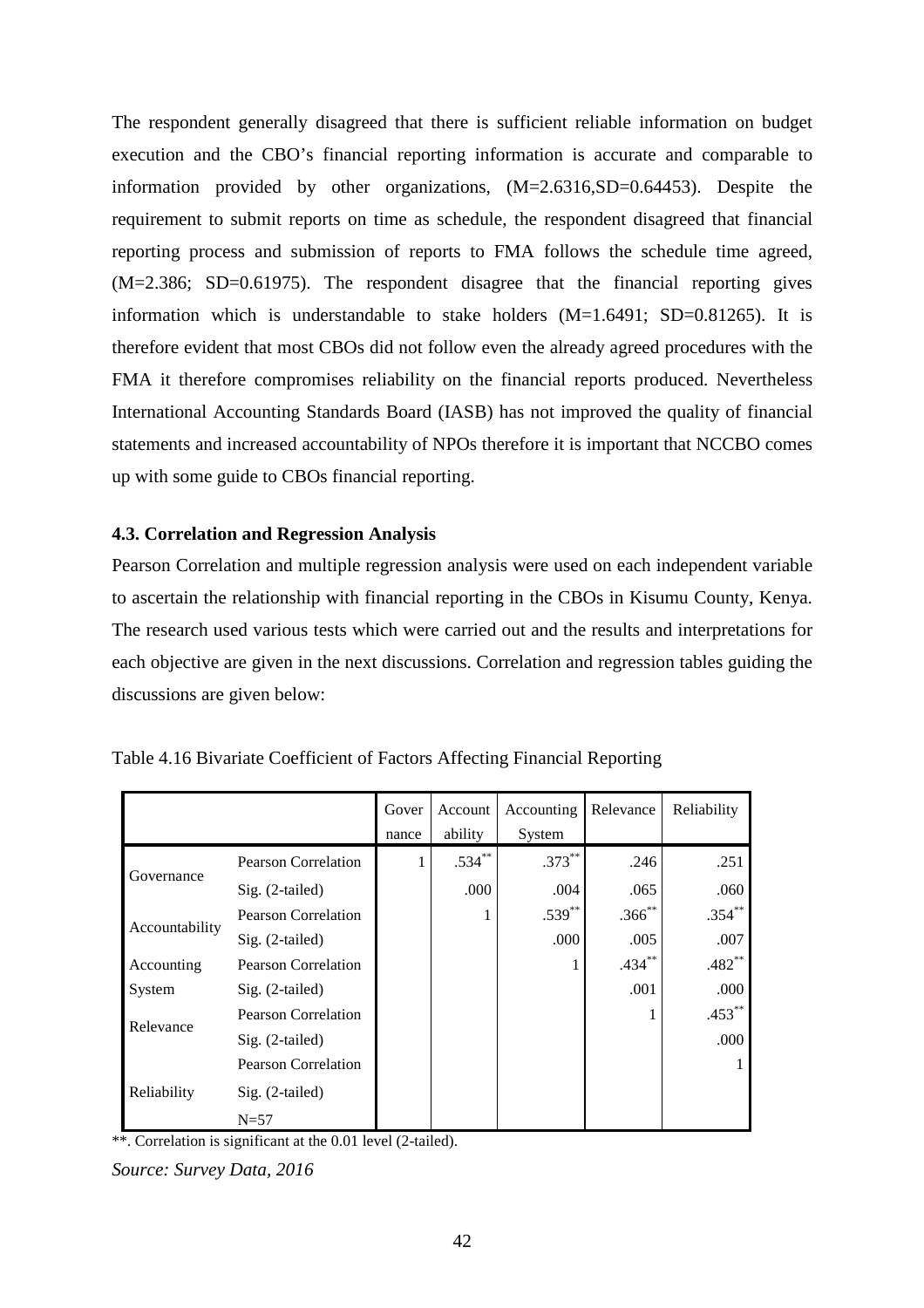| Model                    |      | Unstandardize<br>d Coefficients | Standardi<br>zed<br>Coefficie<br>nts | t     | Sig. | Correlations   |                        | Collinearity<br><b>Statistics</b> |               |            |
|--------------------------|------|---------------------------------|--------------------------------------|-------|------|----------------|------------------------|-----------------------------------|---------------|------------|
|                          | B    | Std.<br>Error                   | <b>B</b> eta                         |       |      | Zero-<br>order | Partia<br>$\mathbf{I}$ | Part                              | Tolera<br>nce | <b>VIF</b> |
| (Constant)               | .701 | .485                            |                                      | 1.445 | .154 |                |                        |                                   |               |            |
| Governance               | .160 | .107                            | .172                                 | 1.499 | .140 | .442           | .202                   | .144                              | .704          | 1.420      |
| Accountability           | .180 | .182                            | .125                                 | .990  | .327 | .511           | .135                   | .095                              | .581          | 1.722      |
| <b>Accounting System</b> | .279 | .058                            | .548                                 | 4.770 | .000 | .679           | .548                   | .458                              | .700          | 1.429      |

Table 17: Regression Coefficient between Variables

*Source: Survey Data, 2016* 

- a. Predictors: (Constant), Accounting System, Governance, Accountability
- b. Dependent Variable: Financial Reporting

Pearson correlation, 2 tailed table 4.16 is a symmetrical along the diagonal. The values below the diagonal are excluded because they are mirror of the values above the diagonal. According to Wong and Hiew (2005) the correlation coefficient value range from 0.10 to 0.29 is considered weak from 0.3. to 0.49 is considered medium and 0.5 to 1.0 is considered very strong and  $p<0.05$ . The results in the table 4.10 above show that all the predictor variables have positive correlation with the dependent variable (relevance and reliability of financial reporting).

The regression model in table 4.17 above with the value of  $t=1.445$  and with a level of significance of 0.154 indicates a low significant between independent variables and the dependent variable. To evaluate the variables, standardised coefficient which means each of the variables has been converted to same scale for ease of comparison has been used. The regression analysis above established that taking all factors into account (Governance, Accounting System and Accountability) constant at zero financial reporting will be at 0.701**.**  The constant is very low meaning that financial reporting depend on these factors and they have greater effect on the result.

Note that the significant levels are now different from the p values in the correlation matrix this is because multiple regression analysis looks at the combination of the three variables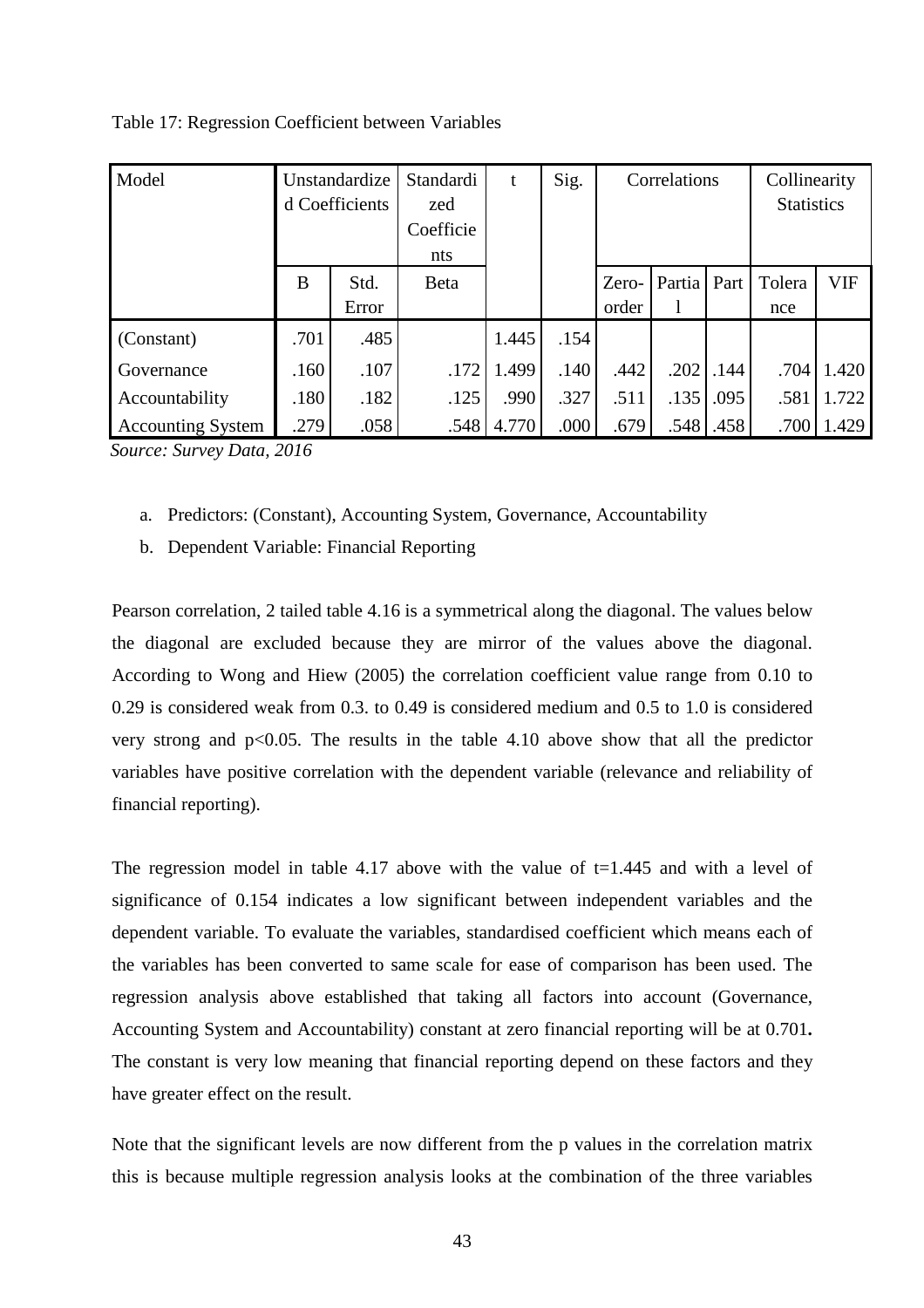with each other to predict the outcome. On their own from correlation table each variable is highly significant with p value less than 0.05 but in combinations with each other from the regression coefficient table only accounting system is now significant with p value slightly above 0.05, the rest are no longer significantly associated with p values more than 0.05. Regression looks at the entire model for reliability.

## **4.3.1 Governance and Financial Reporting**

Pearson Correlations were derived by assessing the degree of variations in the dependent variable (quality financial reporting), the independent variables (governance) and the results, an extract from table 16 are as given in the table 18 below;

| Table 4.18 Bivariate Coefficient of Governance and Financial Reporting |  |
|------------------------------------------------------------------------|--|
|------------------------------------------------------------------------|--|

|            |                     | Gover |           | Account Accountin Relevan |      | Reliabilit |
|------------|---------------------|-------|-----------|---------------------------|------|------------|
|            |                     | nance | ability   | g System                  | ce   |            |
|            | Pearson Correlation |       | $.534***$ | $.373***$                 | .246 | .251       |
| Governance | Sig. (2-tailed)     |       | .000      | .004                      | .065 | .060       |
|            | $N=57$              |       |           |                           |      |            |

*Source: Survey Data, 2016* 

The results in the table above show that governance has weak correlation with relevance  $(r=0.246, p=0.065)$  and reliability  $(r=0.251, p=0.060)$ . It is worth noting that governance has a week correlation with p-values for both relevance and reliability above 0.05. Governance has positive correlation with the dependent variable (relevance and reliability of financial reporting). As stated by Kateeba, (2010) NGOs should strengthen their leadership through training, couching and mentoring both the Board of Directors and the NGO management to enhance their capacity, this is important also for the CBOs. Cadbury (1991) stated that directors are accountable for the preparation and authorization of financial statements and responsible for ensuring the quality and integrity of financial reporting which is not in agreement with the CBOs scenario. It should be noted that there is a week correlation coefficient, although the CBOs appreciated the importance of governance to financial reporting, they do not have the technical capacity therefore assume that the structure they have is adequate to the size and funding scope.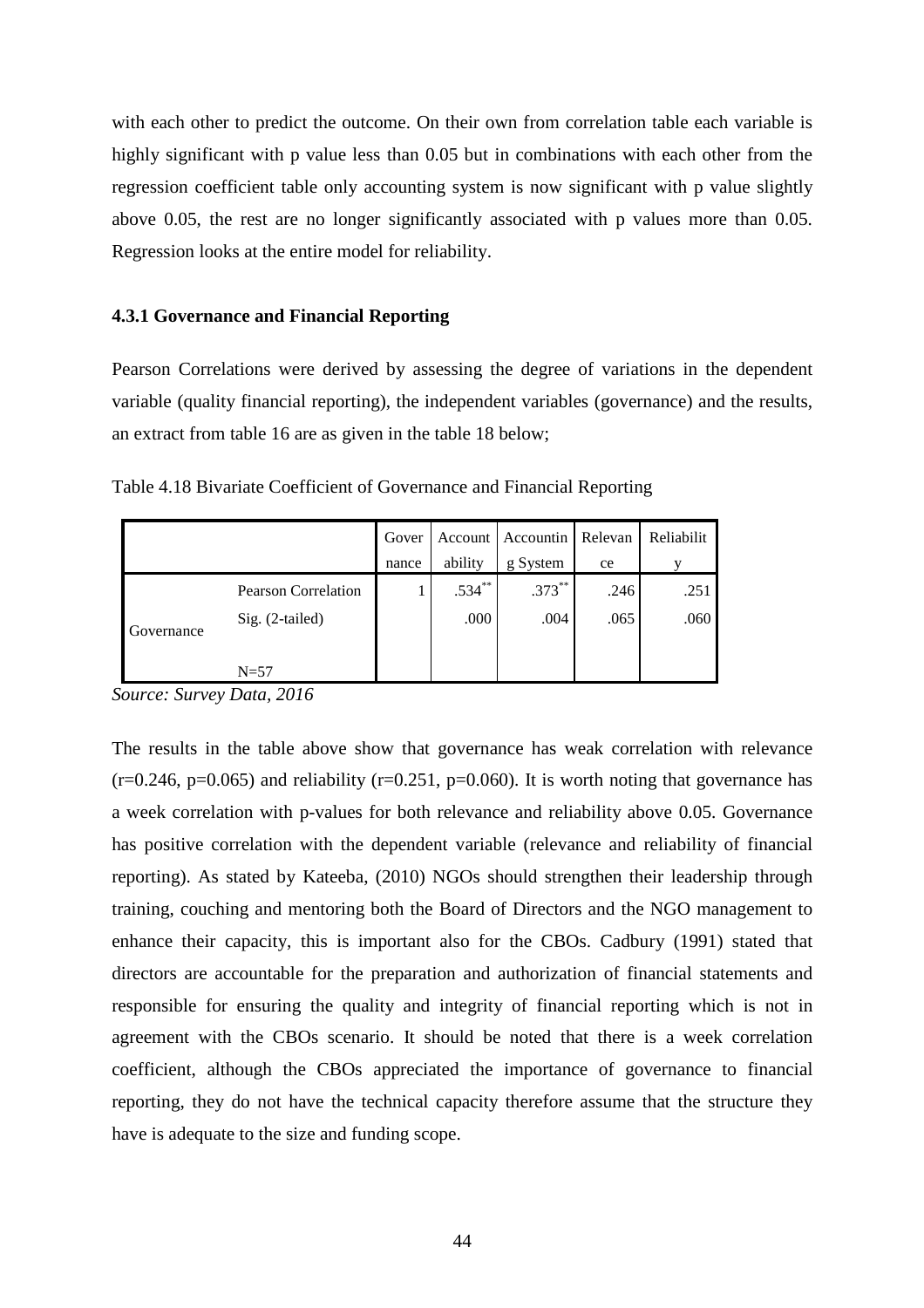Regression looks at the entire model for reliability. The multiple regression analysis give beta and p-values for governance as;  $(\beta=0.172, p=0.140)$ , implying that for every unit increase in governance, financial reporting will increase by 0.172, see regression coefficient table 17 above.

Rezaee, (2003) reporting on corporate organizations stated for good corporate governance, companies should develop a model that supports responsible and reliable financial reports which should be done by personnel with adequate skills; if they are not qualified or lack adequate training then the effect on financial reporting is enhanced. CBOs have a thin governance structure which cannot support this model of Rezaee, most members are comfortable with their status.

# **4.3.2 Accountability and Financial Reporting**

Pearson Correlations were derived by assessing the degree of variations in the dependent variable (quality financial reporting), the independent variables (accountability) and the results, extract from table 16 are as given in the table below;

**Table 4.19 Bivariate Coefficient of Accountability and Financial Reporting** 

|                |                            | Gover    |         | Account Accountin Relevan |             | Reliabilit |
|----------------|----------------------------|----------|---------|---------------------------|-------------|------------|
|                |                            | nance    | ability | g System                  | ce          |            |
|                | <b>Pearson Correlation</b> | $.534**$ |         | $.539^{**}$               | $.366^{**}$ | $.354***$  |
| Accountability | $Sig. (2-tailed)$          | .000     |         | .000                      | .005        | .007       |
|                | $N=57$                     |          |         |                           |             |            |

*Source: Survey Data, 2016* 

The result shows significant relationship between accountability and financial reporting given as relevance (r=0.366, p=0.005) and reliability (r=0.354, p=0.007). This was a strong position of agreement by respondents that accountability affects financial reporting of the CBOs. Nevertheless Accounting officer do not understand the process of financial reporting. Alnoor (2003) stated that NPOs respond to issues of accountability with both tools and processes it is therefore important for CBOs to use properly the tools as per their capacity. From the regression analysis table above; beta and p-values for accountability as;  $(β=0.125, p=0.397)$ , implying that for every unit increase in governance, financial reporting will increase by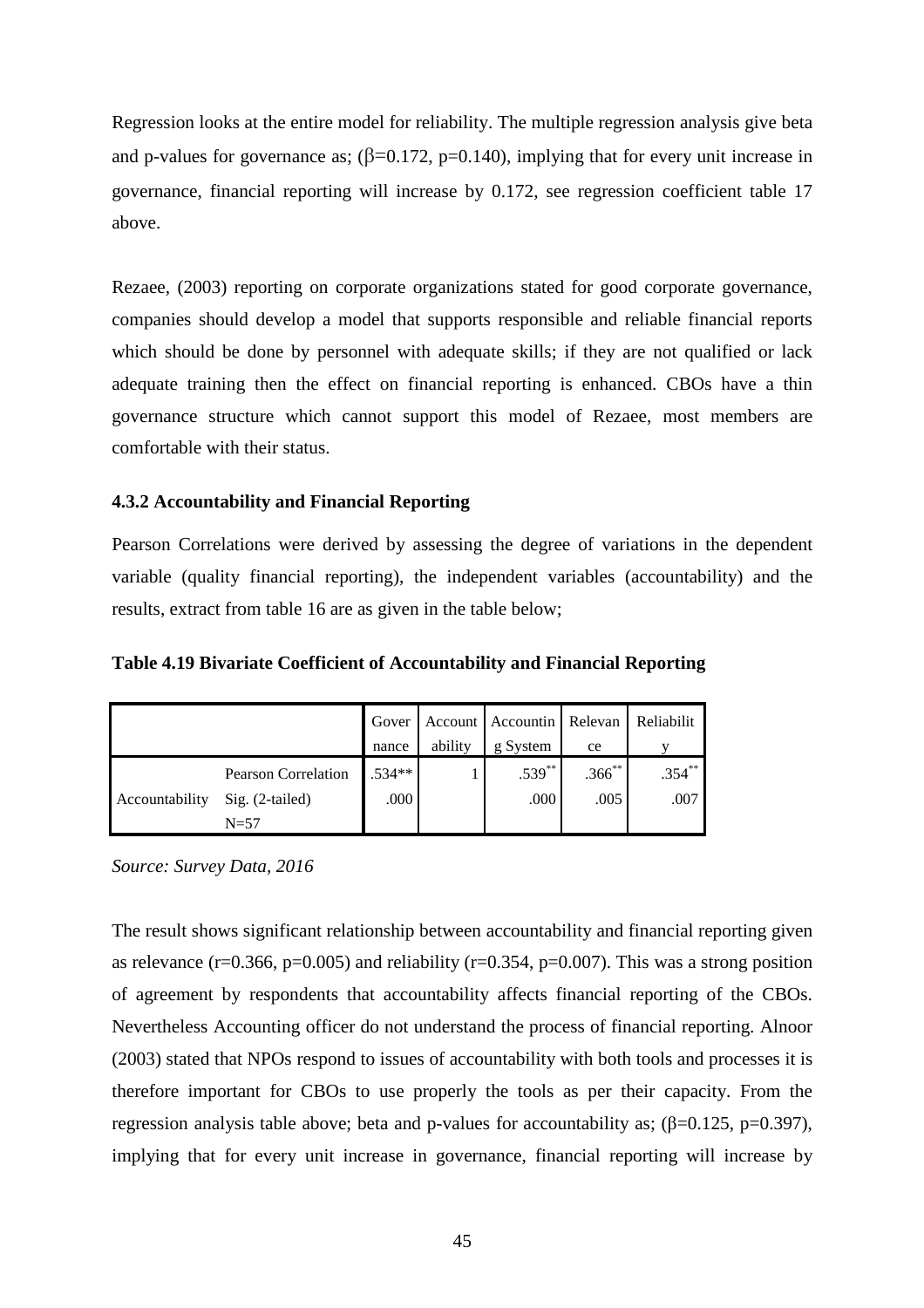0.125, this is positively insignificant and can only explain that CBOs do not take accountability seriously. As stated by Odindo (2009) lack of financial records on how the funds were used caused delays in funding of some NGOs hence need to have internal financial controls. This is true in the CBOs, delays in submitting financial reports caused delays in funds transfers and activity implementation were also delayed causing anxiety even death. Slim (2002) outlines two kinds of accountability for NGOs; performance accountability and voice accountability that is the reliability of what they said and the authority with which they spoke, this is applicable in the CBOs to the extent of the performance accountability which they also do not have adequate capacity.

## **4.3.3 Accounting System and Financial Reporting**

Pearson Correlations were derived by assessing the degree of variations in the dependent variable (quality financial reporting), the independent variables (accounting system) and the results, extract from table 16 are as given in the table above.

|                      |                                                           | Gover             |                   | Account Accountin | Relevan           | Reliabilit       |
|----------------------|-----------------------------------------------------------|-------------------|-------------------|-------------------|-------------------|------------------|
|                      |                                                           | nance             | ability           | g System          | ce                |                  |
| Accounting<br>System | <b>Pearson Correlation</b><br>Sig. (2-tailed)<br>$N = 57$ | $.373***$<br>.004 | $.539***$<br>.000 |                   | $.434***$<br>.001 | $.482**$<br>.000 |

Table 4.20 Bivariate Coefficient of Accounting System and Financial Reporting

*Source: Survey Data, 2016* 

The result shows significant relationship between accountability and financial reporting given as relevance ( $r=0.434$ ,  $p=0.01$ ), and reliability ( $r=0.482$ ,  $p=0.00$ ). From the regression analysis table above; beta and p-values for accountability as;  $(\beta=0.548, p=0.00)$ , implying that for every unit increase in governance, financial reporting will increase by 0.548. Ayuma (2012) concluded that investing in a good accounting system ensures good financial reporting. The findings agrees with Ayuma (2012) and illustrate the need to incorporate the Standard Operating Reporting Procedures in financial reporting but not involving complicated and expensive system. This study also finds it necessary for the CBOs despite the size and funding to incorporate some GAAP in financial. This study also agrees with the assertions of Mwangi (2011) on the view of fundamental accounting principles requirements.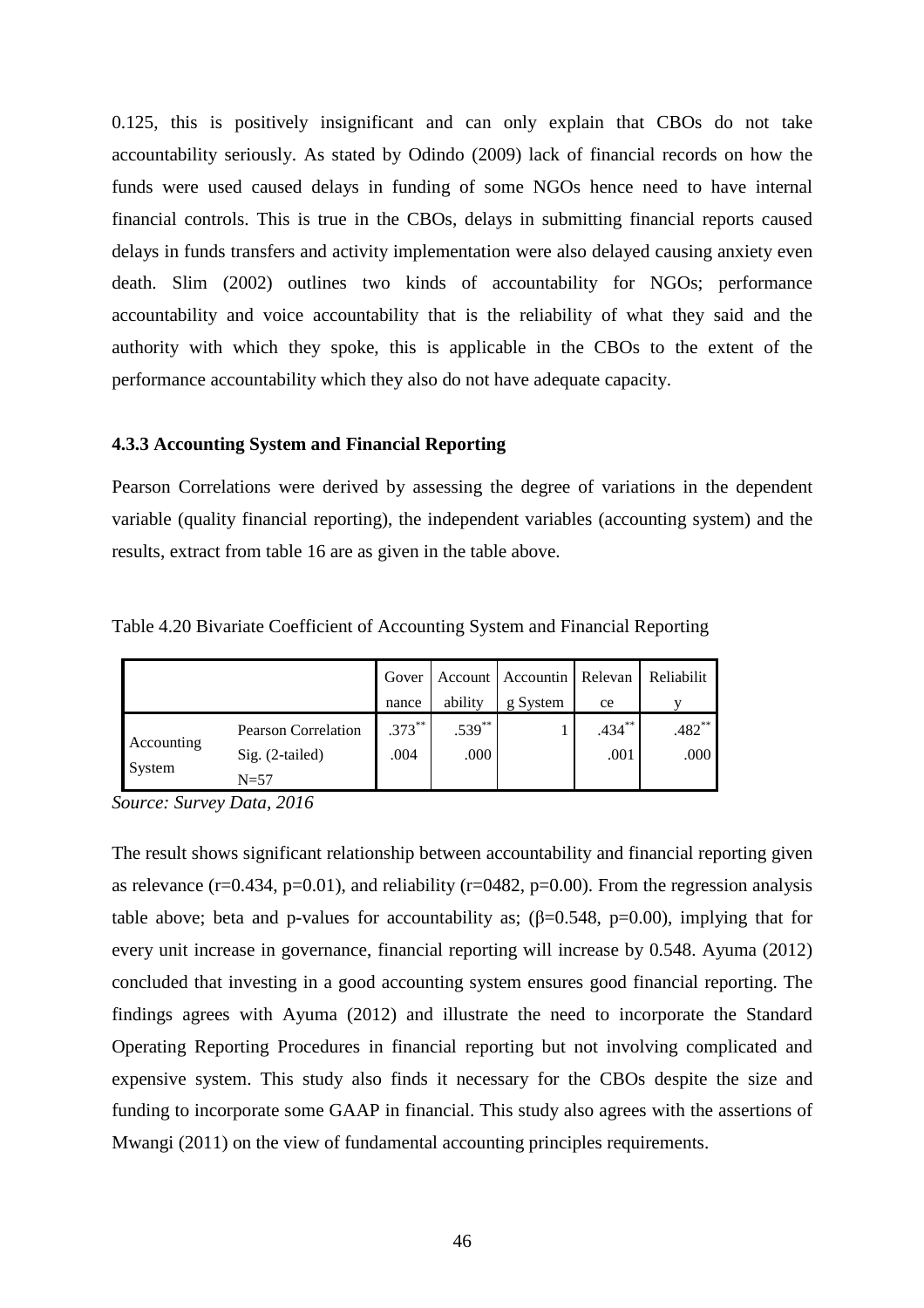## **4.3.4 Other Regression Model Analysis**

| Table 4.21 Model Summary on Factors Affecting Quality Financial Reporting |  |  |
|---------------------------------------------------------------------------|--|--|
|                                                                           |  |  |

| Model |         | R Square | Adjusted R<br>Square | Std. Error of the Estimate |
|-------|---------|----------|----------------------|----------------------------|
|       | $715^a$ |          | 484                  | 27398                      |

*Source: Survey Data, 2016* 

a. Predictors: (Constant), Governance, Accountability, Accounting System,

b. Dependent Variable: Quality Financial Reporting

From the model summary the entire correlation R is 0.715 which is above each of the predictor correlation in the correlation table. R square (Coefficient of determination) is 1 minus the ratio of residual variability. R squared is commonly used statistics to evaluate model fit, how much of the predictor variables explain the change in the dependent variable, in this case is 51.1%. The adjusted R Square also called Coefficient of multiple determinations adjusted to reality and corrects any overestimation in the population; it is the percentage of the variance in the dependent variable uniquely explained or jointly be the independent variables. Results give adjusted R Square at 48.4%, that is, of the changes in quality financial reporting 48.4% could be attributed to the combined effect of the predictor variables. Standard error of the estimate gives the variability in the prediction, which is plus or minus the estimate. The standard error of the estimate is 0.27398, quite low following the higher significance of the predictors. Gale (2003) expresses that financial reports must exhibit certain qualities that make them useful to the stakeholders and these include relevance and reliability hence these qualities account for the 48.4%.

**Table 4.21 ANOVA Results on The Variables** 

| Model |            | Sum of<br>Squares | df              | Mean<br>Square | F      | Sig.              |
|-------|------------|-------------------|-----------------|----------------|--------|-------------------|
|       | Regression | 4.162             | $\sqrt{2}$<br>ت | 1.387          | 18.481 | .000 <sup>b</sup> |
|       | Residual   | 3.978             | 53              | .075           |        |                   |
|       | Total      | 8.140             | 56              |                |        |                   |

Source: *Source: Survey Data, 2016* 

a. Predictors: (Constant), Accounting System, Governance, Accountability

b. Dependent Variable: Financial Reporting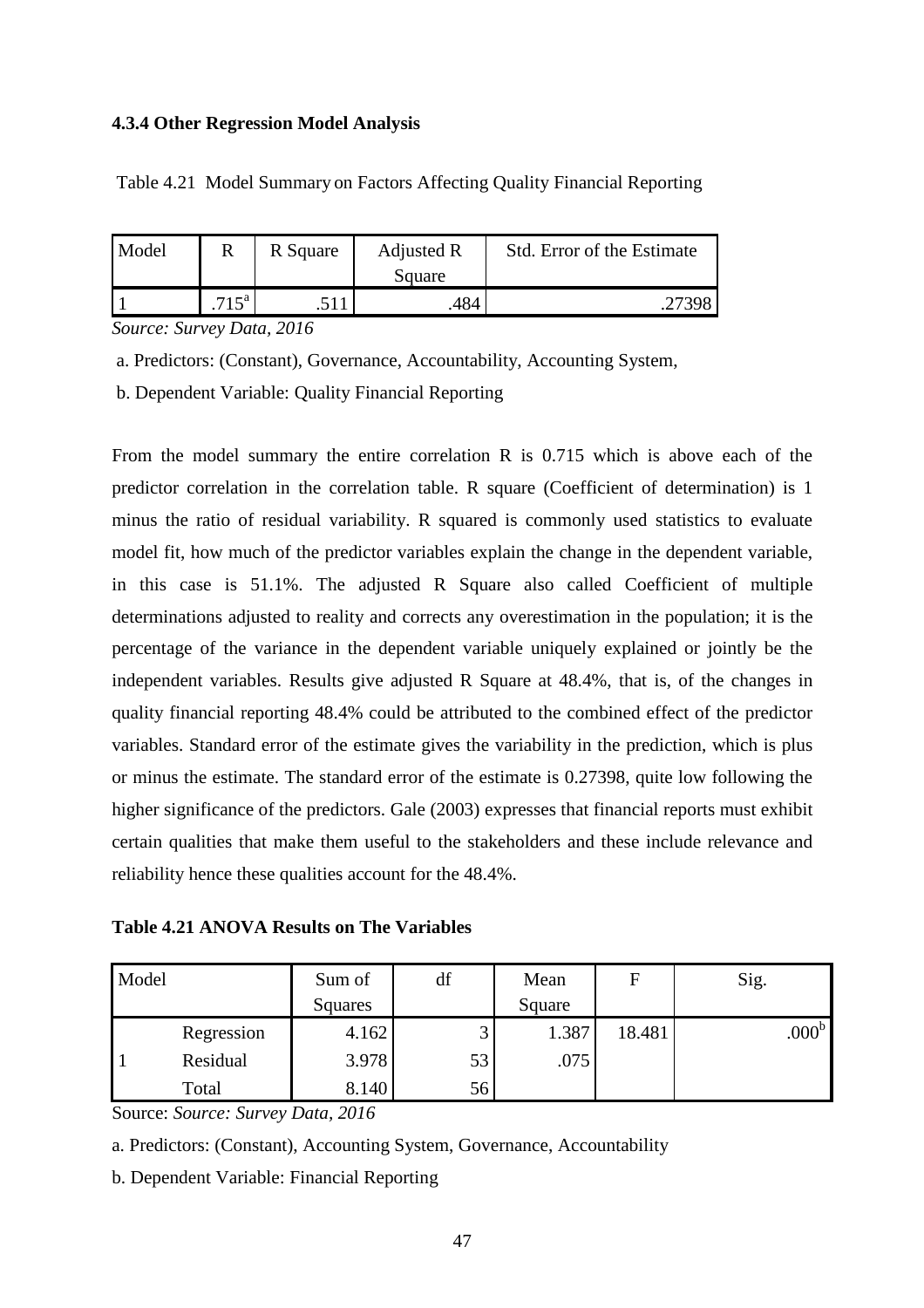The Significance of the result is analysed in the ANOVA table to establish whether the prediction is accurate.  $F(3,53)= 18.481$ calculated at 5% significant level, 18.481, falls off the normally distribution graph. The probability value of 0.00 less than 0.05 indicate that there is 0.000 chances that the result was found by some random chance. Therefore regression shows significant effect of predictor variables; Governance, Accountability and Accounting System on financial reporting and therefore there was no random chance for these results.

Gale (2003) expresses that financial reports must exhibit certain qualities that make them useful to the stakeholders and these include relevance and reliability which the results above shown these relationship. As stated by Borio & Tsatsaronis, (2005) financial reporting is a function of management within planning and controlling functions and is important to all organizations and therefore the correlation and significance is justified even in the CBOs. Borio & Tsatsaronis (2005) asserts that financial reporting is the issuance of financial statements and their related notes and disclosures but insist that they have to follow the accounting standards and requirements. This result can be attributed to the part that stresses that financial reporting is the issuance of financial statements and their related notes and disclosures which the CBOs are required to produce but the CBOs may not follow accounting standards and requirements but given formats.

## **4.4 Model Evaluation**

The proposed Regression model in chapter 3 stated:

 $Y = b_0 + b_1 X_{1i} + b_2 X_{2i} + b_3 X_{3i} + e$ Where as: QFR = Financial Reporting  $b_0$  = Constant; b<sub>1</sub> = Coefficient of variables (main & intervening)  $X_1$  = Governance  $X_2$  = Accountability  $X_3$  = Accounting System

The formulation of the model with a goodness of fit at 48.4% in the form of the equation below:

 $QFR = 0.701 + 0.172X_{1i} + 125X_{2i} + 0.548X_{3i}$ T values (1.445), (1.499), (0.99), (4.77)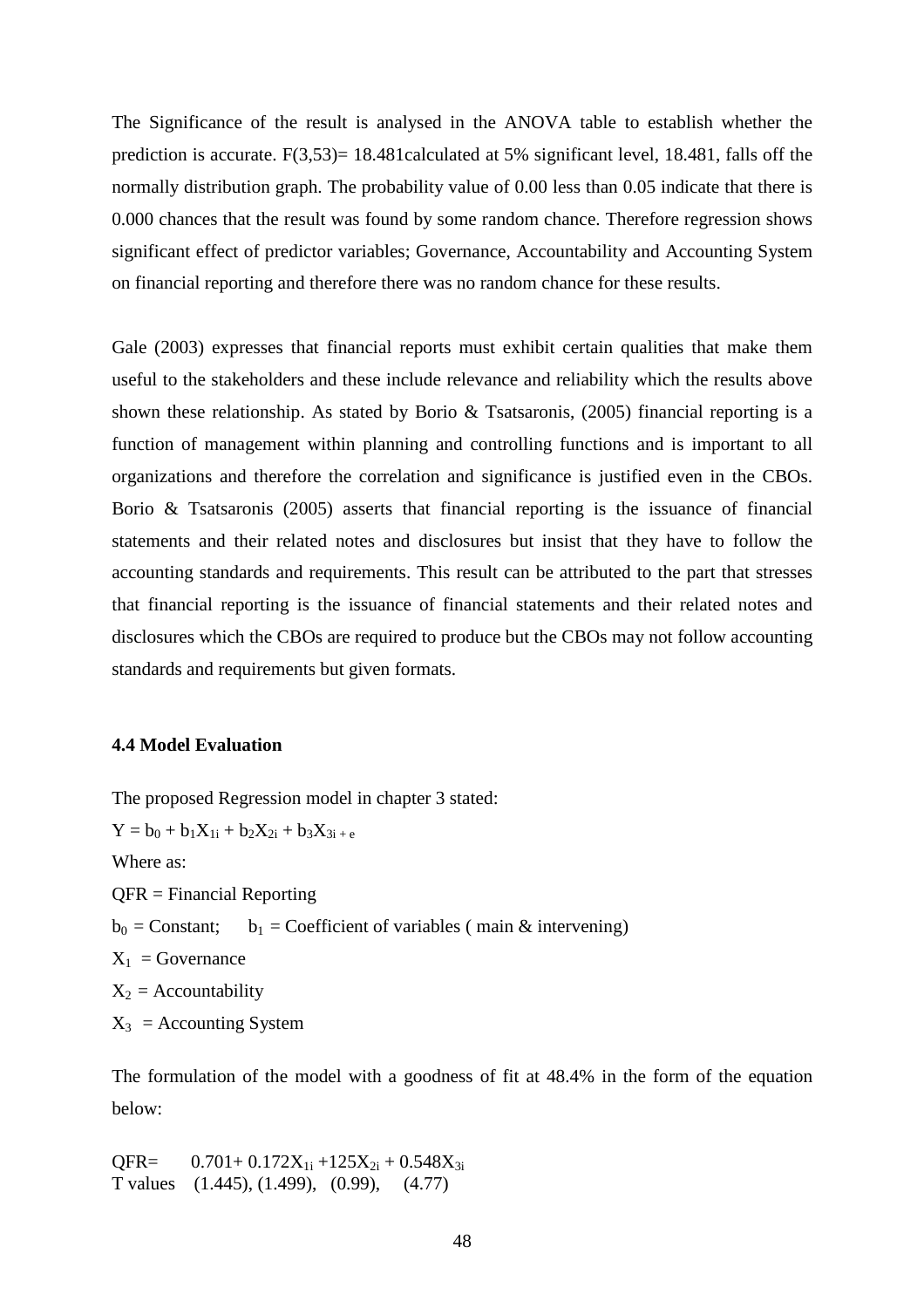In explaining the size of effect of each independent variable on dependent variable, the standardized beta coefficient was used. From the above regression equation; governance, accountability and accounting system would have financial reporting index of 0.0.701. Unit increase in governance would lead to an increase in financial reporting by a factor of 0.172; a unit increase in accountability would lead to an increase in financial reporting index by a factor 0.125 while a unit increase in accounting system would lead to a decrease financial reporting index by a factor of 0.548.

## **4.5 Hypothesis Testing**

Thus, this follows that the three hypotheses:

H01; Governance has no effect on financial reporting of TOWA funded CBOs in Kisumu County, Kenya;H02; Accountability has no effect on financial reporting of TOWA funded CBOs in Kisumu County, Kenya. H03; Accounting systems has no effect on financial reporting of TOWA funded CBOs in Kisumu County, Kenya are all rejected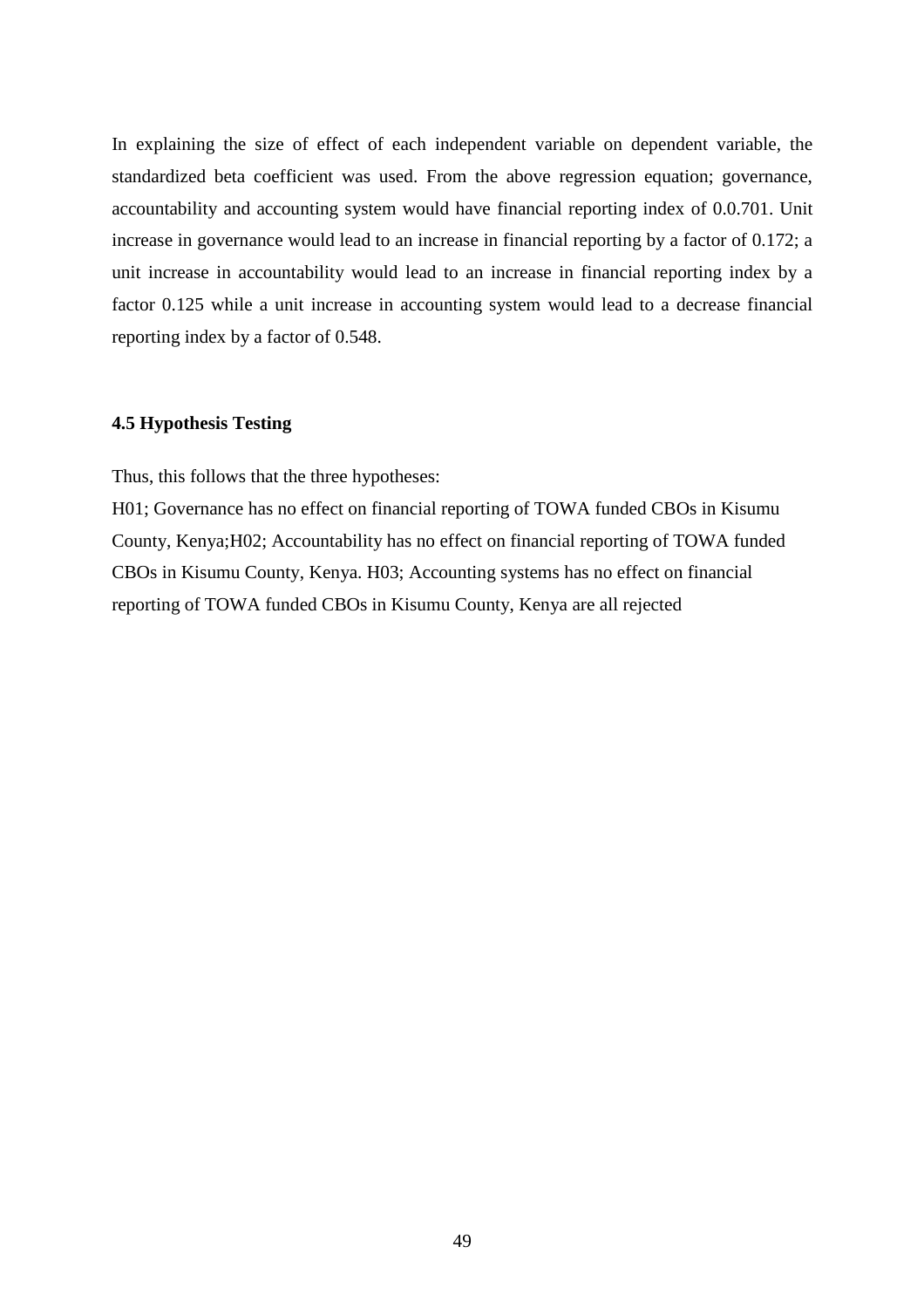### **CHAPTER FIVE: SUMMARY OF THE FINDINGS, CONCLUSION AND RECOMMENDATIONS**

This chapter present conclusion and recommendations in the factors affecting quality financial reporting based on the findings obtained and interpreted from the data collected and suggestion for further research. The objective of these study was to analyse the predetermined factors affecting quality financial reporting in TOWA funded CBOs. The conclusion and recommendations are drawn from the specific objectives of study, to; assess the effectiveness of governance, analyse the effect of accountability and establish the usefulness of accounting systems in the CBOs quality financial reporting. The study limitations are also highlighted.

## **5.1 Summary of the findings**

The objective of this study was to analyze factors affecting financial reporting of CBOs in Kisumu County, Kenya. The study used multi-point formatted statements with a 5-point Likert scale structured questionnaire and did census survey on 55 TOWA funded CBOs in Kisumu county and 8 key informant who work with the CBOs. From the findings, majority of the respondents have worked with the CBOs for more than one year and most had certificate level. Most CBOs 80% had funds from other sources apart from TOWA fund, for the last financial not all CBOs received the total agreed funds from FMA. The findings give adjusted R Square at 48.4%, that is, of the changes in quality financial reporting 48.4% could be attributed to the combined effect of the predictor variables (governance, accountability and accounting system). The remaining 51.6% could be explained by other factors outside the scope of this study, nevertheless this was significant enough. The standard error of the estimate is 0.27398, low following the significance of the predictors.

The first objective of this study was to establish the effect of governance on quality financial reporting this was also to address the null hypothesis; Governance has no effect on financial reporting of the CBOs. The statistical analysis of the data obtained from the study indicated that a positive relationship existed between governance and financial reporting with correlation; relevance  $(r=0.246, p=0.065)$ , reliability;  $(r=0.251, p=0.060)$ . The study results when analyzed gave the following values during testing for rejecting or accepting of hypotheses (H01;  $\beta$ =0.172, t=1.499, p=0.140). This is an indication that null hypothesis is rejected, governance had some effect on financial reporting although with low significant influence, p>0.05. Unit increase in governance would lead to an increase in financial reporting index by a factor of 0.172 when considered in combination with other variables to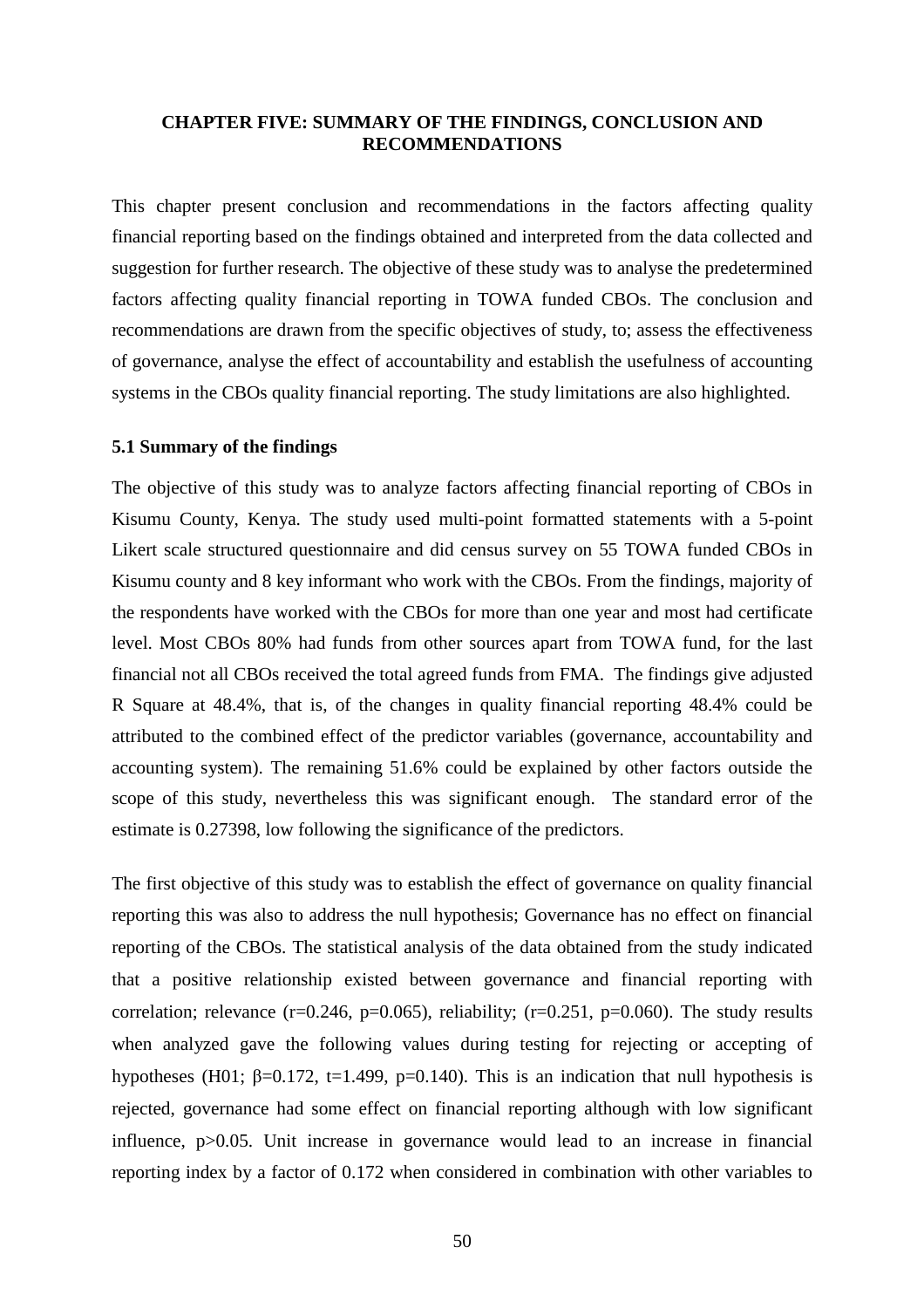predict the outcome. Only 9% agreed that governance as define affect financial reporting in the CBOs, while 81% were neutral or moderately agreed, this explain why it has some influence but not significant. Assessing the Board/committee independence and management effectiveness revealed that in most CBOs, the Board committee and management was one and the same persons this contributed to the respondents being neutral to the statements as given.

The study sought to find out the effect of accountability on financial reporting. Analysing the effect of accountability on quality financial reporting gave relationship with a positive correlation (relevance,  $r=0.366$ ,  $p=0.005$  and reliability  $r=0.354$ ,  $p=0.007$ ). This correlation is high enough with p<0.05 showing significance effect to financial reporting. In testing for rejecting or accepting of hypotheses, the result was;  $(H02; \beta=0.125, t=0.99, p=0.327)$ , reject null hypothesis. Unit increase in accountability would lead to an increase in financial reporting index by a factor of 0.125 when considered in combination with other variables to predict the outcome. The p value 0.325 greater than 0.05, has low significant when seen in combination with others. The result shows that 79% moderately agreed while 21% fully agreed that accountability affect quality financial reporting. This is a stronger position of agreement and it shows that accountability is key to quality financial reporting. It is evident that FMA require previous fund transfer accountability before next transfer (M=4.12, SD=0.33), while there is lack of Accounting officers who understand the process of financial reporting and report correctly (M=2.6842, SD=0.90943). In the analysis of the effect of accountability in TOWA funded CBOs quality financial reporting it is evident that accountability uniquely affects the quality financial reporting and cannot be ignored.

The third objective was to establish the effect of accounting systems on financial reporting of the CBOs so as to find out whether it is necessary to have accounting systems in CBOs. The results give higher correlation coefficient with relevance and reliability (relevance, r=0.434, p=0.01), and reliability (r=0482, p=0.00). In testing for rejecting or accepting of hypotheses, the result was; (H03;  $\beta$ =0.548, t=4.77, p=0.000). Unit increase in accounting system would lead to an increase in financial reporting index by a factor of 0.0,548, with high significance p<0.00, reject the hypothesis. From the respondents 68% agreed that accounting system affect quality financial reporting, 14% strongly agreed while only 18% were neutral. Despite their strong believe in systems, they disagreed that CBO adheres to the generally accepted standards of Accounting, auditing and disclosure. The CBOs assume systems and operate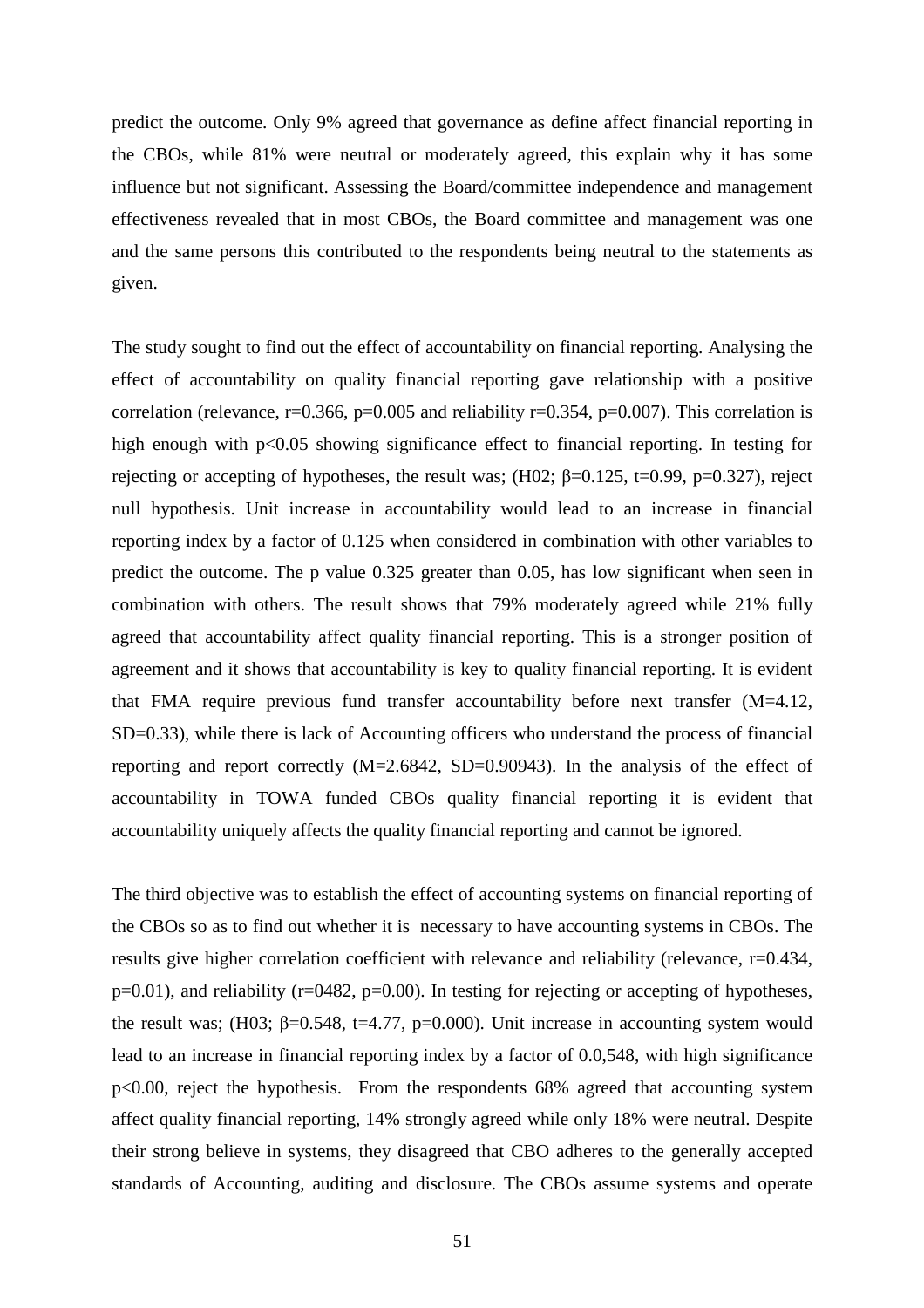without proper policies and procedures, they assume organization size and reliance on FMA and NACC procedure and reporting templates.

#### 5.2 Conclusion

The study concludes that governance financial reporting is contingent upon governance, although the effect has low significant. In consistent with previous studies governance is an important element in well structure organizations which should be adapted by CBOs to the extent of their capacity without ignoring it. Gale (2003) expresses that financial reports must exhibit certain qualities that make them useful to the stakeholders and these include relevance, reliability, understandability and timeliness. CBOs leadership is voluntary and the scope of operation is limited to a given community, members choose their leadership according to trust and not given qualifications, therefore it was viewed by many respondents as an important issue but not applicable to them. The CBOs governance does not use the reported results in decision making and is not effective in the management of the CBO resources. It was further evident that Accounting Officers in the CBOs do not have required qualification and working experience appropriate to carry out process of financial reporting. Ayuma (2012) study of multi-funded NGOs concluded that an organization need well trained accounting staff to meet donor financial requirement. It is also evident that educational level of the of CBO officers was mostly certificate which is minimal and they may not make proper strategic decision on relevance and reliability of financial reporting. The main concern to these CBOs being the cost of well qualified officials and staff compared to the organization funding which is usually minimal and defined to programmatic activities other than operations including allowances and salaries. There is no adequate training focusing on governance and relevance and reliability of financial reporting hence growth and sustainability of the CBOs are also compromised.

The study concludes that accountability affected quality financial reporting to a greater extent. FMA require previous fund transfer accountability before next transfer while the Accounting officer did not understand the process of financial reporting and account as per agreed plan and there was no sufficient management control over use of funds in the CBO.A number of CBOs did not receive the two transfers of funds due to accountability issues which meant delays in activity implementation or no implementation. The effect of no implementation was suffering to the affected up to lose of life. Delay in funding or no funding at all also is a pointer that growth and sustainability of the CBOs are compromised.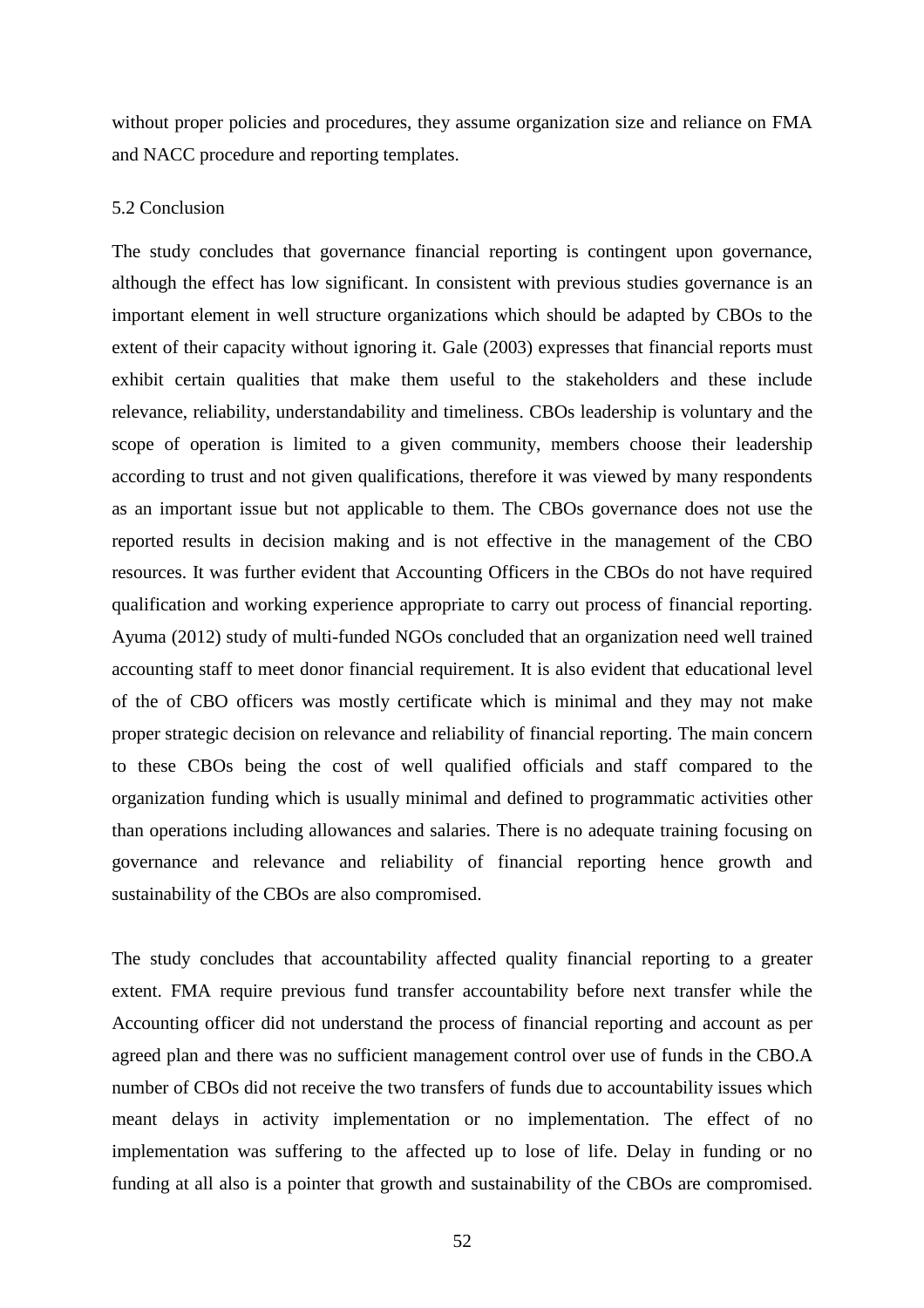The CBOs can adapt Slim (2002) performance and voice accountability in setting effective mission and goals to ensure standard financial reporting. As the CBOs use donors' tools when keeping to recommended accountability in financial reporting, they need to follow processes established hence conforming to Alnoor (2003) assertion while focusing on CBO scenario. As stated by Odindo (2009) lack of financial records on how the funds were used caused delays in funding of some NGOs hence need to have internal financial controls.

The study concluded that accounting system had effect on financial reporting to greater extent and it is necessary to have accounting systems in the CBOs. The respondent strongly agreed that accounting system affect financial reporting by 68%, there lack of formulating and follow the guidelines concern them. The CBO do not adheres to the generally accepted standards of accounting, auditing and disclosure. The CBO has no written guidelines as concern the financial reporting and that the internal control procedures of the CBO do not ensure safeguard of the organization's assets and the CBO's sustainability. The absences of these key guidelines affect financial reporting and key deliverables. CBOs assume dependence on FMA guidelines which are limited to TOWA funded CBOs which are also not properly understood, and which should not be the case since most CBO have funding from other sources with different requirements as per the findings. As in Ayuma (2012) findings varying donor and regulatory requirements create challenges in financial reporting. There are reporting formats by NACC, FMA and other donors to adhere to, causing confusion hence need to invest in good accounting system.

The study further concluded that although the main predictors had some significant influence on financial reporting there are factors to consider to an extent, these included cost benefit analysis and materiality. Barth, Landsman & Lang, (2006) states that information is material if its omission or misstatement could influence the decisions that users make on the basis of an entity's financial information and that financial reporting imposes costs; the benefits of financial reporting should justify those costs. There are a number of concerns which came up; it is argued that as much as there is need of qualified leadership and management, at the level of funding and the size, the CBOs cannot attract qualified people to good governance and management. The reports shared to stakeholders who may not understand them and give material input that make a difference. The CBOs may need to high service of a professional to set proper systems, without adequate funding needed may not cover these costs. Cost benefit analysis and materially of these circumstances is important and need to be considered.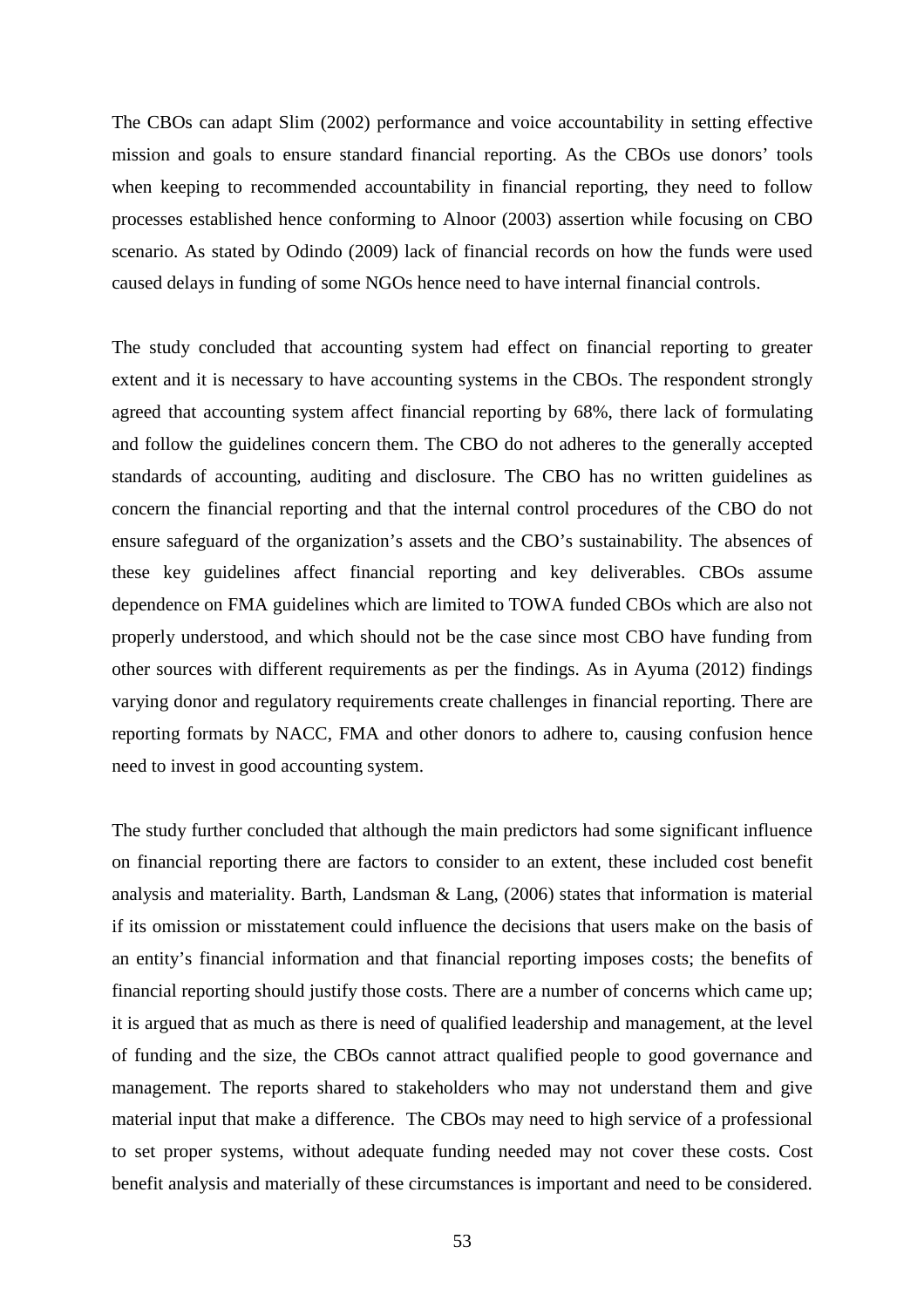It is evident from the findings that use of qualified accounting officer do not make difference in financial reporting and that use of accounting system do not make a difference in-terms of cost and time in these CBOs. This shows that they are not so material to the CBOs due to cost and time,

The study finally concludes that quality of financial reporting is contingent upon governance, accountability and accounting system in TOWA funded CBOs. The regression analysis established that governance, accountability and accounting system are predictors of quality of financial reporting accounting for 48.4% of variation in quality of financial reporting. It can be deduced that accounting system affects financial reporting to a greater extent, followed by governance then accountability. This implies that financial reporting of CBO can be greatly improved if governance, accountability and accounting systems are strengthened. The study concludes that considering CBOs size, funding scope and capacity of leadership, the sector may not need robust professional outlook in terms of governance, accountability and accounting system but may need a different approach to build capacity of leadership and members to ensure relevant and reliable financial reporting. Therefore the previous studies on corporate organizations and larger CBOs were used as a guide since the findings do not much with these organizations settings. However, in order to yield positive results the process of strengthening these variables should be continuous and other intervening factors taken into account.

### **5.2 Recommendations**

From the findings the study gives recommendations that would improve financial reporting in the CBOs. Generally, CBO that strive to have relevant and reliable financial reporting to stakeholders should; meet the donor requirements and in a timely manner, have some accounting systems, employ qualified and competent personnel, negotiate with the donors to have training and capacity development budgets.

It is therefore recommended that steps should be taken to strengthen the governance (both Management Committees and management) through training, coaching and mentoring. This will ensure improved quality financial reporting. Management Committees should also be continuously oriented on their roles in order to improve on their supervision. On qualification inadequacy of the accounting staff, the study recommends a need for the CBOs to avoid the use of Committee members like the Treasurer as accounting officers as encountered in most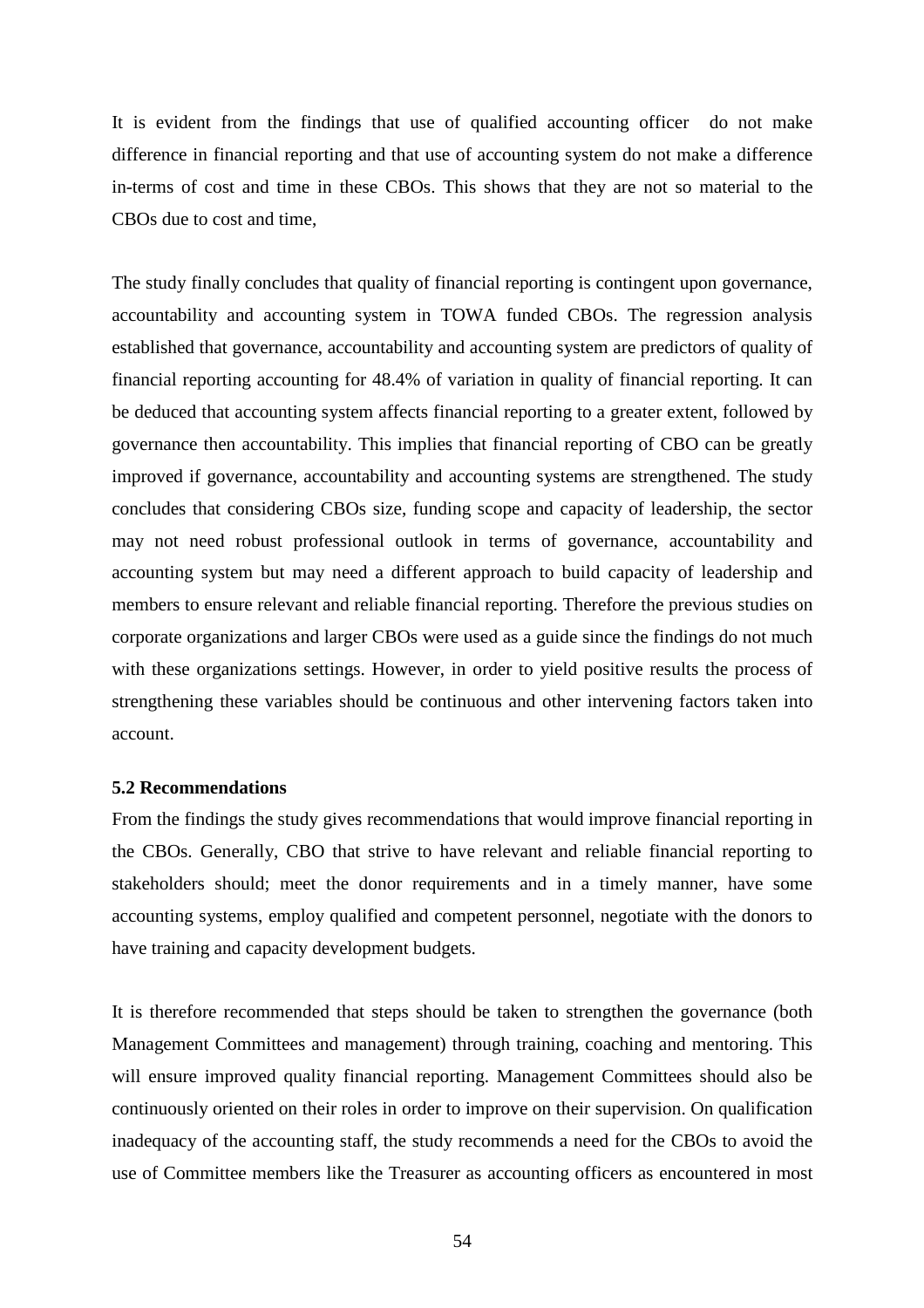CBOs but despite the size absorb some knowledgeable accounting staff even on part time and enhance proper professional training for CBOs growth. The structure should ensure that the board makes collective decisions and ensure that the management committee is clearly separate from the staff. The Board/Management Committee should set policy, exercise oversight and provide strategic direction. It should delegate its authority and provide supervision to the management of the CBO.

It is recommended that the CBOs should ensure accountability in all their operations, including financial reporting. They should ensure that regular financial audits carried by CACC and external auditors enhance accountability to stakeholders. They should put in place a basic communication; management should share with stakeholders program progress reports to ensure sufficient management control over use of funds. Fund transfer accountability should be timely as required per the agreement to facilitate next funding for effective implementation and to avoid delays which cause harm to the beneficiaries. Internal controls should be established and adhered to.

The study recommends that CBOs should review their current accounting systems to identify gaps and then put in place steps to fill those gaps. It is recommended that despite the size of the CBO, each should have some written guideline in form of policy manual for use in financial reporting and other operation activities like procurement. The CBOs may involve the assistance of professional to guide in the policy formulation and implementation. The Boards/Management committees should ensure that the systems in place are appropriate for their kind of operations and that they have staff with capacity to manage the system. There should be a define accounting guidelines, the CBOs should also invest on some simple computer systems like QuickBooks which can help in cost collection of expenses and guide on simple financial reporting. This will strengthen their financial accountability systems, growth and sustainability of the CBOs.

Lastly to alleviate the challenges such as the ones described in this study, the study illustrates the need for the CBOs to consider cost benefit analysis and materiality in making such decision. These may affect the outcome of the effect of governance, accountability and accounting system. It is important for CBOs to be guided with some standard guidelines therefore NCCBO should consider developing some statements of standard procedures to guide this sector.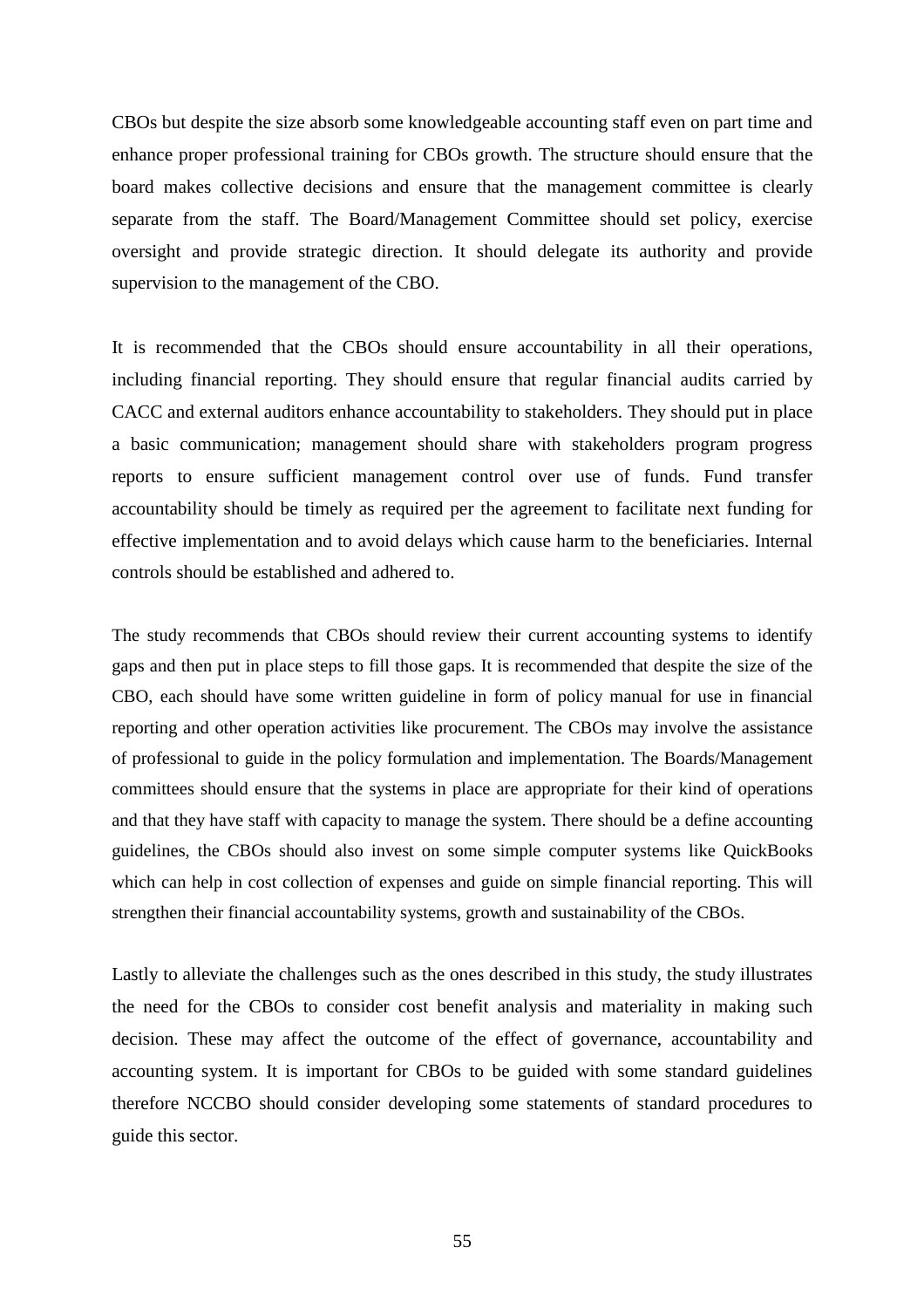### **5.3 Suggestions for Further Research**

The study has explored specific factors (governance, accountability and accounting system) affecting quality financial reporting in TOWA funded CBOs. The study focused on the three areas that create challenges in quality financial reporting therefore further research should be conducted to investigate other challenges of financial reporting in the CBO sector. Cost benefit analysis and materiality could be included in the further research to establish how they intervene in the factors affecting quality financial reporting and whether there can be different when they are included.

The study further identified that considering CBOs size, funding scope and capacity of leadership the sector may not need robust professional outlook in terms of governance, accountability and accounting system but needs a different approach to build capacity of leadership and members to ensure quality financial reporting. Therefore further study is recommended on the analysis of challenges facing CBOs growth and sustainability which are embedded on quality financial reporting.

## **5.4 Limitations of the Study**

The research was limited in some of its findings because some CBO Accounting Officers were sceptical of the use of their feedback, most of them being members of the management committee. Some CBOs financial records were incomplete and others missing. The implication of this limitation is that the number of responses may not ideally reflect every CBO and exhaustion of feedback to factors affecting quality financial reporting in TOWA funded CBOs.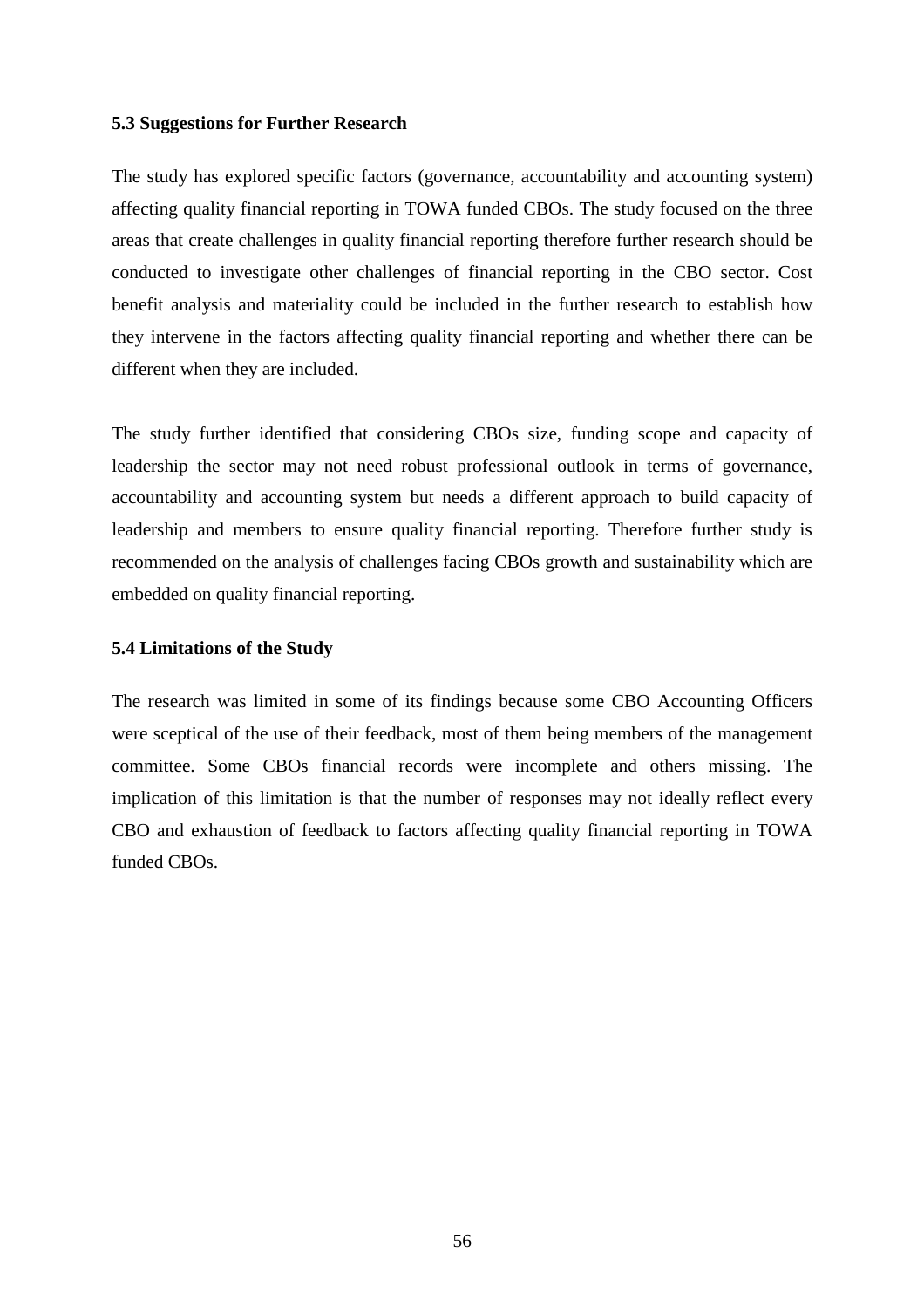#### **REFERENCES**

- Alnoor, E. (2003). Accountability in Practice: Mechanisms for Donor NGOs*, Journal of World Development,* 31(5), 813-829.
- Ayuma, C.E. (2012)). *An analysis of the challenges that multi-funded NGOs in Kenya face in financial reporting*. Strathmore University, Kenya
- Barth, M. E., Landsman, W. R., & Lang, M. H. (2006). *International Accounting Standards and Accounting Quality*. Comparision of firms using IAS and GAAP and quality. Stanford University, N.Carolina, USA
- Breakwell,G.M. & Rose, D., (2006). Theory, method and research design. *Research Methods in Psychology.* Ed.3, pp 1-23.
- Brown, D. & Moore, M. (2001). *Accountability, Strategy and International Non Governmental Organizations*. Hauser Centre For Non-Profit Organizations, Harvard. Nonprofit and Voluntary Sector Quarterly, 30(3).
- Cadbury, A. (1991). *Financial Aspects of Corporate Governance, The Cadbury Report* issued by "The Committee on the Financial Aspects of Corporate Governance". ISBN 0 85258 913. London
- CAFS (2001). A situational Analysis of NGO Governance and Leadership in Eastern, Southern, Central and Western Africa, 5-23
- Collins, D. J., & Collins, R. H. (1978). *A Guide to Church Accounts*, Bocardo & Church Army Press Ltd, Oxford.
- Cooper, D.R. & Schindler,P. S. (2008). *Business Research Methods,* International Edition, 10th ed. New Delhi. Tata MC Graw-Hill
- Doornbos, M. (2003). Good Governance: the metamorphosis of a policy metaphor. *Journal of International Affairs*, 57, (1), 2-17.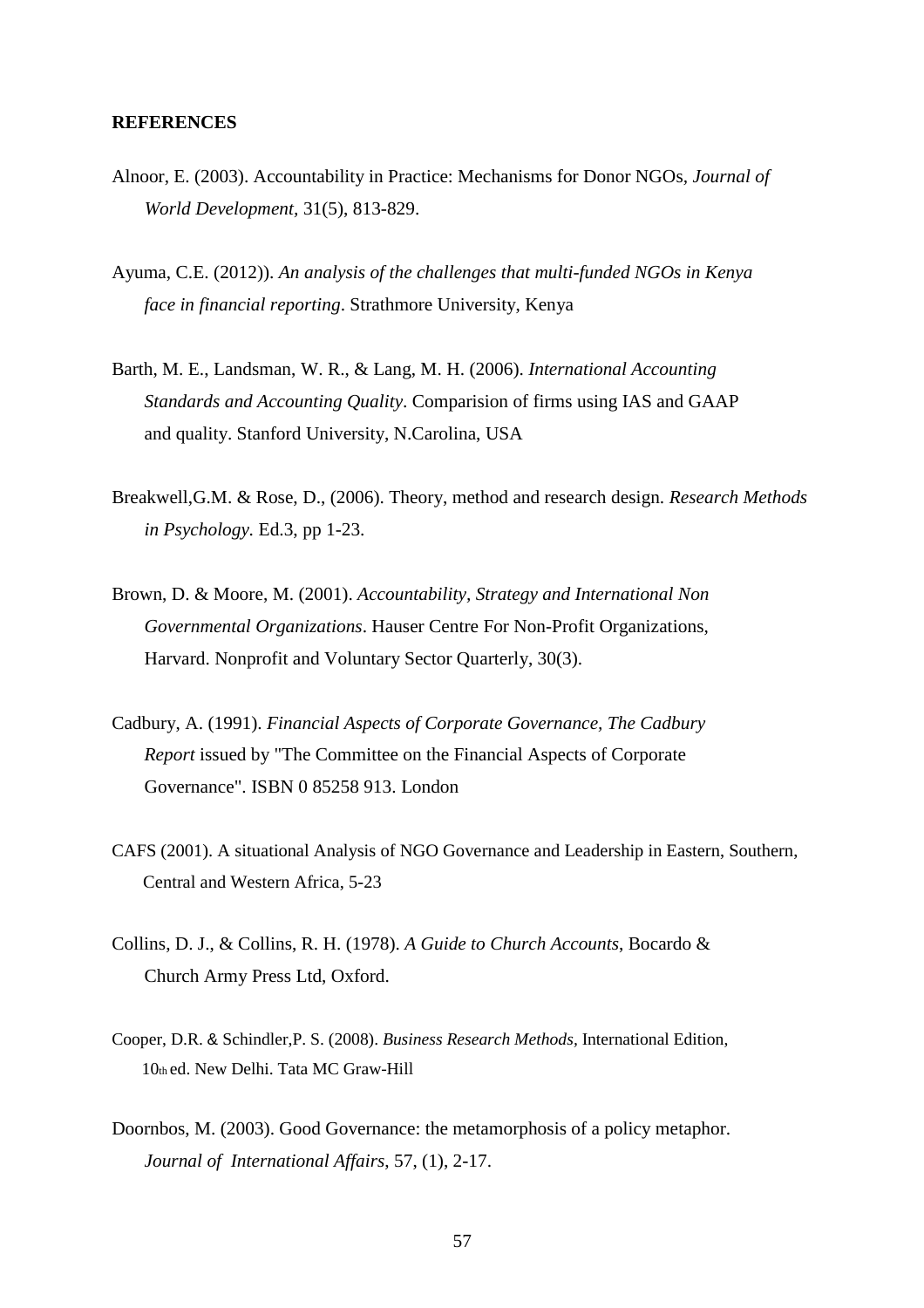Ernst & Young, (2013). *Capacity assessment of CBOs*. Report on CBOs Working with Plan International in Kenya through community sensitization and mobilization.

Eyong, T. O. (2001) *Promoting Good Governance in the Management of NGOs.* 

Financial Accounting Standards Board. (2008). Conceptual Framework for Financial Reporting: The Objective of Financial Reporting and Qualitative Characteristics and Constraints of Decision-Useful Financial Reporting Information. Stamford, Conn.

Fiedler, F. (1967). *A theory of leadership effectiveness*. New York, NY:McGraw-Hill.

- Fisher, R. (2002). *Creative Minds: Building Communities of Learning for the Creative Age*. Teaching Qualities Initiative Conference, Hong Kong Baptist University, Hong Kong China 2002
- Forbes, D. (1998). *Measuring the Unmeasurable*: Empirical Studies of Nonprofit Organization Effectiveness; Nonprofit and Voluntary Sector, Quarterly. 27(2):183-202.
- Gale L. C. (2003), Califonia Non-profit Quality Reporting Project, Retrieved Greuning ,V.H. (2004). *International Financial Reporting Standards*. A practical guide, fourth edition, World Bank Washington D. C, U.S.A.
- International Accounting Standards Board (IASB). (2012). Website; www.iasplus.com/en/resources/resource38
- International Accounting Standards Board (IASB). (2006). Conceptual Framework for Financial Reporting: The Objective of Financial Reporting and Qualitative Characteristics of Decision-Useful Financial Reporting Information.
- Institute of Certified Public Accountants of Kenya. (2005). Section 4. *Assessment of the Regulatory and Standard-Setting Framework.*
- Jones, C. S. (1985). An empirical study of the evidence for contingency theories of management accounting systems in conditions of rapid change. *Accounting,*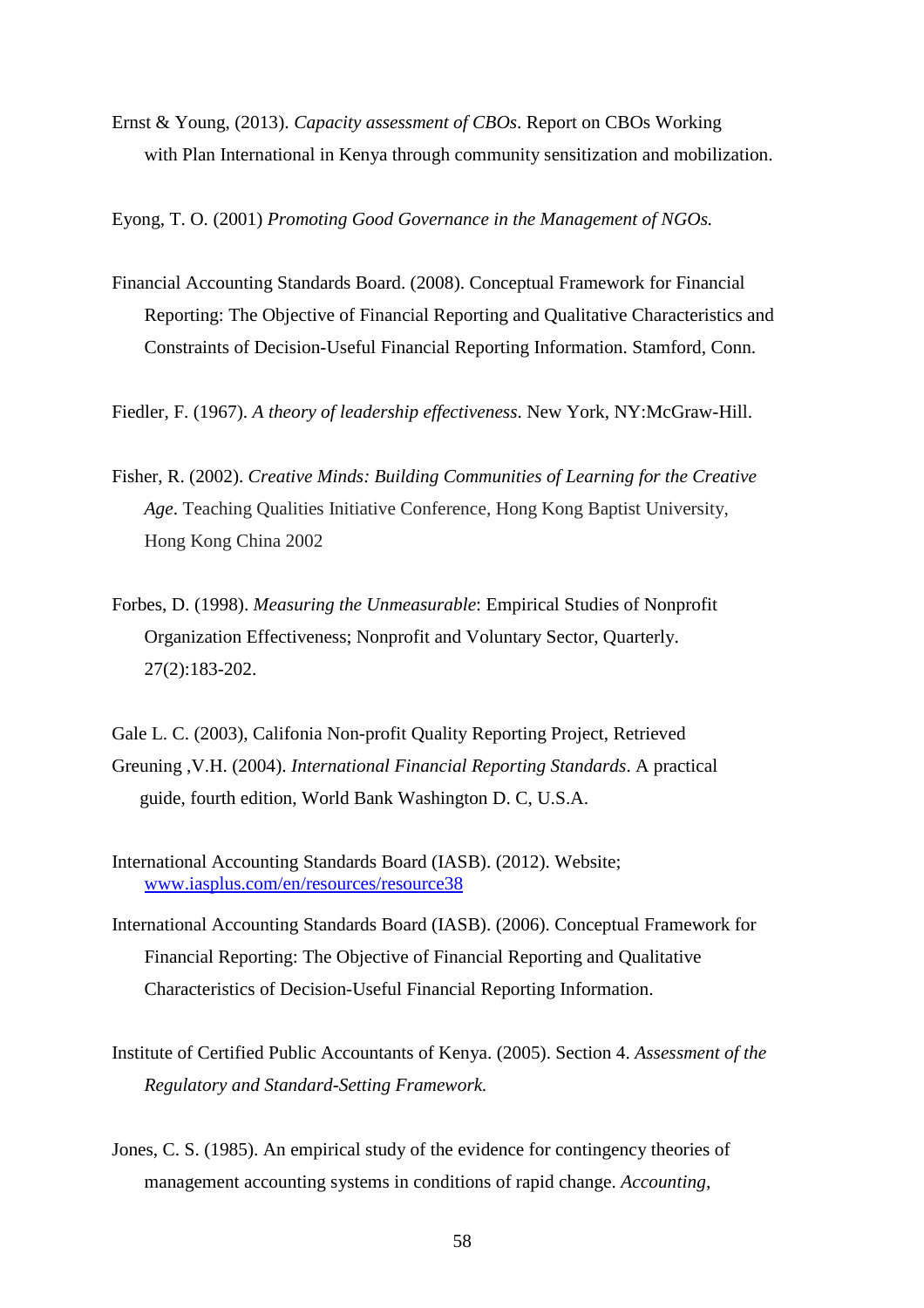*Organizations, and Society, 10*(3), 303-328.

Johston, M. (2006). Introduction of Acuontability. Cambridge University Press, 81-89.

- Karanja, S. (2014). 15 NGOs deregistered over terrorism funding claims. *The Daily Nation Newspaper Kenya* December 16, 2014 issue.
- Kateeba, P. M. (2010). *The relationship between governance and of financial reports in NGOs*. Makerere University,Uganda
- Keating, E. K., & Frumkin, P. (2003), *Assessing Non-Profit Making Financial Measure;* Accountability and Evaluation, Non-Profit Sector Research Fund
- Keating, E.K., & Frumkin, P. (2003). Reengineering Nonprofit Financial Accountability: Toward a More Reliable Foundation for Regulation. *Public Administration Review,* 63(1), 315.
- Kenya Vision 2030. (2007). *Kenya's new long-term national planning strategy, states the main goals of the Economic, Social and Political pillars that underpin Vision 2030*. The popular verson
- Kenya National Council of NGOs. ( 2001). A *guide to Good Governance of NGOs*. NGO Leadership Development Series No.1 booklet
- Kepher Franklin and Associate CPA (K). Audited accounts for the TOWA funded organizations in Kenya, (2011-2014)
- Kothari, C.(2004).*Research Methodology*; *Methods & Techniques*, 2<sup>nd</sup>Edition.New age introduction. Paulines Publications; Africa; Nairobi.
- Kugel, R. (2011). The Sustained Advantage of FPM *Business Finance Magazine,* Ventana Research in software & Systems, August 9,2011.
- Leat, D. (1988). *Voluntary Organizations and Accountability*, Worcester, UK, Policy Analysis Unit, National Council for Voluntary Organisations.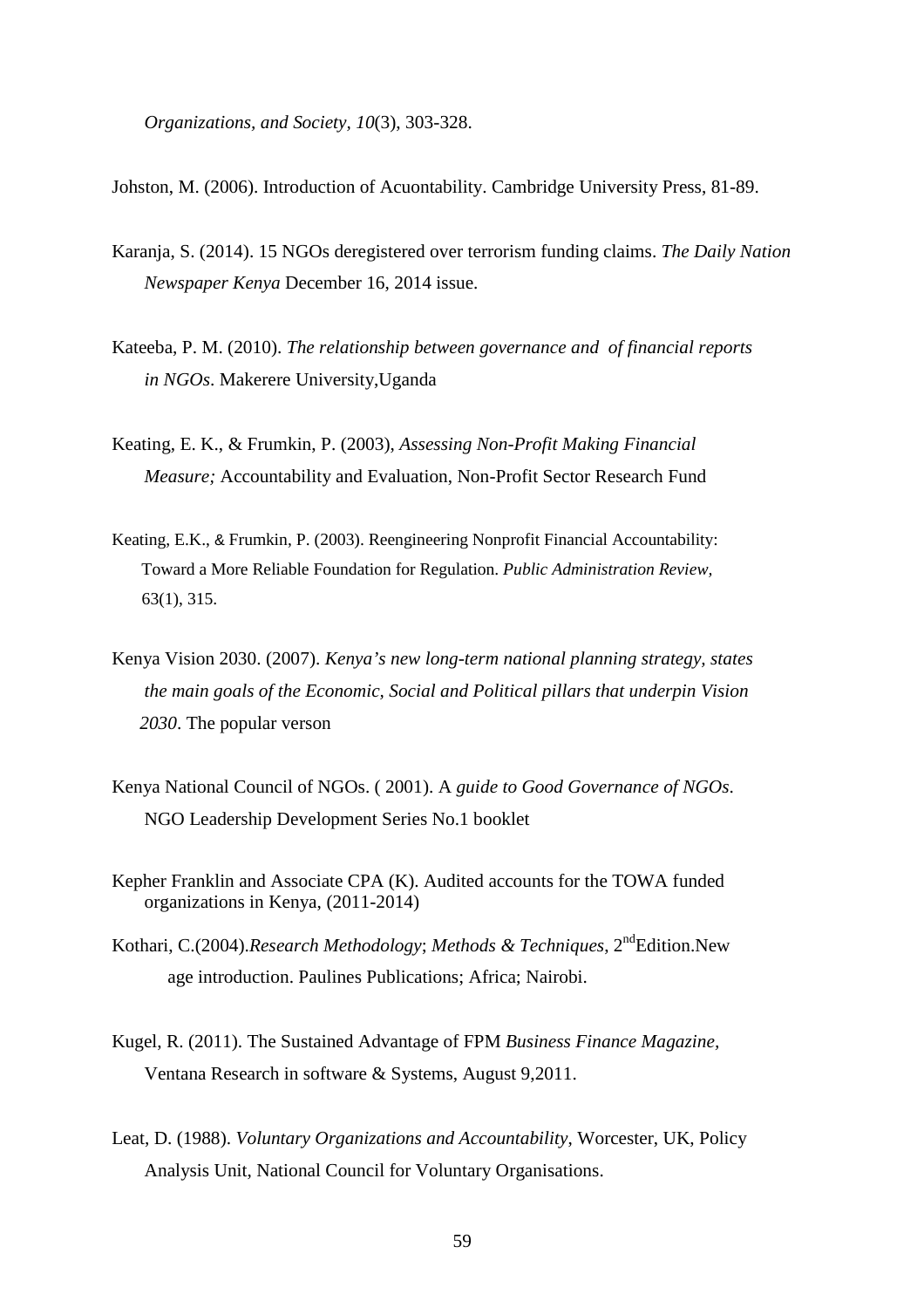- Lewis, T. (2012). *Financial Management Essentials.* A Handbook for NGOs, Mango Management Accounting for Non-governmental Organisations, Revised August 2012
- Langenberg, S. (2004). Parresiastic Stakeholders: A Different Approach to Ethical Institutions, *Journal of Business Ethics*, 53(1-2), 39.
- Larson, K. D., & Pyle, W.W. (1988). *Fundamental Accounting Principles*, 11th Edition IRWIN Homewood Illinois, 60430.
- Marshall, M. (2002). *Legitimacy and Effectiveness*: Civil Society Organizations' Role in Good Governance, Paper presented at the Poverty Reduction Strategies Forum, Austria, October 29 – November 1, 2002.
- Mestry, (2006, 3). Financial Accountability of School. Thesis of School, 17
- Mugenda, O. M., & Mugenda, A. G. (2003). *Research Methods: Quantitative and Qualitative approaches.* Nairobi. Africa Centre for Technology Studies *Acts* Press.
- Mukasa, S. (2002). Are expatriate staff necessary in International Development NGOs? A case study of an International NGO in Uganda. *Publication of the Centre for Civil Society at London School of Economics*
- Mwangi, B.W. (2011). Accounting Systems in Small and Micro Enterprises in Kenya. *Journal of Language, Technology & Entrepreneurship in Africa*, 3,1 2011
- Odindo, M.O. (2009). *Capacity Needs of Community Based Organizations in Kenya to apply for Global Fund Grants*. A study conducted for Stop Malaria Now!
- Otley, D. T. (1980). The contingency theory of management accounting: Achievement and prognosis. *Accounting Organizations, and Society,5*(4),413- 428.
- Pallant, J.A (2007) SPSS Survival Manual; A Step to Step Guide to Data Analysis Using SPSS, Open University Press, McGraw; England.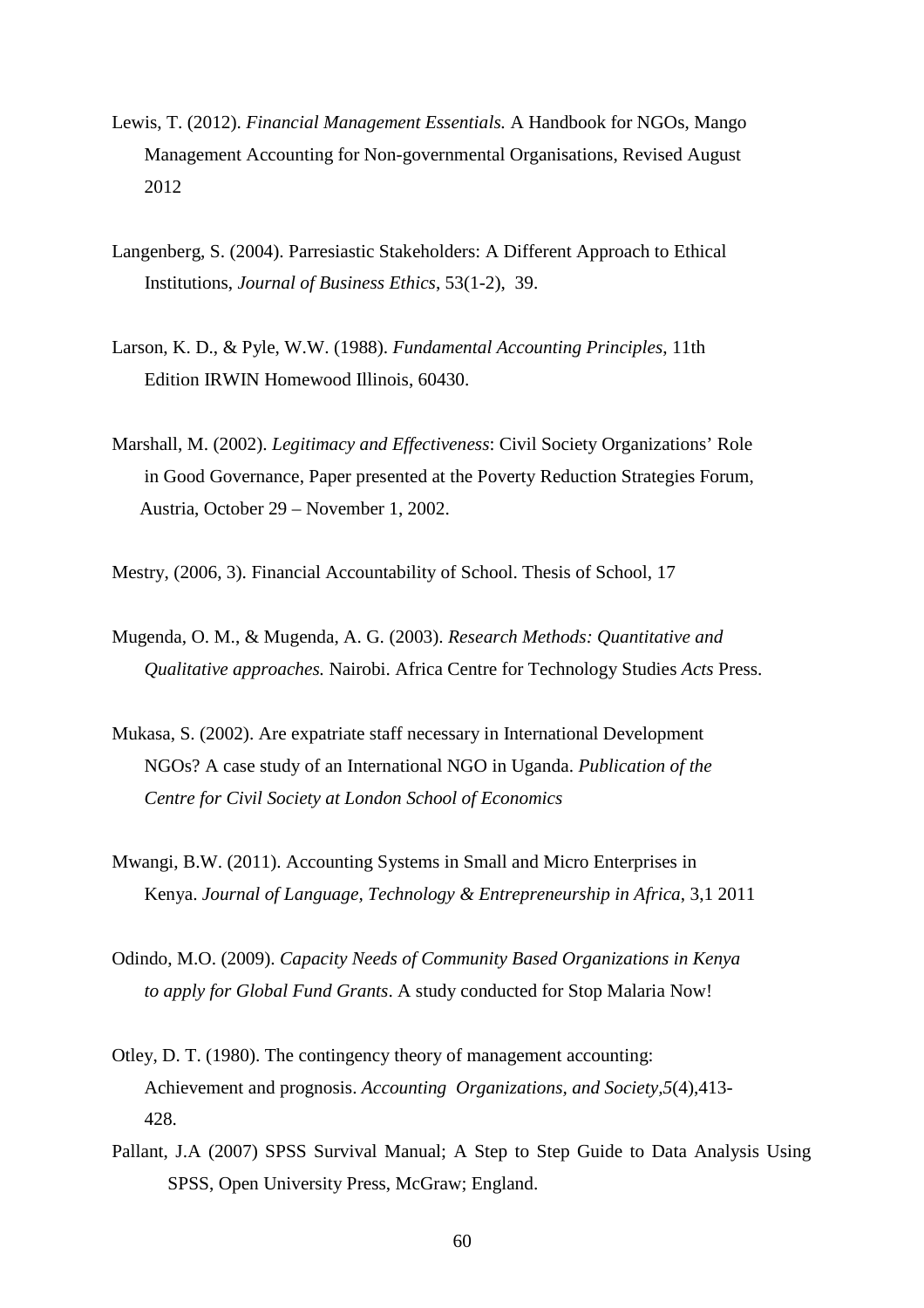- Rezaee, Z. (2003). *High- financial reporting*: The six-legged stool. Strategic Finance, 84(8), 26-30.
- Ross, S. (1993). *The Economic Theory of Agency*: The Principle's Problem: American Economic Review 63(2) May, 139-9.
- Samuel, P. (1991). *Strengthening Public Service Accountability*: A Conceptual Framework: World Bank Discussion Papers, The World Bank, Washington, DC.
- Schnelder, W. A. (1989)*.* Financial Management in Church Organizations. *The CPA Journal* online. Retrieved From www.nysscpa.org/cpajournal/old/07299394.html
- Slim, H. (2002). The Legitimacy of Accountability of Non-Governmental Organizations, The Journal of Humanitarian Assistance, By What Authority? www.jha.ac/articles/a082.htm,
- Sloan, R. (2001). Financial Accounting and Corporate Governance: A discussion, *Journal of Accounting and Economics.* 32, 1-3, 335-347.
- Speer, P.W. & Perkins, D. D. (2002). *Community-Based Organizations, Agencies and Groups*. Retrieved from htt://www.answers.com/topic/community-based organizations-agencies-and-groups.
- Wanjohi, A. M. (2010). *Sustainability of Community Based Projects in Developing Countries.*Saarbrücken,Germany: LAP LAMBERT Academic Publishing
- Wanjohi, A. M. (2013). History of Community Based Organizations in Kenya, Retrieved from http://writersbureau.net/tag/cbos-history-in-kenya
- Welsch, G. A. & Short, D. G. (1987). *Fundamentals of Financial Accounting*. 5th Edition IRWIN Homewood Illinois 60430.
- Wong, H.W & Hiew S.F (2005). Market Research; Text and Cases. 7<sup>th</sup> edition. Richard D. Irwin Inc
- World Bank. (2001). *Report on the observance of standards and codes (ROSC).* Retrieved from http:// www.worldbank.org/ifalkenyarosc.pdf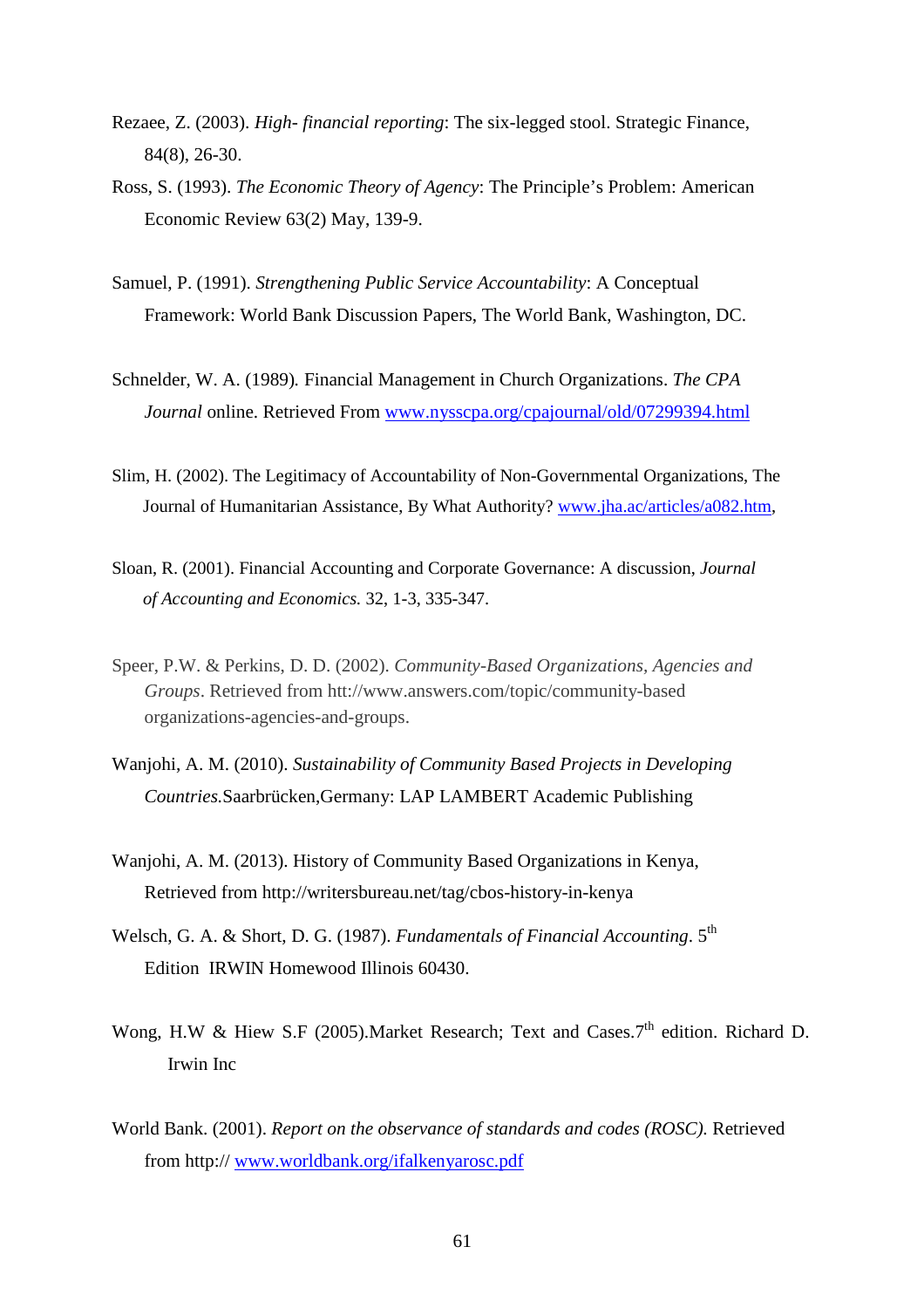### **APPENDICES**

### **APPENDIX I: LETTER OF TRANSMITTAL**

Caren Atieno Onyango P.O BOX 25196- Nairobi, Kenya Cell Phone: +254724 880026 Email Address: carenhope7@gmail.com Skype Address: caren.atieno1

 $2<sup>nd</sup>$  September, 2016

Dear Sir/Madam,

### **RE: REQUEST FOR PARTICIPATION ON RESEARCH STUDY**

My name is Caren Atieno Onyango a final Master in Business Administration student at Maseno University. My area of specialization is finance. I am currently carrying out a research on *Factors Affecting TOWA funded CBOs quality financial reporting.*

Enclosed please find a questionnaire in relation to the study which seeks to add value to the policy makers on coordinating CBOs and donor requirements. You are requested to take few minutes of your busy schedule to complete this questionnaire. It is estimated to take 15-20 minutes. The researcher promise strict confidentiality concerning your responses and undertake to ensure that any information provided in this questionnaire is solely academic purpose.

 Thank you in advance for your contribution towards my studies by way of taking this interview. Please answer each of the questions to the best of your ability and knowledge.

Yours faithfully,

Caren Atieno Onyango ADM/NO: MBA/BE/00047/2014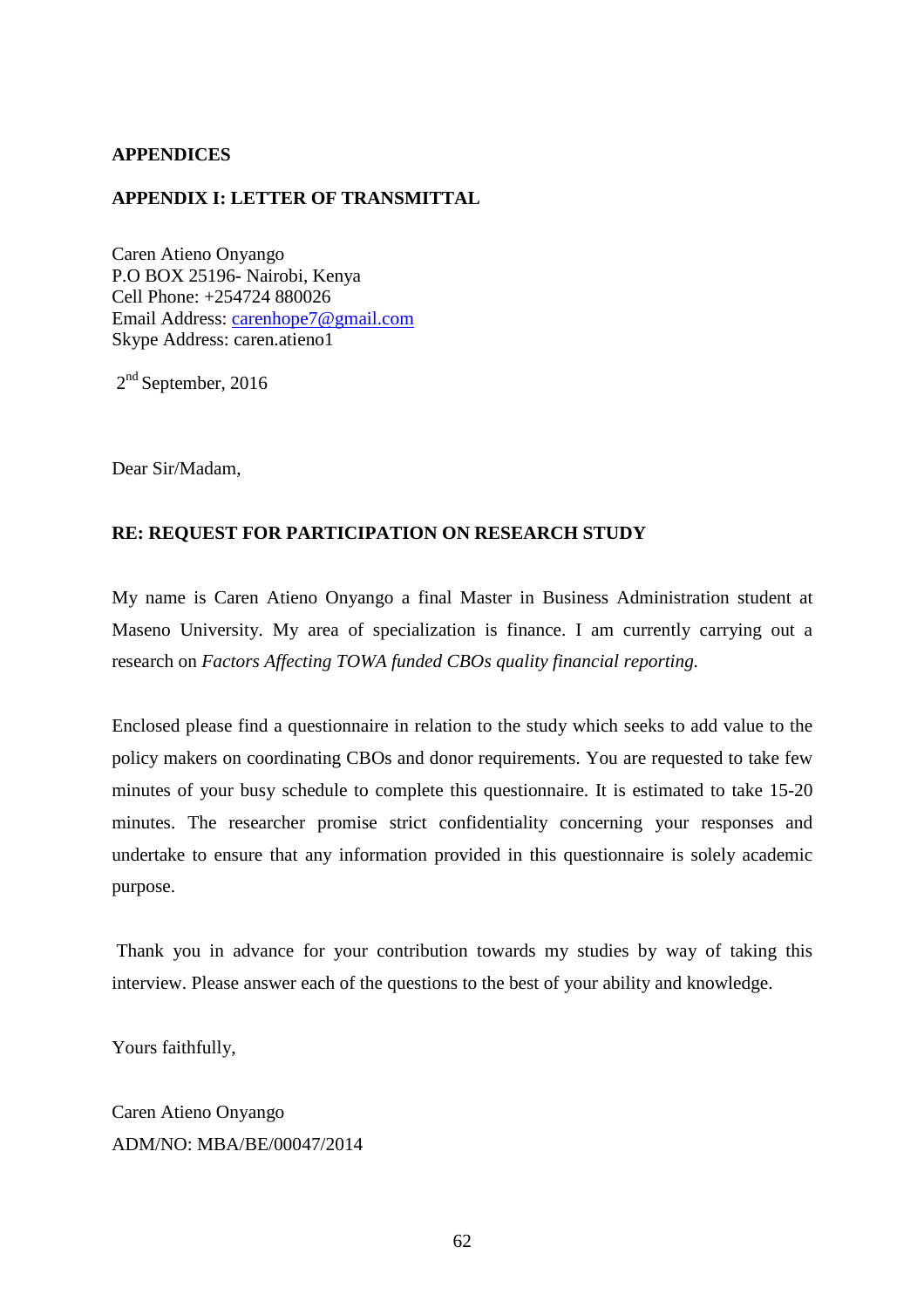#### APPENDIX II: QUESTIONNAIRE

| SECTION A-BACKGROUND INFORMATION                                                                                        |
|-------------------------------------------------------------------------------------------------------------------------|
| Instruction: Please tick and fill in the appropriate space.                                                             |
| 1. Your relationship to CBO                                                                                             |
| Member of the Management Committee Management Support Staff                                                             |
|                                                                                                                         |
| 3. Highest level of education attained by respondent<br>$\Box$ Certificate $\Box$ Diploma<br>Degree                     |
|                                                                                                                         |
| 4. For how long have you had a working relationship with this CBO?<br>□ Less than 1 year □ 1-3 years □ 4 and above      |
|                                                                                                                         |
| 7. Number of received funds in your Last Financial year<br>Quarter 10nly Quarter $1\&2$ Quarter $1,2\&3$ All 4 Quarters |
| 8. Sources of Funds in Your Organization<br><b>TOWA Funds Only</b><br>TOWA Funds and Others<br>ιI                       |

#### SECTION B: FACTORS AFFECTING FINANCIAL REPORTING

Indicate the extent to which you agree with the following statements by using a scale of 1 to 5 where, 1= Strongly Disagree  $(0-20\%)$ , 2= Disagree  $(21-40\%)$ , 3= Neutral  $(40-60\%)$ , 4= Agree (61-80%) and 5= Strongly Agree (80-100%). Tick the relevant column that best describes your opinion of the statement in reference to the factors affecting financial reporting in your CBO.

#### **1. Assessing the effectiveness of governance**

To what extent do you agree that governance affect CBO's quality financial reporting

|  | $\Box$ Strongly disagree $\Box$ Disagree |  | Neutral | $\Box$ Agree | $\Box$ Strongly agree |
|--|------------------------------------------|--|---------|--------------|-----------------------|
|--|------------------------------------------|--|---------|--------------|-----------------------|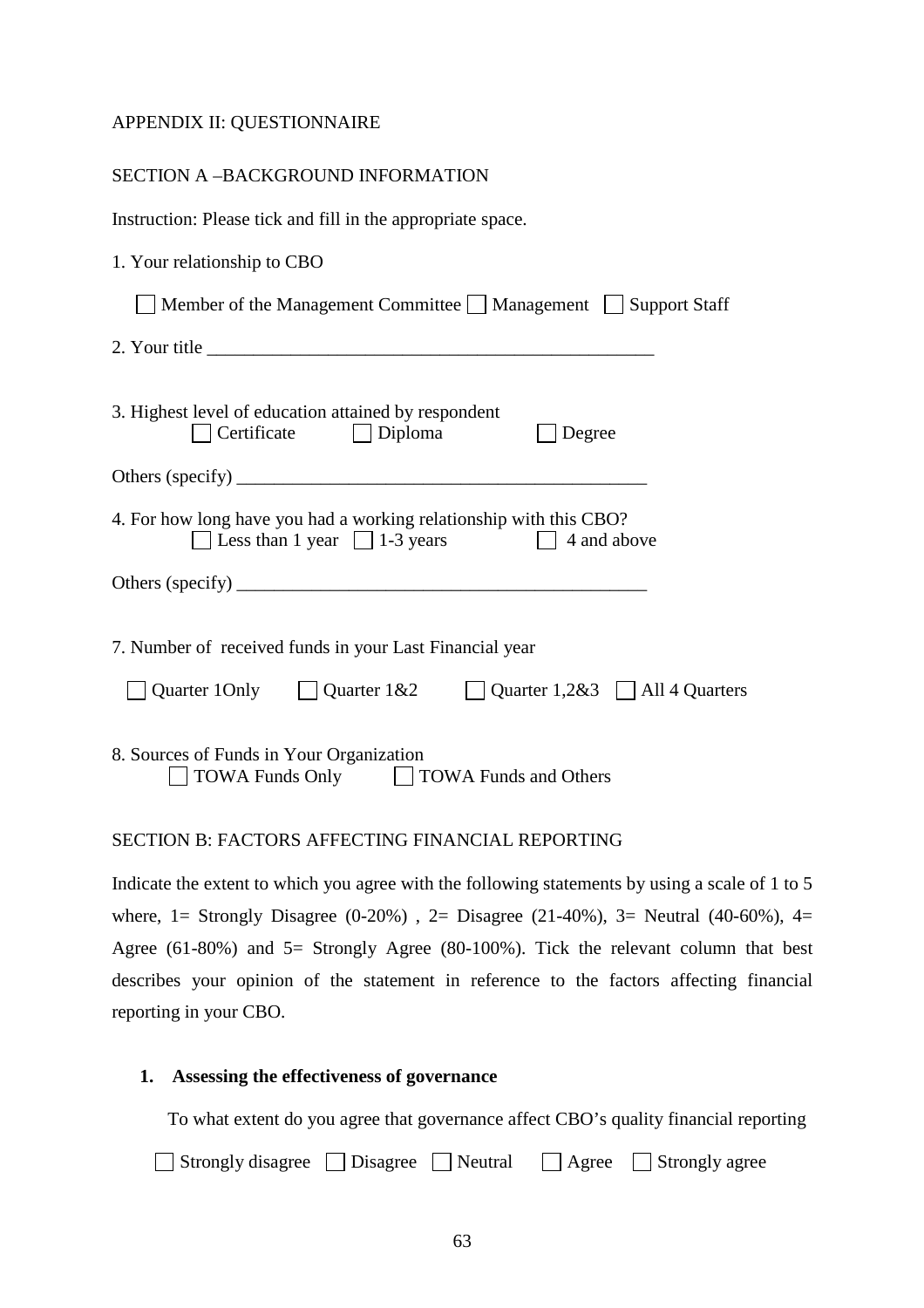To what extent do you agree with the following statements on governance effect to CBO's quality financial reporting considering the aspects of independence and effectiveness

| <b>Statement</b>                                                                                                      | disagree<br>Strongly | eutral | gree           | agree<br>Strongly |
|-----------------------------------------------------------------------------------------------------------------------|----------------------|--------|----------------|-------------------|
|                                                                                                                       |                      | 3      | $\overline{4}$ | 5                 |
| The CBO has Qualified and independent members of the                                                                  |                      |        |                |                   |
| Management Committee or Board of Directors                                                                            |                      |        |                |                   |
| CBO regularly reviews/monitors the performance of the                                                                 |                      |        |                |                   |
| implementing staff                                                                                                    |                      |        |                |                   |
| The leadership use the reported results in decision making and is<br>effective in the management of the CBO resources |                      |        |                |                   |

# **a) Board/Management Committee Independence**

## **b) Management Effectiveness**

| <b>Statement</b>                                               | disagree<br>Strongly |                       |   | agree<br>Κβ |
|----------------------------------------------------------------|----------------------|-----------------------|---|-------------|
|                                                                |                      | $\mathcal{D}_{\cdot}$ | 3 | 5           |
| Accounting Officer has the required qualification and working  |                      |                       |   |             |
| experience appropriate for their position                      |                      |                       |   |             |
| The Accounting Officer attend regular FMA finance trainings to |                      |                       |   |             |
| adhere to reporting guidelines                                 |                      |                       |   |             |
| The management team of the CBO provides a service with         |                      |                       |   |             |
| commitment in a timely manner                                  |                      |                       |   |             |

## 2. **Analysing the effect of accountability**

To what extend do you agree that Accountability affect CBO's quality financial reporting

| $\Box$ Strongly disagree $\Box$ Disagree $\Box$ Neutral |  |  | $\Box$ Agree | Strongly agree |
|---------------------------------------------------------|--|--|--------------|----------------|
|---------------------------------------------------------|--|--|--------------|----------------|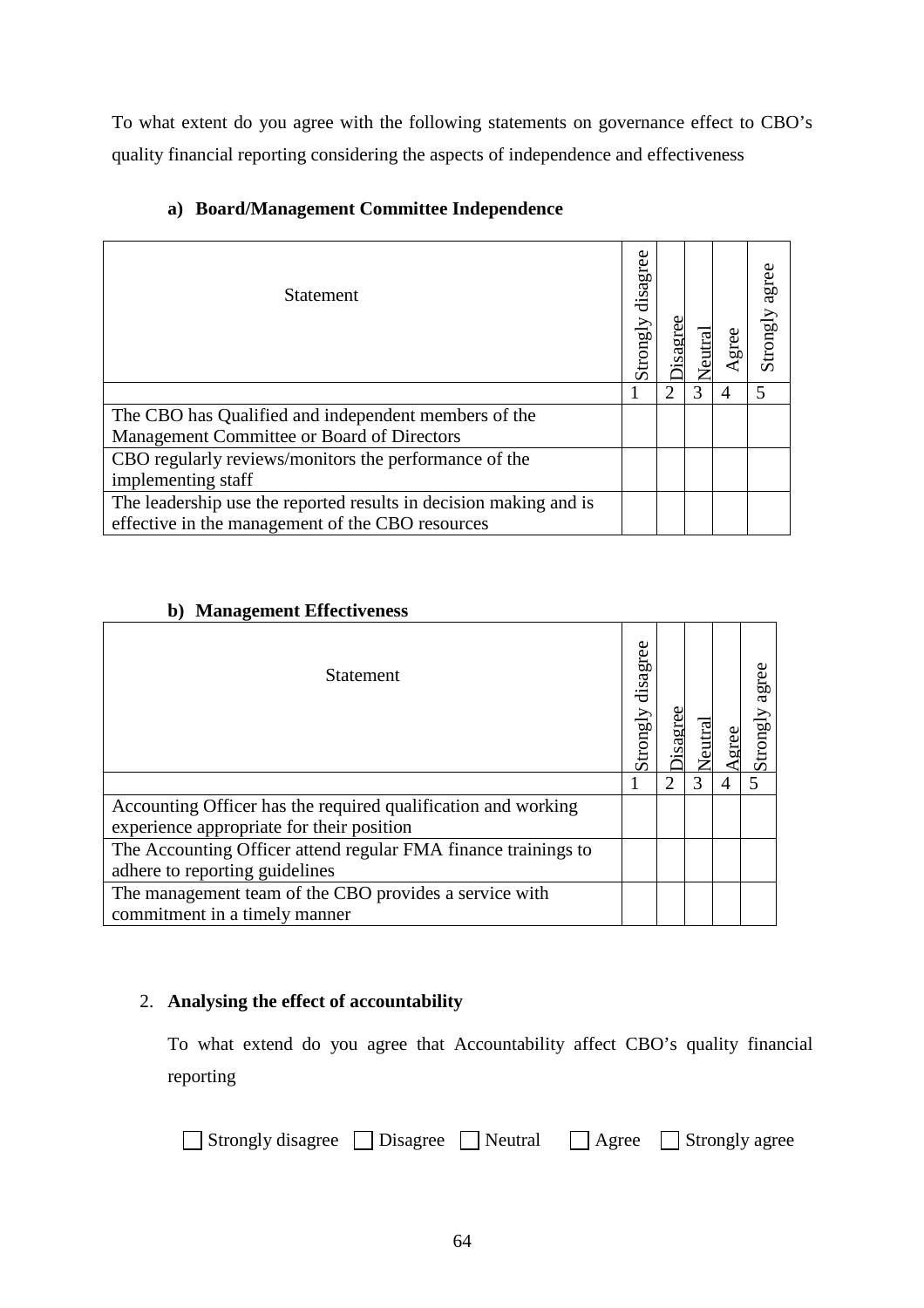To what extend do you agree with the following statements on accountability effect to CBO's quality financial reporting considering the aspects of objectivity and honesty

## **a) Objectivity**

| <b>Statement</b>                                              | disagree<br>Strongly | isagree | entral |   | agree<br>Strongl |
|---------------------------------------------------------------|----------------------|---------|--------|---|------------------|
|                                                               |                      |         | 3      | 4 | 5                |
| The management of the CBO share with stakeholders program     |                      |         |        |   |                  |
| progress reports and financial report                         |                      |         |        |   |                  |
| FMA require previous fund transfer accountability before next |                      |         |        |   |                  |
| transfer                                                      |                      |         |        |   |                  |
| The Accounting officer understand the process of financial    |                      |         |        |   |                  |
| reporting and account as per agreed plan                      |                      |         |        |   |                  |

### **b) Honesty**

| <b>Statement</b>                                                  | disagree<br>Strongly | isagree                     | utral |   | agree<br>$_{\rm gN}$<br>Stron; |
|-------------------------------------------------------------------|----------------------|-----------------------------|-------|---|--------------------------------|
|                                                                   |                      | $\mathcal{D}_{\mathcal{L}}$ | 3     | 4 |                                |
| CBO properly account for funds in the given format                |                      |                             |       |   |                                |
| In the discussion of the annual results, highlight is made on the |                      |                             |       |   |                                |
| positive events as well as the negative events                    |                      |                             |       |   |                                |
| There is sufficient management control over use of funds in the   |                      |                             |       |   |                                |
| CBO                                                               |                      |                             |       |   |                                |

## 3. **Establishing the usefulness of accounting systems**

To what extend do you agree that accounting system affect CBO's quality financial reporting

| □ Strongly disagree □ Disagree □ Neutral □ Agree □ Strongly agree |  |  |  |  |
|-------------------------------------------------------------------|--|--|--|--|
|-------------------------------------------------------------------|--|--|--|--|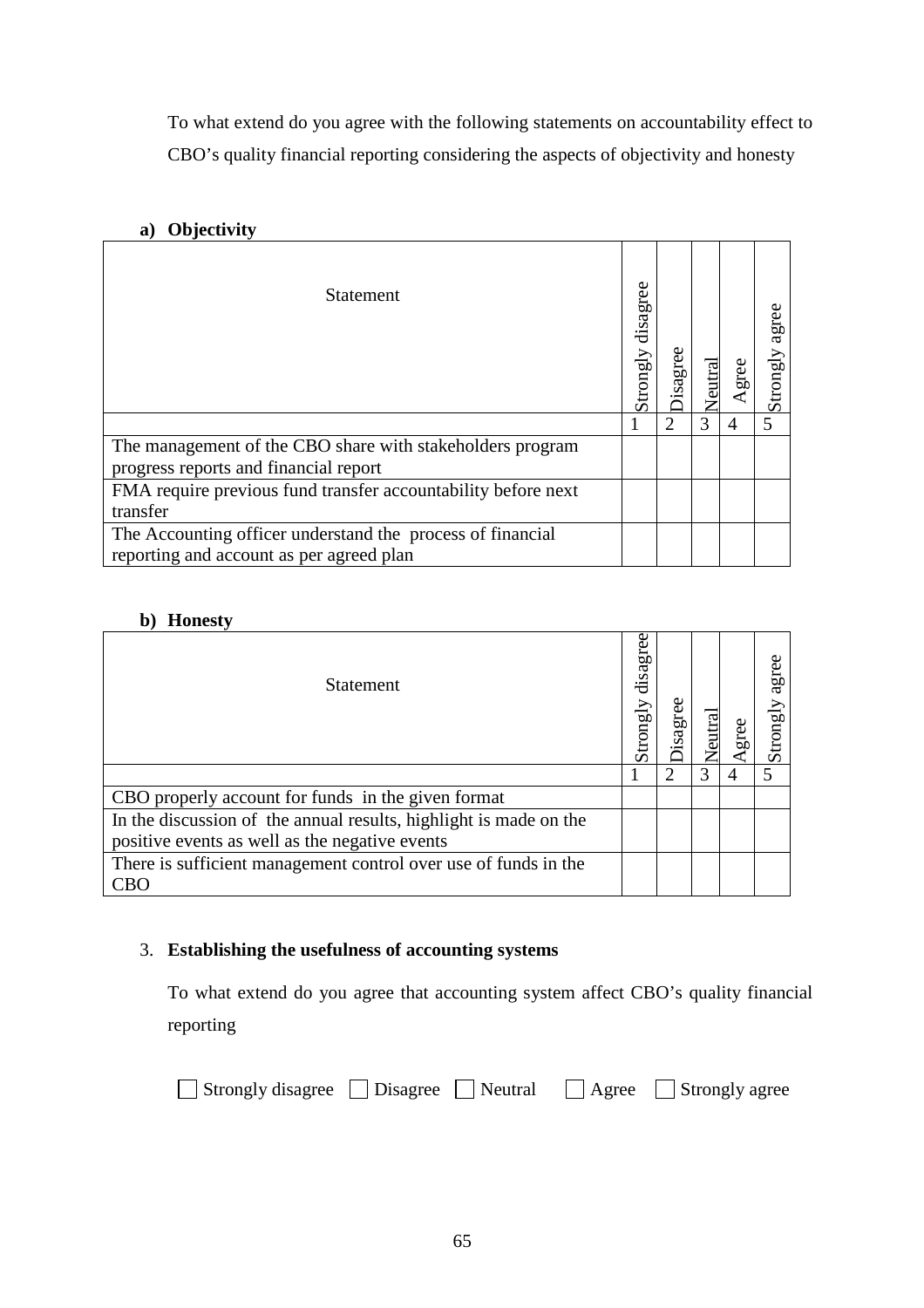To what extend do you agree with the following statements on accounting system effect to CBO's quality financial reporting

| <b>Statement</b>                                               | disagree<br>Strong |   | agree<br>Strongly |
|----------------------------------------------------------------|--------------------|---|-------------------|
|                                                                |                    | 3 | 5                 |
| The CBO has a written guidelines as concern the financial      |                    |   |                   |
| reporting and is used in reviewing, approval and recording of  |                    |   |                   |
| financial documents                                            |                    |   |                   |
| The CBO adheres to the generally accepted standards of         |                    |   |                   |
| Accounting, auditing and disclosure                            |                    |   |                   |
| The internal control procedures of the CBO ensure safeguard of |                    |   |                   |
| the organization's assets and the CBO's sustainability         |                    |   |                   |

## **4. Financial Reporting**

To what extend do you agree that financial reporting is important to the CBO

| □ Strongly disagree □ Disagree □ Neutral □ Agree □ Strongly agree |  |  |  |  |
|-------------------------------------------------------------------|--|--|--|--|
|-------------------------------------------------------------------|--|--|--|--|

# **a) Relevance of Financial Reporting**

To what extend do you agree with the following statements on relevance of CBO's financial reporting

| <b>Statement</b>                                                                        | agree<br><b>Stron</b> |  |   | gree<br>व्य |
|-----------------------------------------------------------------------------------------|-----------------------|--|---|-------------|
|                                                                                         |                       |  | 4 |             |
| CBOs reporting requirement follow International Financial reporting<br>standards (IFRS) |                       |  |   |             |
| Financial reporting process of the CBOs contain all relevant material                   |                       |  |   |             |
| information (about debtors, creditors, accruals etc.)                                   |                       |  |   |             |
| Financial reporting information given influence decision making                         |                       |  |   |             |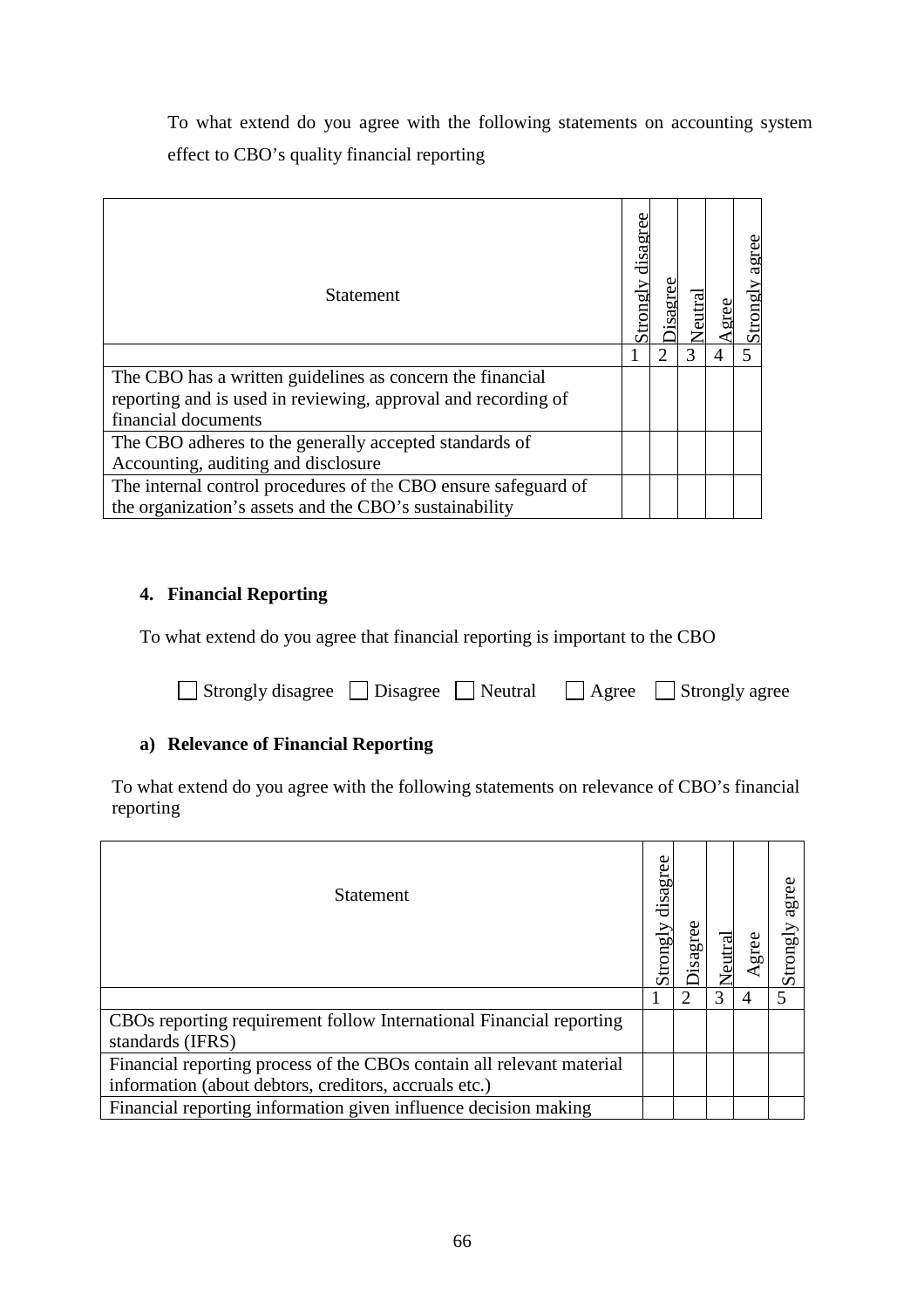# **b) Reliability on Financial Reporting**

To what extend do you agree with the following statements on reliability on CBO's financial reporting

| <b>Statement</b>                                                     | disagree<br>Strongly | gree |   | agree<br>Strongly |
|----------------------------------------------------------------------|----------------------|------|---|-------------------|
|                                                                      |                      |      | 3 |                   |
| There is sufficient reliable information on budget execution and The |                      |      |   |                   |
| CBO's financial reporting information is accurate and comparable to  |                      |      |   |                   |
| information provided by other organizations                          |                      |      |   |                   |
| The financial reporting gives information which is understandable to |                      |      |   |                   |
| stake holders                                                        |                      |      |   |                   |
| Financial reporting process and submission of reports to FMA follows |                      |      |   |                   |
| the schedule time agreed                                             |                      |      |   |                   |

Thank you for your participation.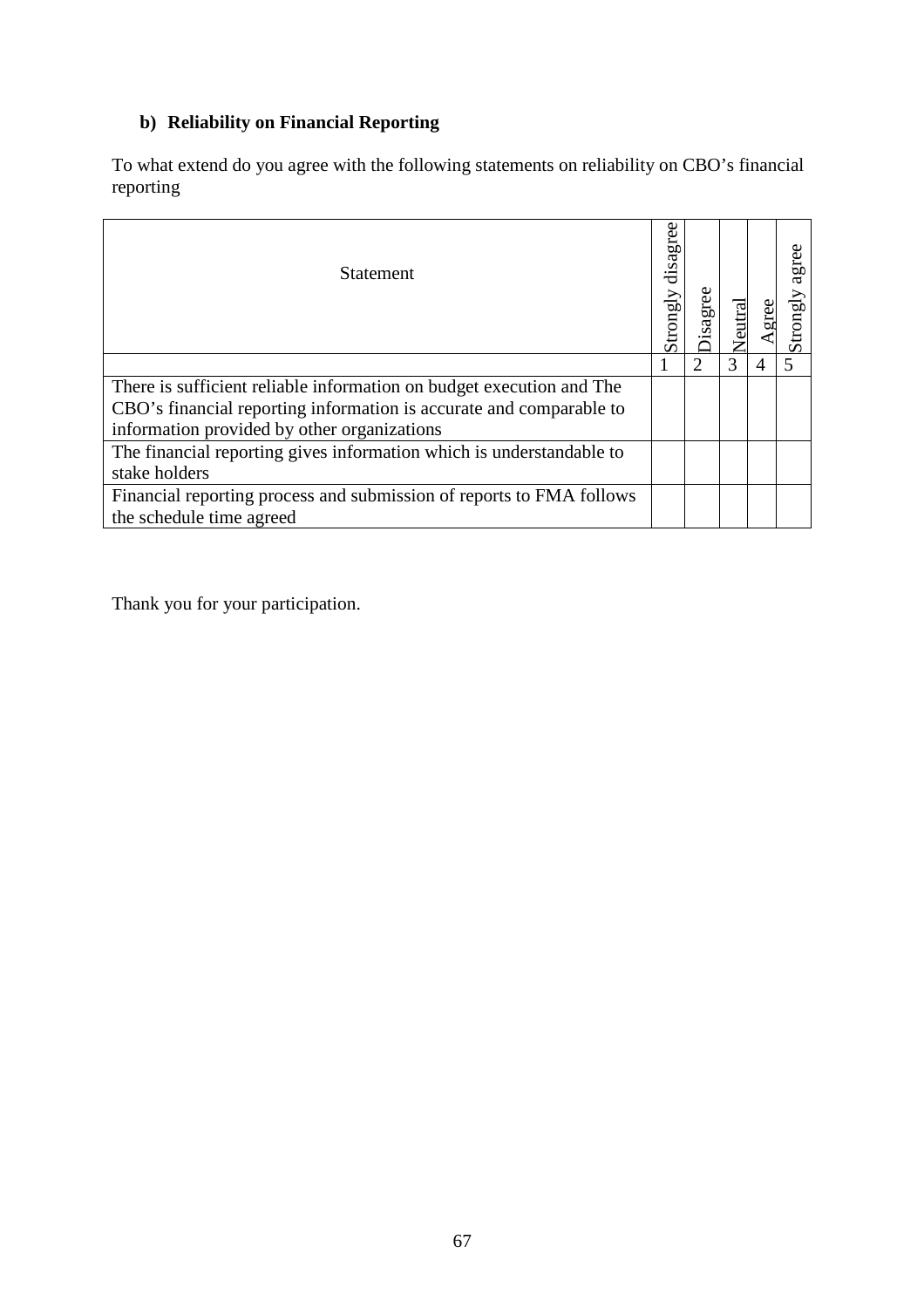| <b>NAME OF CBO</b>                                                   | <b>CONSTITUENCY</b>              |
|----------------------------------------------------------------------|----------------------------------|
| 1 Aegis For Development Group                                        | KISUMU CENTRAL                   |
| 2 Society For Women and AIDS in Kenya (SWAK)                         | KISUMU CENTRAL                   |
| 3 Kisumu Green Project (CBO)                                         | KISUMU CENTRAL                   |
| 4 Orongo Widows and Orphans Group                                    | KISUMU CENTRAL                   |
| 5 St. Vincent Depaul CBO Project                                     | KISUMU CENTRAL                   |
| 6 Port Florence Youth Initiative                                     | <b>KISUMU CENTRAL</b>            |
| 7 Ushindi Women Group                                                | KISUMU RURAL                     |
| 8 Chako Ok Etieko Widows and Orphans Group                           | KISUMU RURAL                     |
| 9 Kosewe Women Group                                                 | KISUMU RURAL                     |
| 10 Mrembo Hair Dressing Youth Gr.                                    | KISUMU RURAL                     |
| 11 United Youth Group                                                | <b>KISUMU RURAL</b>              |
| 12 Grail Women Group                                                 | <b>KISUMU RURAL</b>              |
| 13 Gender Aid Peer Educators Group                                   | <b>KISUMU RURAL</b>              |
| 14 Kulusia Women Group Kamatitu                                      | KISUMU RURAL                     |
| 15 Kojwang Kowe Farmers Group                                        | <b>KISUMU RURAL</b>              |
| 16 Shepherds Rock Community Development (SRCD)                       | KISUMU TOWN EAST                 |
| 17 Maisha Orphans and Widows of Kisumu (CBO)                         | <b>KISUMU TOWN EAST</b>          |
| 18 Jumuika Women Group                                               | KISUMU TOWN EAST                 |
| 19 Happy Self Help Group                                             | KISUMU TOWN EAST                 |
| 20 Pal Omega Positive Support Group                                  | KISUMU TOWN EAST                 |
| 21 MERCY SH SUPPORT GROUP                                            | KISUMU TOWN EAST                 |
| 22 Imperial Youth Group                                              | KISUMU TOWN WEST                 |
| 23 Tonny Red Women Group                                             | KISUMU TOWN WEST                 |
| 24 Sekombo Women Group                                               | KISUMU TOWN WEST                 |
| 25 Anuno Self Help Group                                             | <b>KISUMU TOWN WEST</b>          |
| 26 Kibuye Jua Kali Association                                       | KISUMU TOWN WEST                 |
| 27 Tahidi Sisters Women Group                                        | KISUMU TOWN WEST                 |
| 28 Better Living Community Based Organization                        | KISUMU TOWN WEST                 |
| 29 Kisumu Soda Trolley Operators Self Help Group                     | KISUMU TOWN WEST                 |
| 30 Hekima Women Group                                                | KISUMU TOWN WEST                 |
| 31 Oling Thii Self Help Group                                        | <b>MUHORONI</b>                  |
| 32 Makindu Mor Primary Health Care Group (B1)                        | <b>MUHORONI</b>                  |
| 33 Midekre Home Based Care Support Group                             | <b>MUHORONI</b>                  |
| 34 Ombeyi Young Care Support Project                                 | <b>MUHORONI</b>                  |
| 35 Tamu Pamoja Youth Group                                           | <b>MUHORONI</b>                  |
| 36 Lima Support Group                                                | <b>MUHORONI</b>                  |
| 37 Katugonono Widows and Orphans Group                               | <b>MUHORONI</b>                  |
| 38 Manyine Women Group                                               | <b>MUHORONI</b>                  |
| 39 Chwa Bodo Orphans Widows widowers Community Support Group NYAKACH |                                  |
| 40 Central Nyakach Christian CBO                                     | <b>NYAKACH</b>                   |
| 41 Ondisore Widows and Orphans Support Group                         | <b>NYAKACH</b>                   |
| 42 Pap Onditi CHWs Development Group<br>43 Lisana Women Group        | <b>NYAKACH</b>                   |
| 44 Tinada Youth Group                                                | <b>NYAKACH</b><br><b>NYAKACH</b> |
| 45 Mbugra Widows and Orphans Self Help Group                         |                                  |
| 46 Kibogo PLWHAS Support Group                                       | <b>NYAKACH</b><br><b>NYAKACH</b> |
| 47 Osiepe Kobura Women Group                                         | NYAKACH                          |
| 48 Kochieng Widows and Orphans Self Help Group                       | <b>NYANDO</b>                    |
| 49 Kajulu Ulore Women Group                                          | <b>NYANDO</b>                    |
| 50 Usilale Women Group                                               | <b>NYANDO</b>                    |
| 51 Kwakungu Women Group                                              | <b>NYANDO</b>                    |
| 52 Koka Community Based Organization                                 | <b>NYANDO</b>                    |
| 53 Nyamika Children's Development Project                            | <b>NYANDO</b>                    |
| 54 Grand Mothers Raising Grand Children                              | <b>NYANDO</b>                    |
| 55 Nyardac Support Group Centre                                      | <b>NYANDO</b>                    |

## **APPENDIX III: LIST OF TOWA FUNDED CBO IN KISUMU COUNTY**